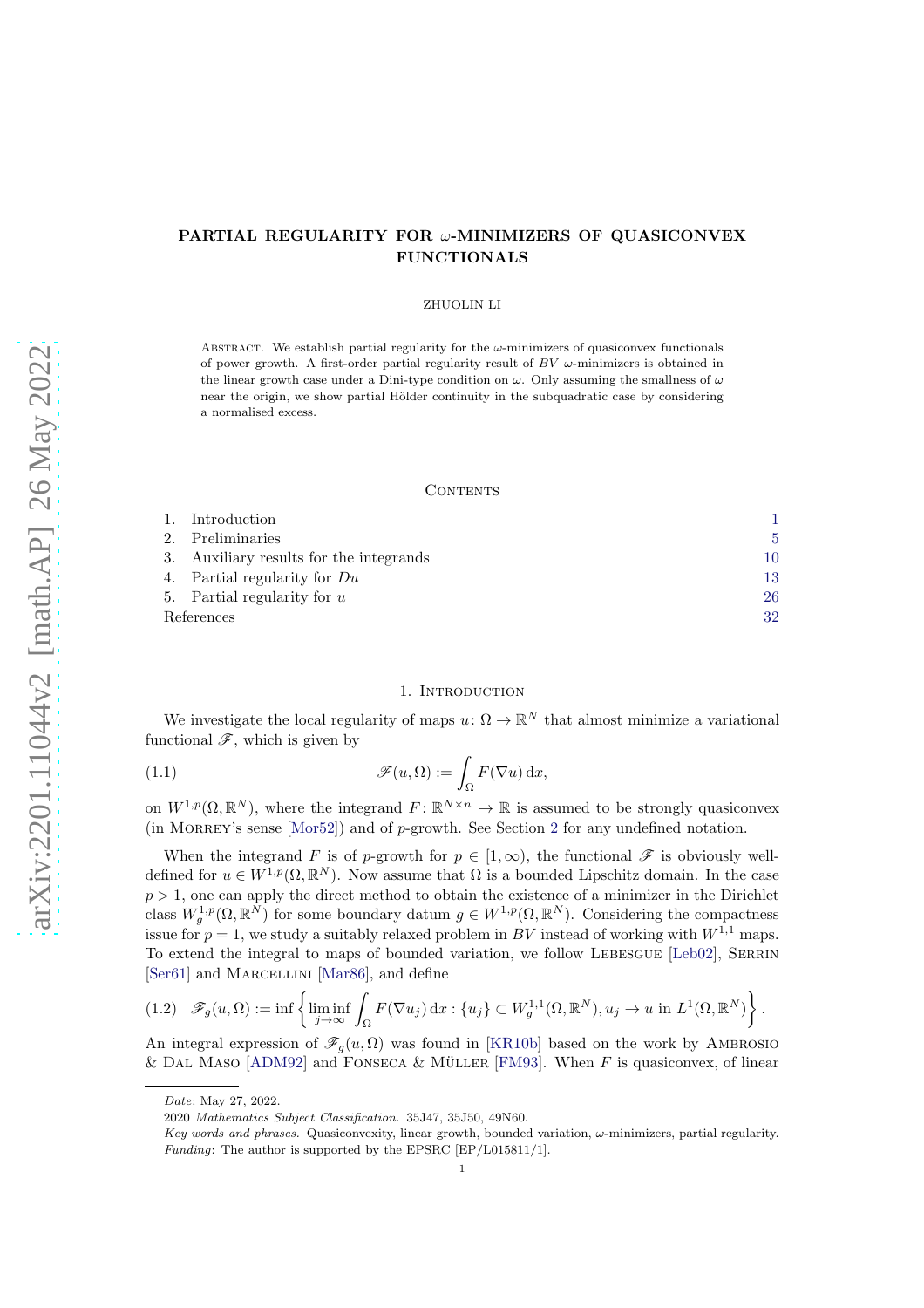growth and  $L^1$ -mean coercive, we have

$$
(1.3) \quad \mathscr{F}_g(u,\Omega) = \int_{\Omega} F(\nabla u) \, \mathrm{d}x + \int_{\Omega} F^{\infty}\left(\frac{\mathrm{d}D^s u}{\mathrm{d}|D^s u|}\right) \, \mathrm{d}|D^s u| + \int_{\partial\Omega} F^{\infty}((g-u)\otimes\nu_{\Omega}) \, \mathrm{d}\mathcal{H}^{n-1},
$$

where  $\nu_{\Omega}$  is the outward unit normal on  $\partial\Omega$ . The third term is present as the trace operator is not continuous in the weak<sup>∗</sup> sense in BV . We abbreviate the first two terms by

<span id="page-1-0"></span>(1.4) 
$$
\bar{\mathscr{F}}(u,\Omega) := \int_{\Omega} F(Du) := \int_{\Omega} F(\nabla u) \,dx + \int_{\Omega} F^{\infty}\left(\frac{\mathrm{d}D^s u}{\mathrm{d}|D^s u|}\right) \,d|D^s u|.
$$

This expression coincides with the extension by area-strict continuity of  $(1.1)$  from  $W^{1,1}$  to BV (see [\[KR10b\]](#page-32-2), Theorem 4).

Our focus in this work is on  $\omega$ -minimizers, which are also called almost minimizers. This concept is closely connected to the elliptic parametric variational problems studied in geomet-ric measure theory (see [\[Alm76,](#page-31-2) [Bom82,](#page-31-3) [DS02\]](#page-32-4)), where the analogues are called  $(F, \varepsilon, \delta)$ -sets or almost-minimal currents. See [\[Eva86\]](#page-32-5) for more comments on the connection between the varia-tional problems in our setting and geometric measure theory. It was ANZELLOTTI [\[Anz83\]](#page-31-4) that first studied  $\omega$ -minimizers in non-parametric problems, and some later work can be found in [\[DGG00,](#page-31-5) [DK02,](#page-31-6) [DGK05,](#page-31-7) [Sch14\]](#page-33-2). The solutions to multiple problems (for instance, minimizers subject to some constraints) are  $\omega$ -minimizers of some suitable functionals. The introduction of this notion, therefore, allows us to unify the study of those problems. We refer to [\[Anz83,](#page-31-4) [Giu03,](#page-32-6) [DGG00\]](#page-31-5) for more background information and some examples.

**Definition 1.1.** Suppose that  $F: \mathbb{R}^{N \times n} \to \mathbb{R}$  is of p-growth, and  $\mathscr{F}$  and  $\bar{\mathscr{F}}$  are defined as in  $(1.1)$  and  $(1.4)$ , respectively.

(a) When  $p > 1$ , a map  $u \in W_{loc}^{1,p}(\Omega, \mathbb{R}^N)$  is said to be an  $\omega$ -minimizer or almost minimizer of  $\mathscr F$  with constant  $R_0 > 0$ , if for any ball  $B_R = B_R(x_0) \subset\subset \Omega$  with  $R < R_0$  and any  $v \in W^{1,p}_{u}(B_R, \mathbb{R}^N)$ , we have

(1.5) 
$$
\mathscr{F}(u, B_R) \leq \mathscr{F}(v, B_R) + \omega(R) \int_{B_R} (1 + |\nabla v|^p) dx.
$$

(b) When  $p = 1$ , a map  $u \in BV_{loc}(\Omega, \mathbb{R}^N)$  is said to be an  $\omega$ -minimizer or almost minimizer of  $\bar{\mathscr{F}}$  with constant  $R_0 > 0$ , if for any ball  $B_R = B_R(x_0) \subset\subset \Omega$  with  $R < R_0$  and any  $v \in BV_u(B_R, \mathbb{R}^N)$ , we have

(1.6) 
$$
\bar{\mathscr{F}}(u,B_R) \leq \bar{\mathscr{F}}(v,B_R) + \omega(R) \int_{B_R} (1+|Dv|).
$$

Alternatively, we can replace the  $\omega$ -related term by  $\omega(R) \int_{B_R} (1 + |\nabla u|^p + |\nabla u - \nabla v|^p) dx$  $(\omega(R) \int_{B_R} (1 + |Du| + |Du - Dv|)$  for  $p = 1$ ). This definition is more general and appears in some examples. See [\[DGG00\]](#page-31-5), §2 for details. We remark that our results (Theorem [1.2](#page-2-0) and [1.3\)](#page-2-1) also hold true in this case with only slight modification to the proofs.

Here, the function  $\omega$  is defined on  $[0, \infty)$  and is nonnegative. Typically, it is assumed to be small enough near the origin, which explains the word "almost" in the definition above. To be more precise, we assume

<span id="page-1-3"></span> $(\omega \mathbf{1}) \ \omega: [0, \infty) \to [0, 1]$  is nondecreasing, and  $\omega(0) = \lim_{t \to 0} \omega(t) = 0$ .

For our first result, the first-order partial regularity, the following properties are furthermore required:

- <span id="page-1-2"></span><span id="page-1-1"></span> $(\omega 2)$  There exists  $\beta \in (0, 1)$  such that  $t \mapsto \frac{\omega(t)}{t^{2\beta}}$  is non-increasing in  $(0, \infty)$ ;
- ( $\omega$ 3) The Dini-type condition: for any  $\rho > 0$ ,  $\Xi_{\frac{1}{4}}(\rho) < \infty$ , where

$$
\Xi_{\alpha}(\rho) := \int_0^{\rho} \frac{\omega^{\alpha}(t)}{t} dt.
$$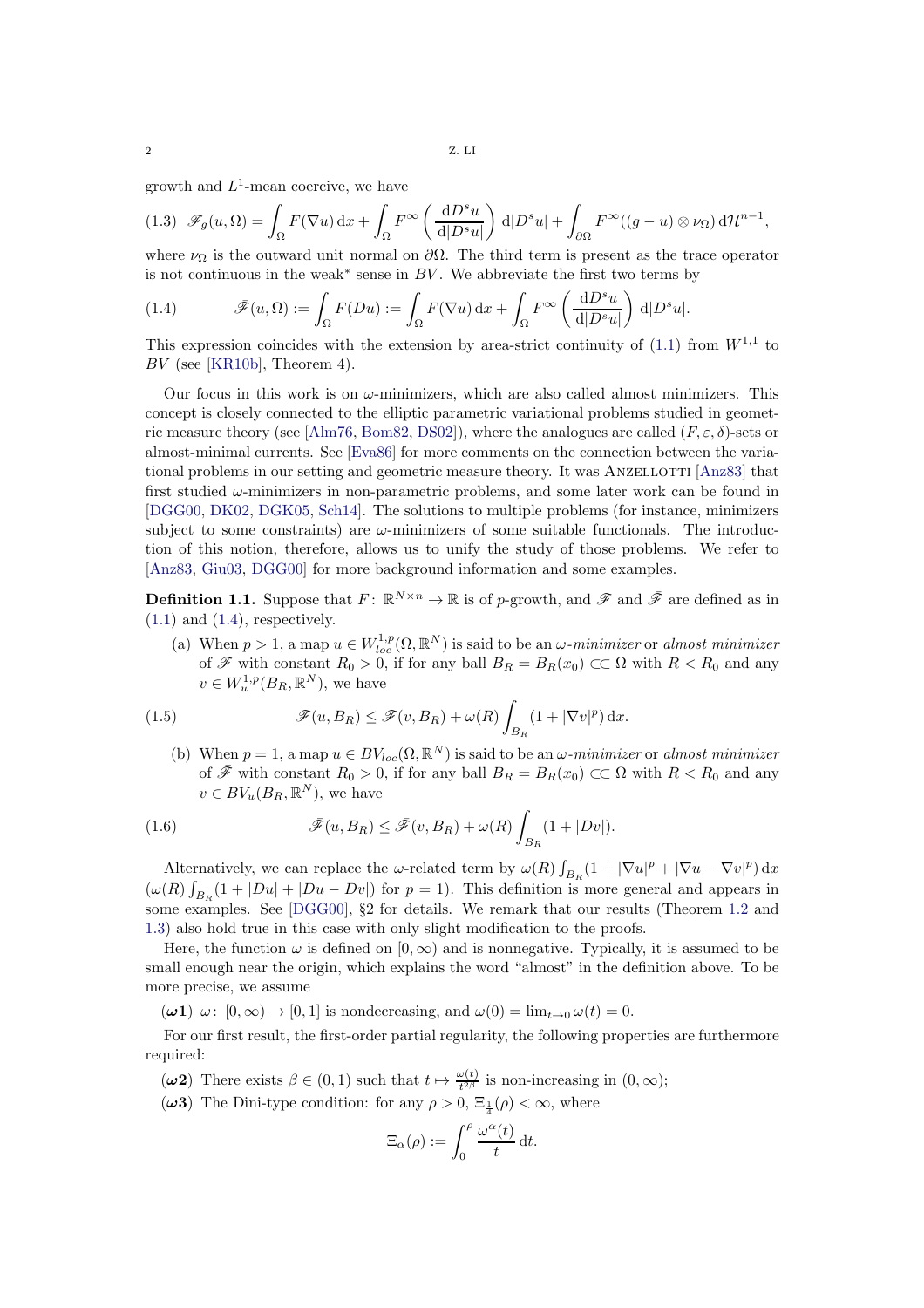<span id="page-2-2"></span>Sometimes, a more specific control of  $\omega$  is assumed:

( $\omega$ 4)  $\omega(t) \leq At^{2\beta'}$  for some  $\beta' \in (0, 1)$ .

In this case, condition  $(\omega 3)$  is satisfied, while  $(\omega 2)$  might not hold anymore. The condition  $(\omega 4)$  can significantly simplify the discussion about  $\omega$ .

To state the first result, we also specify the assumptions on  $F$ . See [\(2.3\)](#page-5-0) for the definition of  $E_p$ .

<span id="page-2-5"></span><span id="page-2-3"></span>(H1)  $|F(z)| \le L(1+|z|^p)$  for any  $z \in \mathbb{R}^{N \times n}$  with  $L > 0$ ;

<span id="page-2-4"></span>(H2) F is strongly quasiconvex in the sense that  $F - \ell E_p$  is quasiconvex for some  $\ell > 0$ ;

(**H3**) F is in  $C_{loc}^{2,1}(\mathbb{R}^{N\times n})$ .

Our first result is the partial regularity for the derivatives of  $\omega$ -minimizers:

<span id="page-2-0"></span>**Theorem 1.2.** Suppose that the function F satisfies ([H1](#page-2-3))-([H3](#page-2-4)) with  $p = 1$ , and  $\omega$  satisfies  $(\omega 1)-(\omega 3)$ . If  $u \in BV_{loc}(\Omega, \mathbb{R}^N)$  is an  $\omega$ -minimizer of  $\bar{\mathscr{F}}$ , then it is partially regular in the following sense: there exists a relatively closed  $\mathscr{L}^n\text{-}{null set }S_u\subset \Omega$  such that  $u$  is  $C^1$  on  $\Omega\setminus S_u.$ Furthermore, the gradient Du has a local modulus of continuity  $\rho \mapsto \rho^{\alpha} + \Xi_{\frac{1}{2}}(\rho)$  on  $\Omega \setminus S_u$  for any  $\alpha \in (0,1)$ .

In particular, if  $(\omega 4)$  holds, we have  $u \in C^{1,\beta'}_{loc}(\Omega \setminus S_u)$ .

Partial regularity for  $\omega$ -minimizers under the Dini-type condition (like  $(\omega 3)$ ) has been done in the super-linear case (see [\[DGG00,](#page-31-5) [DK02,](#page-31-6) [DGK05\]](#page-31-7)), and the result above gives the counterpart for the end point case  $(p = 1)$ .

An excess decay estimate plays an important role in our proof of Theorem [1.2.](#page-2-0) In particular, we need to estimate the series  $\sum_{j=0}^{\infty} \omega^{\alpha}(\tau^{j} R)$  for some  $\alpha, \tau \in (0, 1)$  when iterating this process. Such an estimate is essential to control  $(Du)_{x_0,R}$  as  $R \to 0$ , and is guaranteed by  $(\omega 2)$  and  $(\omega 3)$ . Then it is natural to ask what happens if we only assume the smallness of  $\omega$  near the origin  $(\omega 1)$ . In this case, the regularity of Du as above is no longer expected, but it is still possible to get the partial Hölder continuity of u in the subquadratic case (cf.  $[DGK05]$ ). See Subsection [4.5](#page-18-0) for details. For the second result, a more precise characterisation of the second derivatives of F is required and we replace ([H3](#page-2-4)) by the following with  $L > 0$ :

<span id="page-2-7"></span><span id="page-2-6"></span>(**H3**<sub>1</sub>)  $F$  is  $C^2$  with  $|F''(z)| \le L(1+|z|)^{p-2}$  for any  $z \in \mathbb{R}^{N \times n}$ ;

 $(H3<sub>2</sub>)$   $F''$  is Lipschitz and satisfies

$$
|F''(z_1) - F''(z_2)| \le \frac{L|z_1 - z_2|}{(1 + |z_1| + |z_2|)^{3-p}}, \quad \text{for any } z_1, z_2 \in \mathbb{R}^{N \times n}.
$$

<span id="page-2-1"></span>**Theorem 1.3.** Suppose that the function F satisfies  $(H1)$  $(H1)$  $(H1)$ ,  $(H2)$  $(H2)$  $(H2)$ ,  $(H3<sub>1</sub>)$  $(H3<sub>1</sub>)$  $(H3<sub>1</sub>)$  and  $(H3<sub>2</sub>)$  with  $1 < p < 2$ , and  $\omega$  satisfies  $(\omega 1)$ . If  $u \in W^{1,p}_{loc}(\Omega, \mathbb{R}^N)$  is an  $\omega$ -minimizer of  $\mathscr{F}$ , then it is partially regular in the following sense: there exists a relatively closed  $\mathscr{L}^n$ -null set  $S'_u \subset \Omega$ such that  $u \in C^{0,\alpha}_{loc}(\Omega \setminus S'_u, \mathbb{R}^N)$  for any  $\alpha \in (0,1)$ .

The strategy used for most partial regularity results, which is also followed by us, dates back to De Giorgi and Almgren, who worked on minimal surfaces in the context of geometric measure theory. This method was later adapted by GIUSTI and MIRANDA [\[GM69\]](#page-32-7) to prove the partial regularity for minimizers in some variational problems, and by MORREY [\[Mor68\]](#page-33-3) for the solutions to certain elliptic systems. It was Evans [\[Eva86\]](#page-32-5) that showed the first partial regularity result in the quasiconvex setting. Shortly afterwards, Fusco and Hutchinson [\[FH85\]](#page-32-8), and Giaquinta and Modica [\[GM86\]](#page-32-9) extended the result to functionals with general integrands  $F(x, u, \nabla u)$ , and ACERBI and FUSCO [\[AF87\]](#page-31-8) dealt with integrands of p-growth with  $p \geq 2$ . CAROZZA, FUSCO and MINGIONE [\[CFM98\]](#page-31-9) first studied the subquadratic case  $(1 < p <$ 2), and there are various results afterwards, including [\[AF89,](#page-31-10) [CPdN96,](#page-31-11) [DLSV12,](#page-32-10) [DM04\]](#page-32-11). As to the linear growth case  $(p = 1)$ , there are only limited references. ANZELLOTTI and GIAQUINTA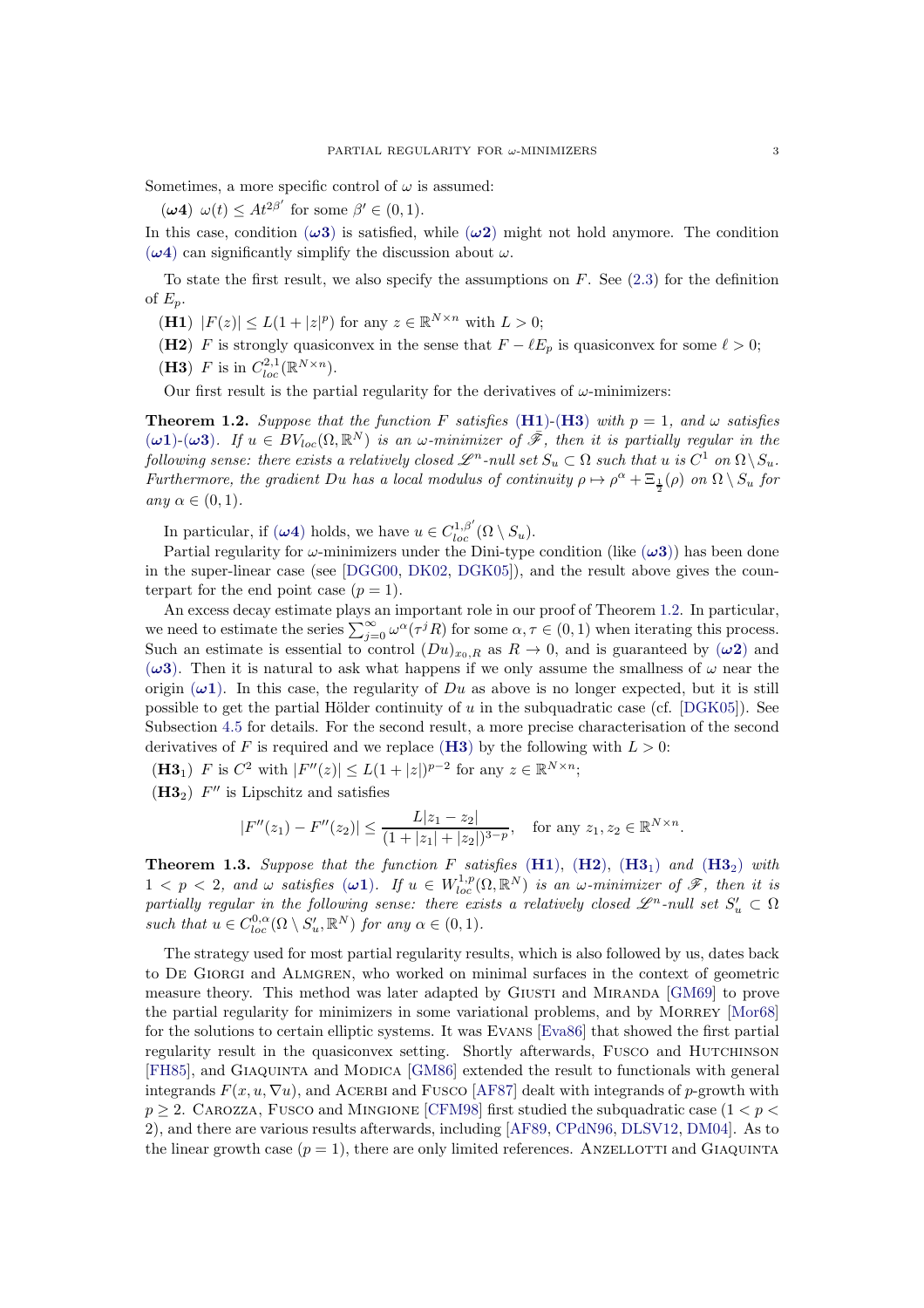[\[AG88\]](#page-31-12) showed a partial regularity result in the convex case, and some later references for convex functionals include [\[Sch14,](#page-33-2) [BS13,](#page-31-13) [Bil03,](#page-31-14) [BF02,](#page-31-15) [GMS79\]](#page-32-12). Some recent progress in the quasiconvex case is given by GMEINEDER and KRISTENSEN [\[GK19\]](#page-32-13).

The literature on regularity in quasiconvex settings is extensive, and the list above is far from complete. We refer to  $[GK19]$  and the monograph by  $G_iUSTI$   $[G_iu03]$  for a thorough review. The question about the size of singular sets in partial regularity results remains open, but see [\[KM05,](#page-32-14) [KM06,](#page-32-15) [KM07\]](#page-32-16) for some estimates of the Hausdorff dimensions of singular sets in different set-ups.

The key step in our proof is to establish the aforementioned excess decay estimate, which is similar to the one for linear homogeneous elliptic systems with constant coefficients (see, for example, [\[Gia83\]](#page-32-17), §III.2). With a harmonic approximation process and a Caccioppoli-type inequality, one can transfer the estimate for solutions to elliptic systems to  $(\omega)$ -)minimizers.

The proofs of the two theorems (Theorem [1.2](#page-2-0) and [1.3\)](#page-2-1) are in the same spirit and there are several difficulties especially in our situation. One difficulty appears in the harmonic approximation, where it is impossible to work in the natural space  $W^{1,2}$  for a linear elliptic system. This is due to the lack of integrability in the case  $1 \le p \le 2$ . We also emphasize that in the linear-growth case, a weak reverse Hölder inequality is unavailable. Thus, one cannot apply Gehring's lemma to obtain a higher integrability, which is usually helpful in showing the excess decay estimate. The approximation process in Subsection [4.3](#page-15-0) is adapted from an approach by Gmeineder and Kristensen ([\[GK19\]](#page-32-13), §4.3), and in that process they used a Fubini type property of BV maps and truncation to construct an explicit test map. The difference between minimizers and  $\omega$ -minimizers also leads to an issue, as for the latter there are no Euler-Lagrange equations holding true. However, thanks to the almost-minimality, we are able to establish an Euler-Lagrange type inequality with the help of Ekeland's variational principle.

Another obstacle turns up in the proof of Theorem [1.3.](#page-2-1) Since the continuity of  $\nabla u$  does not hold anymore, the excess decay estimate cannot be carried out as in Theorem [1.2.](#page-2-0) Instead of estimating the typical excess, we normalise it by  $1 + |(\nabla u)_{x_0,R}|$  and then try to control the oscillation of  $\nabla u$  on that scale. This method is inspired by [\[FM08\]](#page-32-18), where the authors studied elliptic systems (variational functionals) with coefficients  $a(x, u, Du)$  (integrands  $F(x, u, Du)$ ) only continuous in  $(x, u)$  in the case  $p \geq 2$ . The solutions (minimizers) in this case may be considered as almost minimisers of a family of functionals (see [\[DGG00\]](#page-31-5), §2). However, the subquadratic counterpart does not directly follow from the approach in [\[FM08\]](#page-32-18) due to the inhomogeneity of our excess integrand  $E_p$ . Thus, to switch among different normalising factors, we need to control the ratios between them. A zero-order regularity result for  $\omega$ -minimizers is done in [\[DK02\]](#page-31-6) under similar assumptions for the quadratic case  $(p = 2)$ , and there are similar results in the scalar case in [\[CFP99,](#page-31-16) [Man88,](#page-32-19) [Man86,](#page-32-20) [Min06\]](#page-32-21).

We believe that the approach used to prove Theorem [1.2](#page-2-0) also applies to  $\omega$ -minimizers in the super-linear case  $(p > 1)$ , which were studied in [\[DGG00,](#page-31-5) [DK02,](#page-31-6) [DGK05\]](#page-31-7). In the subquadratic case, an Euler-Lagrange type inequality was also obtained in [\[DGK05\]](#page-31-7) (Lemma 5), with which the harmonic approximation was carried out indirectly. This method can also be adapted into our case (see Subsection [4.7](#page-23-0) and Remark [5.5\)](#page-30-0).

It is worth mentioning that some variational problems originated from, for example, plasticity, are posed in the space of maps of bounded deformation, where symmetric gradients  $Eu := \frac{1}{2}(Du + Du^t)$  are considered instead of gradients Du. Two recent pieces of work by GMEINEDER [\[Gme20,](#page-32-22) [Gme21\]](#page-32-23) present the Sobolev and partial  $C^{1,\alpha}$  regularity theory for BD minimizers. We refer to them and the references therein for the background and existing results in this direction. Moreover, one can consider general elliptic operators and the corresponding variational problems. The trace theorem and the existence of minimizers are established in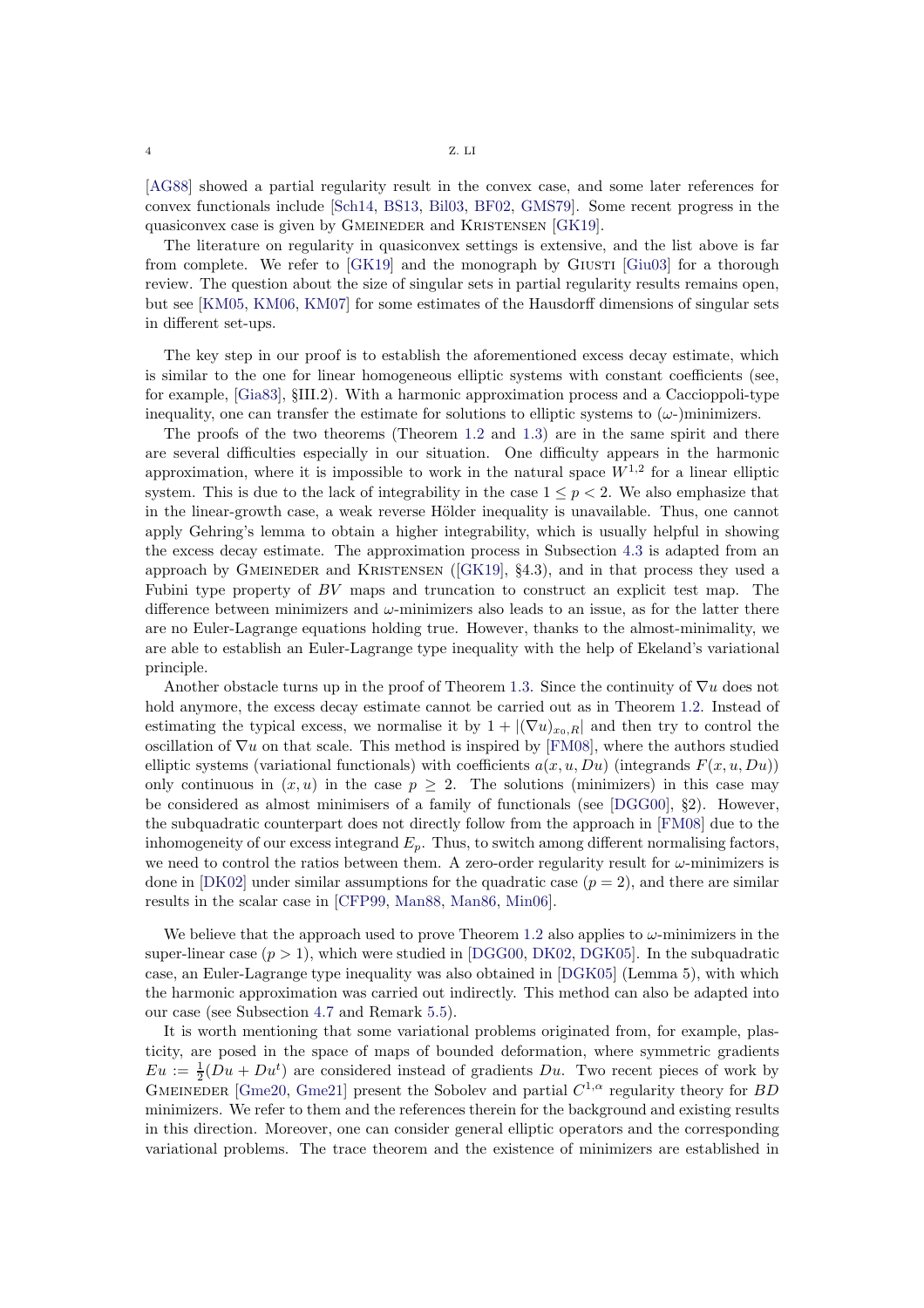[\[BDG20\]](#page-31-17) for functionals defined with C-elliptic operators. Franceschini [\[Fra19\]](#page-32-24) studied the case of R-elliptic operators and proved the corresponding partial regularity result.

The organisation of this paper is as follows. Section [2](#page-4-0) contains some preliminaries, which include the basics of functionals defined on measures and  $BV$  maps. Subsection [2.4](#page-8-0) presents some background results on elliptic systems, which will be used in the harmonic approximation.step In Section [3](#page-9-0) we state some auxiliary results about and properties of the integrands involved. The proof of Theorem [1.2](#page-2-0) is given in Section [4,](#page-12-0) and is split into six steps. The first goal is to obtain a Hölder-type continuity result of  $Du$ , after which we further utilise the boundedness to show regularity to the full extent. At the end we also sketch how to approach our result with an indirect argument. Section [5](#page-25-0) is devoted to Theorem [1.3,](#page-2-1) and some details are omitted since the main steps are similar with those in Section [4.](#page-12-0)

## 2. Preliminaries

<span id="page-4-0"></span>2.1. Basic notation. This subsection is for clarifying the notation used throughout the paper.

The *n*-dimensional Euclidean space  $\mathbb{R}^n$  is equipped with the Lebesgue measure  $\mathscr{L}^n$ . Throughout the paper, the symbol  $\Omega$  indicates a bounded open set in  $\mathbb{R}^n$  with  $n \geq 2$  if not specified. For any measurable set  $S \subset \mathbb{R}^n$ , if  $0 < \mathcal{L}^n(S) < \infty$ , the average of  $f \in L^1(S, \mathbb{H})$  is denoted by

$$
f_S := \int_S f \, dx := \frac{1}{\mathscr{L}^n(S)} \int_S f \, dx.
$$

The space H here and in the following is a finite dimensional Hilbert space, and we denote its norm by  $|\cdot|$ . For a ball  $B(x,R) \subset \mathbb{R}^n$ , we may use  $f_{x,R}$  or  $f_R$  to represent  $f_{B(x,R)}$ . If  $\mu$  is an <sup>H</sup>-valued Radon measure on Ω and <sup>S</sup> ⊂⊂ Ω is a Borel set, the average of <sup>µ</sup> on <sup>S</sup> is similarly denoted by  $\mu_A(:=\mu(A)/\mathscr{L}^n(A)).$ 

When considering a locally integrable function or map, we intend the precise representative of it. For any  $u \in L^1_{loc}(\Omega, \mathbb{H})$ , it has an approximate limit  $\tilde{u}(x) \mathscr{L}^n$ -almost everywhere, i.e., for  $\mathscr{L}^n$ -almost every  $x \in Ω$  there exists  $\tilde{u}(x) \in \mathbb{H}$  such that

$$
\lim_{r \to 0} \int_{B(x,r)} |u(y) - \tilde{u}(x)| \, dy = 0.
$$

Then  $\tilde{u}$  is defined on  $\Omega$  except for an  $\mathscr{L}^n$ -null set and is called the precise representative of u. The meaning of  $u|_{\partial B}$  with B being a ball in  $\Omega$  is clear when u has proper regularity, and it is considered as both the trace of  $u : B \to \mathbb{H}$  (when defined) and the pointwise restriction of  $\tilde{u}$ .

The Sobolev spaces  $W^{k,p}(\Omega,\mathbb{R}^N)$  are defined as usual, and see Subsection [2.3](#page-6-0) for the space of maps of bounded variation. For u in  $W^{1,p}(\Omega,\mathbb{R}^N), p \geq 1$  and  $BV(\Omega,\mathbb{R}^N)$ , we have the Dirichlet classes

$$
W_u^{1,p}(\Omega, \mathbb{R}^N) := \{ v \in W^{1,p}(\Omega, \mathbb{R}^N) : u - v \in W_0^{1,p}(\Omega, \mathbb{R}^N) \} \text{ and}
$$
  

$$
BV_u(\Omega, \mathbb{R}^N) := \{ v \in BV(\Omega, \mathbb{R}^N) : w_{u,v} \in BV(\mathbb{R}^n, \mathbb{R}^N), |Dw_{u,v}|(\partial \Omega) = 0 \},
$$

respectively. The map  $w_{u,v}$  above is defined as  $u - v$  in  $\Omega$  and is extended to  $\mathbb{R}^n \setminus \Omega$  by 0. Notice that we can define  $W_{u}^{1,1}(\Omega,\mathbb{R}^N)$  with  $u \in BV(\Omega,\mathbb{R}^N)$  for a Lipschitz domain  $\Omega$ , as the trace of u exists in  $L^1(\partial\Omega,\mathbb{R}^N)$  and can be considered as that of a map in  $W^{1,1}(\Omega,\mathbb{R}^N)$  (see [\[Gio17\]](#page-32-25), Chapter 18).

The space of  $N \times n$  matrices with real entries is denoted by  $\mathbb{R}^{N \times n}$  and equipped with the inner product  $z \cdot w = \text{tr}(z^t w)$  for any  $z, w \in \mathbb{R}^{N \times n}$  and the induced norm  $\lvert \cdot \rvert$ . Let  $\bigodot^2_{\alpha}(\mathbb{R}^{N \times n})$ be the space of symmetric and real bilinear forms on  $\mathbb{R}^{N\times n}$ , that is, the space  $\mathbb{Q}^2(\mathbb{R}^{N\times n})$ consists of maps  $\mathbb{A} \colon \mathbb{R}^{N \times n} \times \mathbb{R}^{N \times n} \to \mathbb{R}$  such that

$$
\mathbb{A}[z, w] = \mathbb{A}[w, z], \quad \mathbb{A}[az_1 + z_2, w] = a\mathbb{A}[z_1, w] + \mathbb{A}[z_2, w]
$$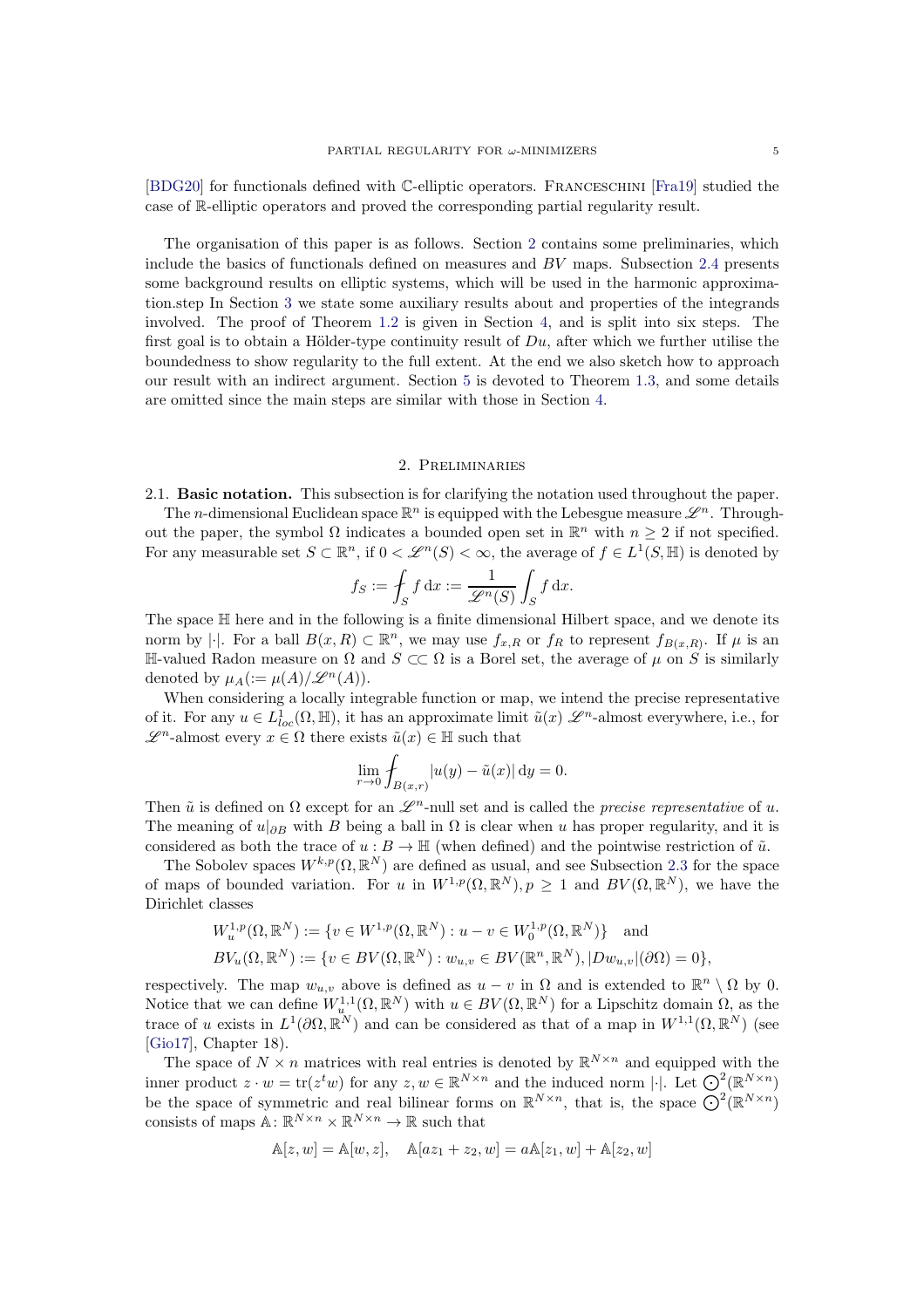for any  $z, z_1, z_2, w \in \mathbb{R}^{N \times n}$  and  $a \in \mathbb{R}$ . The operator norm of  $\mathbb{A} \in \mathbb{O}^2(\mathbb{R}^{N \times n})$  is  $|\mathbb{A}| =$  $\sup\{\mathbb{A}[z,w]:|z|,|w|\leq 1\}.$ 

Consider an integrand  $F: \mathbb{R}^{N \times n} \to \mathbb{R}$ . It is said to be of p-growth  $(p \ge 1)$ , if there exists  $L > 0$  such that

(2.1) 
$$
|F(z)| \le L(1+|z|^p), \text{ for any } z \in \mathbb{R}^{N \times n}.
$$

In particular, the function is of linear growth if  $p = 1$ . We say the integrand is

• quasiconvex if for any  $z \in \mathbb{R}^{N \times n}$  and any  $\varphi \in C_c^{\infty}((0,1)^n, \mathbb{R}^N)$  we have

(2.2) 
$$
\int_{(0,1)^n} F(z + \nabla \varphi) \, \mathrm{d}x \ge F(z);
$$

• rank-one convex if  $F(z+t\xi)$  is convex in  $t \in \mathbb{R}$  for any  $z, \xi \in \mathbb{R}^{N \times n}$  with rank $(\xi) \leq 1$ (i.e.,  $\xi = a \otimes b$  for some  $a \in \mathbb{R}^N, b \in \mathbb{R}^n$ ).

We refer to [\[Dac08\]](#page-31-18) for a thorough discussion about different convexity notions. In particular, we will use the fact that quasiconvexity implies rank-one convexity (see [\[Dac08\]](#page-31-18), Theorem 5.3). When F has sufficient differentiability at a fixed point  $z \in \mathbb{R}^{N \times n}$ , we consider  $F'(z)$  as an  $N \times n$  matrix and  $F''(z)$  as a symmetric bilinear form in  $\mathbb{O}^2(\mathbb{R}^{N \times n})$ .

The reference integrand in the following is a function defined on any finite dimensional Hilbert space (the space is not emphasized in the notation):

(2.3) 
$$
E_p(z) := \langle z \rangle^p - 1 := (1 + |z|^2)^{\frac{p}{2}} - 1.
$$

In particular, we denote  $E_1$  by E for convenience. More generally, for any  $\mu \geq 0$  define

<span id="page-5-2"></span><span id="page-5-0"></span>
$$
E_p^{\mu}(z) := ((1 + \mu)^2 + |z|^2)^{\frac{p}{2}} - (1 + \mu)^p.
$$

It is obvious that

(2.4) 
$$
E_p^{\mu}(z) = (1 + \mu)^p E_p\left(\frac{z}{1 + \mu}\right).
$$

Given any  $A \in \mathbb{R}^{N \times n}$ , set  $E_p^A := E_p^{|A|}$ .

The constants  $c$  and  $C$  throughout this paper may vary from one line to another, and the factors they depend on will be specified when necessary.

2.2. Functionals defined on measures. In this subsection, we recall some background results about functionals defined on measures, that is, functionals with measures instead of only maps as arguments.

Let  $\mu$  be an H-valued Radon measure on an open set  $\Omega \subset \mathbb{R}^n$ . Then the total variation | $\mu$ | of it is a real-valued Radon measure on  $\Omega$ . The measure  $\mu$  is said to be a bounded Radon measure if  $|\mu|(\Omega) < \infty$ . By the Lebesgue-Radon-Nikodým decomposition, we can decompose  $\mu$  as

$$
\mu = \mu^{ac} + \mu^{s} = \frac{d\mu}{d\mathcal{L}^{n}} \mathcal{L}^{n} + \frac{d\mu}{d|\mu^{s}|} |\mu^{s}|.
$$

Let  $f: \overline{\Omega} \times \mathbb{H} \to \mathbb{R}$  be a Borel function of linear growth. Its recession function is defined by

(2.5) 
$$
f^{\infty}(x, z) := \limsup_{\substack{y \to x, w \to z \\ t \to \infty}} \frac{f(y, tw)}{t}, \quad (x, z) \in \overline{\Omega} \times \mathbb{H}.
$$

Hence, the recession function  $f^{\infty}$  is also Borel and positively 1-homogeneous in the second argument, and satisfies  $|f^{\infty}(x, z)| \leq C|z|$  for some  $C > 0$ . Now we can define the signed Radon measure  $f(\cdot, \mu)$ : for any Borel set A compactly contained in  $\Omega$ , set

<span id="page-5-1"></span>(2.6) 
$$
f(\cdot,\mu)(A) := \int_A f(\cdot,\mu) := \int_A f(\cdot,\frac{d\mu}{d\mathscr{L}^n}) d\mathscr{L}^n + \int_A f^{\infty}(\cdot,\frac{d\mu}{d|\mu^s|}) d|\mu^s|.
$$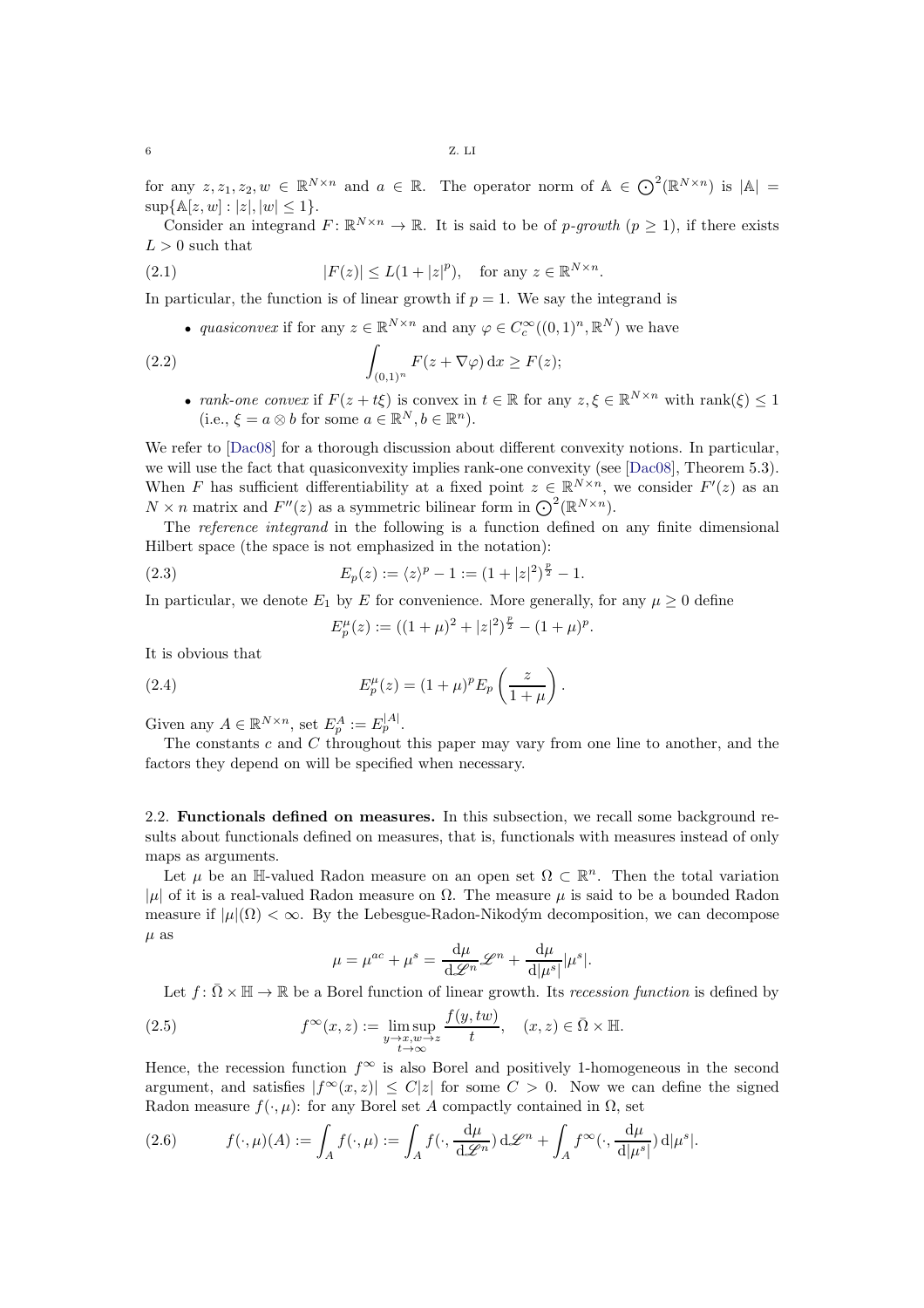For any  $z \in \mathbb{H}$ , we write  $f(\mu - z)$  as a short-hand of  $f(\mu - z\mathcal{L}^n)$ . If  $\mu$  is bounded, the definition above can be extended to all Borel subsets of  $\Omega$  and  $f(\cdot, \mu)$  is a bounded Radon measure on  $\Omega$ . If f is in addition assumed to be continuous and the limit superior in the definition of  $f^{\infty}$ is a limit which exists locally uniformly in  $(x, z)$ , then we say that f admits a regular recession function. The collection of continuous functions with regular recession functions is denoted by  $\mathbf{E}_1(\Omega, \mathbb{H})$  ( $\mathbf{E}_1(\mathbb{H})$  for maps  $f : \mathbb{H} \to \mathbb{R}$ ). It is clear that functions in  $\mathbf{E}_1(\Omega, \mathbb{H})$  are of linear growth.

In our case, the functions taken into consideration do not explicitly depend on  $x$ . For a Borel function  $f: \mathbb{H} \to \mathbb{R}$  of linear growth, the measure  $f(\mu)$  can be defined as above. We now recall the convergence of Radon measures with respect to some particular function f.

<span id="page-6-1"></span>**Definition 2.1.** Suppose that  $\{\mu_j\}$  and  $\mu$  are Radon measures defined on  $\Omega$  such that  $\mu_j \triangleq \mu$ in  $\mathcal{M}(\Omega, \mathbb{H})$  and  $f(\mu_j)(\Omega) \to f(\mu)(\Omega)$ .

- (a)  $\mu_j$  is said to *converge to*  $\mu$  *strictly* if  $f = |\cdot|$ ;
- (b)  $\mu_i$  is said to *converge to*  $\mu$  *area-strictly* if  $f = E$ .

**Lemma 2.2.** Any Radon measure  $\mu$  on  $\Omega$  can be locally area-strictly approximated by smooth maps. If  $\mu$  is bounded on  $\Omega$ , the approximation can be global.

This can be done by mollification with the help of Theorem 2.2 and 2.34 in [\[AFP00\]](#page-31-19).

A generalisation of a result by Reshetnyak (see [\[Res68\]](#page-33-4) and the appendix of [\[KR10b\]](#page-32-2)) states that if  $f: \Omega \times \mathbb{H} \to \mathbb{R}$  is in  $\mathbf{E}_1(\Omega, \mathbb{H})$ , then

$$
\int_{\Omega} f(\cdot, \mu_j) \to \int_{\Omega} f(\cdot, \mu)
$$

for  $\mu_i \rightarrow \mu$  in the area-strict sense. An immediate corollary is that convergence in the areastrict sense implies that in the strict sense.

<span id="page-6-0"></span>2.3. Maps of bounded variation. For maps of bounded variation and the relevant results, we refer to [\[AFP00\]](#page-31-19). Some definitions and results are stated here for later use.

Consider a bounded open set  $\Omega \subset \mathbb{R}^n$ . A map  $u: \Omega \to \mathbb{R}^N$  is said to be of bounded variation if it is in  $L^1(\Omega,\mathbb{R}^N)$  and its distributional derivative can be represented by a bounded  $\mathbb{R}^{N\times n}$ . valued Radon measure, i.e.,

$$
|Du|(\Omega) := \sup \left\{ \int_{\Omega} u \cdot \mathrm{div}(\varphi) \, \mathrm{d}x : \varphi \in C_c^1(\Omega, \mathbb{R}^{N \times n}), |\varphi| \le 1 \right\} < \infty.
$$

The space of maps of bounded variation is a Banach space under the norm  $||u||_{BV(\Omega)} :=$  $||u||_{L^1(\Omega)} + |Du|(\Omega).$ 

Convergence with respect to the BV norm is rather strong and rarely used. Instead, we consider two other forms of convergence: Suppose that  $\{u_j\} \subset BV(\Omega,\mathbb{R}^N)$ ,  $u \in BV(\Omega,\mathbb{R}^N)$ and  $u_j \to u$  in  $L^1(\Omega, \mathbb{R}^n)$ . We say that  $\{u_j\}$  converges to u in the BV (area-)strict sense if  ${Du<sub>i</sub>}$  converges to Du in the (area-)strict sense as in Definition [2.1.](#page-6-1)

It is well-known that smooth maps are dense in  $BV(\Omega, \mathbb{R}^N)$  in the BV area-strict sense:

**Lemma 2.3.** Let  $\Omega \subset \mathbb{R}^n$  be a bounded open set without any additional regularity assumptions on  $\partial\Omega$ . If  $u \in BV(\Omega, \mathbb{R}^N)$ , there exists a sequence  $\{u_j\} \subset W_u^{1,1} \cap C^\infty(\Omega, \mathbb{R}^N)$  such that  $u_j \to u$ in the BV area-strict sense. If  $u \in W^{1,1}(\Omega,\mathbb{R}^N)$ , we can further require strong convergence in  $W^{1,1}(\Omega,\mathbb{R}^N).$ 

See [\[KR10a\]](#page-32-26), Lemma 1 for a proof. The following lemma allows us to approximate a map of bounded variation in energy and is helpful in various cases. See Theorem 4 in [\[KR10b\]](#page-32-2) for the details.

**Lemma 2.4.** Suppose that  $G: \mathbb{R}^{N \times n} \to \mathbb{R}$  is rank-one convex and of linear growth. If  $\Omega \subset \mathbb{R}^n$ is a bounded Lipschitz domain,  $u_j, u \in BV(\Omega, \mathbb{R}^N)$  and  $u_j \to u$  in the BV area-strict sense,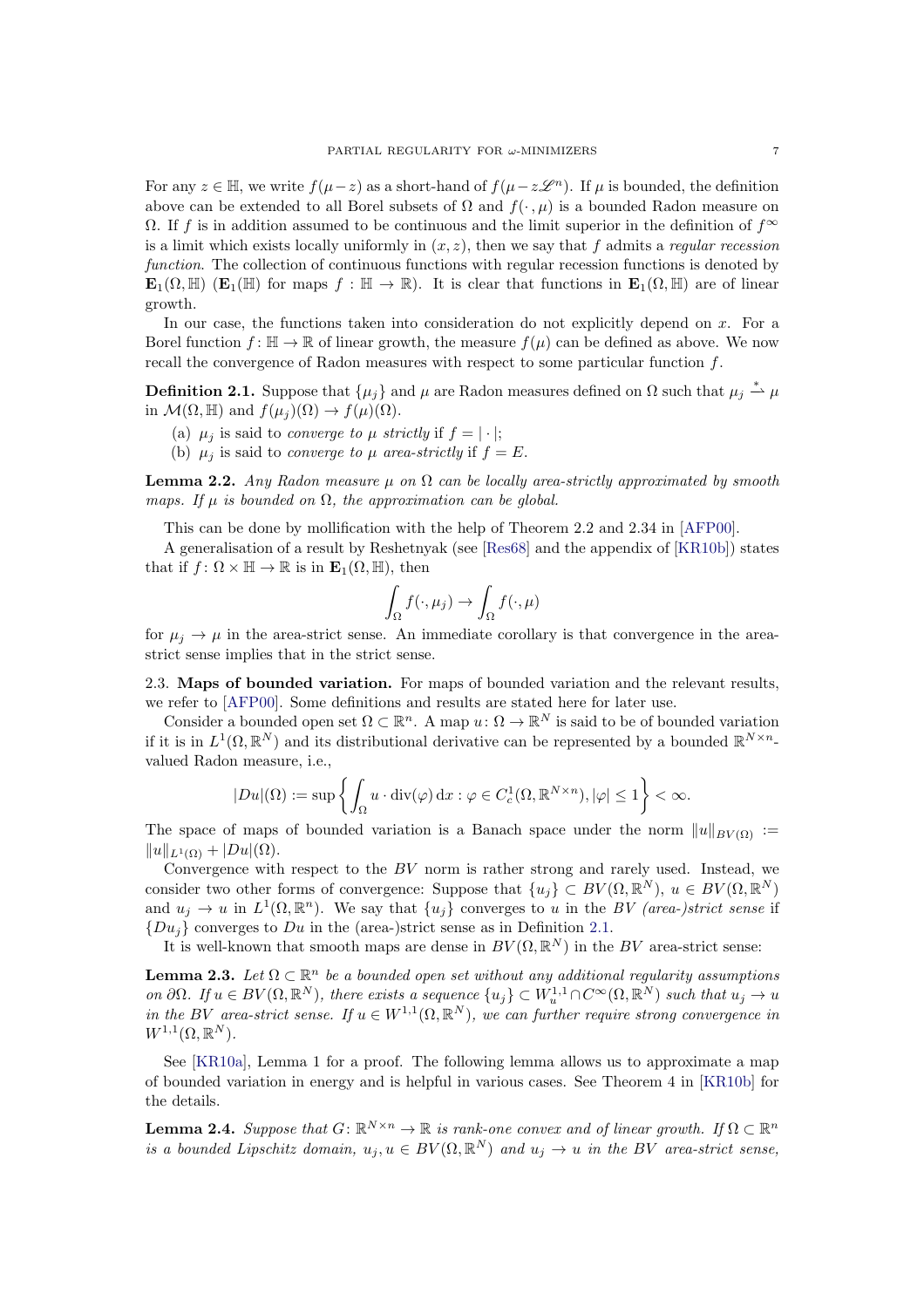then

(2.7) 
$$
\int_{\Omega} G(Du_j) \to \int_{\Omega} G(Du) \quad as \; j \to \infty.
$$

The two lemmas above give a direct corollary:

<span id="page-7-0"></span>**Lemma 2.5.** Suppose that  $\Omega \subset \mathbb{R}^n$  is a bounded Lipschitz domain. For any  $u \in BV(\Omega, \mathbb{R}^N)$ , there exists a sequence  $\{u_j\} \subset W_u^{1,1} \cap C^\infty(\Omega,\mathbb{R}^N)$  such that  $u_j \to u$  in the BV area strict sense. Furthermore, for any function  $G: \mathbb{R}^{N \times n} \to \mathbb{R}$  that is rank-one convex and of linear growth, we have

(2.8) 
$$
\int_{\Omega} G(Du_j) \to \int_{\Omega} G(Du) \quad \text{as } j \to \infty.
$$

<span id="page-7-1"></span>**Remark 2.6.** Notice that  $E(-z_0)$  for any  $z_0 \in \mathbb{R}^{N \times n}$  is convex by [\(3.3\)](#page-9-1), and thus rank-one convex. Obviously it is of linear growth and then Lemma [2.5](#page-7-0) applies to  $E(-z_0)$ . The lemma also holds for functions satisfying  $(H2)$  $(H2)$  $(H2)$  with  $p = 1$  as quasiconvexity implies rank-one convexity.

The next result is a Fubini-type property for  $BV$  maps. It involves  $BV$  maps on submanifolds of  $\mathbb{R}^n$ , which are well-defined by local charts and partitions of unity. In our case, we only consider  $(n - 1)$ -spheres, which can be covered by two local charts that correspond to the stereographic projections from two antipodal points. The two charts are taken to be such that they both correspond to a bounded open subset of  $\mathbb{R}^{n-1}$ , over which the induced metric is comparable to the natural one on  $\mathbb{R}^{n-1}$ . Thus, we can apply various results for maps defined on (open subsets of)  $\mathbb{R}^{n-1}$ . For a BV map  $u: \partial B \to \mathbb{R}^N$ , we denote its tangential approximate gradient by  $\nabla_{\tau} u$ , which exists  $\mathcal{H}^{n-1}$ -almost everywhere on  $\partial B$ . Its tangential distributional derivative is denoted by  $D_{\tau}u$ . Indeed, the former is the absolutely continuous part of the latter with respect to  $\mathcal{H}^{n-1} \mathsf{L} \partial B$ , and the two coincide when  $u \in W^{1,p}(\partial B, \mathbb{R}^N)$  with  $p \geq 1$ .

<span id="page-7-2"></span>**Lemma 2.7.** Let  $B_R$  denote a ball  $B(x_0, R) \subset \mathbb{R}^n$  and u be a map in  $BV(B_R, \mathbb{R}^N)$ . Then for  $\mathscr{L}^1$ -almost every  $\rho \in (0, R)$ , the pointwise restriction  $u|_{\partial B_{\rho}}$  coincides with the traces of u from  $B_\rho$  and  $B \setminus \overline{B}_\rho$ , and is in  $BV(\partial B_\rho, \mathbb{R}^N)$ . For any two radii  $r_1, r_2$  with  $0 < r_1 < r_2 < R$ , we can find  $\rho \in (r_1, r_2)$  such that the above holds and the total variation of  $u|_{\partial B_0}$  on  $\partial B_\rho$  is bounded by that of u:

(2.9) 
$$
\int_{\partial B_{\rho}} |D_{\tau}(u|_{\partial B_{\rho}})| \leq \frac{C(n,N)}{r_2 - r_1} \int_{B_{r_2} \setminus \bar{B}_{r_1}} |Du|.
$$

This lemma is Lemma 2.3 in [\[GK19\]](#page-32-13) and allows us to work on those balls over the boundary of which a BV map has nice properties. To see this, we recall the definition of fractional Sobolev spaces. Let X be an embedded d-submanifold  $(d \leq n)$  of  $\mathbb{R}^n$  and  $s \in (0,1)$ ,  $r \in (1,\infty)$ . The space  $W^{s,r}(X, \mathbb{R}^N)$  consists of maps  $u: X \to \mathbb{R}^N$  of which the Gagliardo norm

$$
||u||_{W^{s,r}(X)} = (||u||_{L^r(X)}^r + [u]_{W^{s,r}(X)}^r)^{\frac{1}{r}},
$$

is finite. The semi-norm is defined by

$$
[u]_{W^{s,r}(X)}^r := \int_X \int_X \frac{|u(x) - u(y)|^r}{|x - y|^{d + sr}} \, \mathrm{d} \mathcal{H}^d(x) \, \mathrm{d} \mathcal{H}^d(y),
$$

<span id="page-7-3"></span>**Lemma 2.8.** Let B be a ball  $B(x_0, R) \subset \mathbb{R}^n$  and  $v \in BV(\partial B, \mathbb{R}^N)$ . Then we have  $v \in$  $W^{1-\frac{1}{r},r}(\partial B,\mathbb{R}^N)$  and

$$
(2.10) \qquad \left(\oint_{\partial B} \int_{\partial B} \frac{|v(x) - v(y)|^r}{|x - y|^{n+r-2}} \, \mathrm{d} \mathcal{H}^{n-1}(x) \, \mathrm{d} \mathcal{H}^{n-1}(y)\right)^{\frac{1}{r}} \leq C R^{\frac{1}{r}} \oint_{\partial B} |D_\tau v|,
$$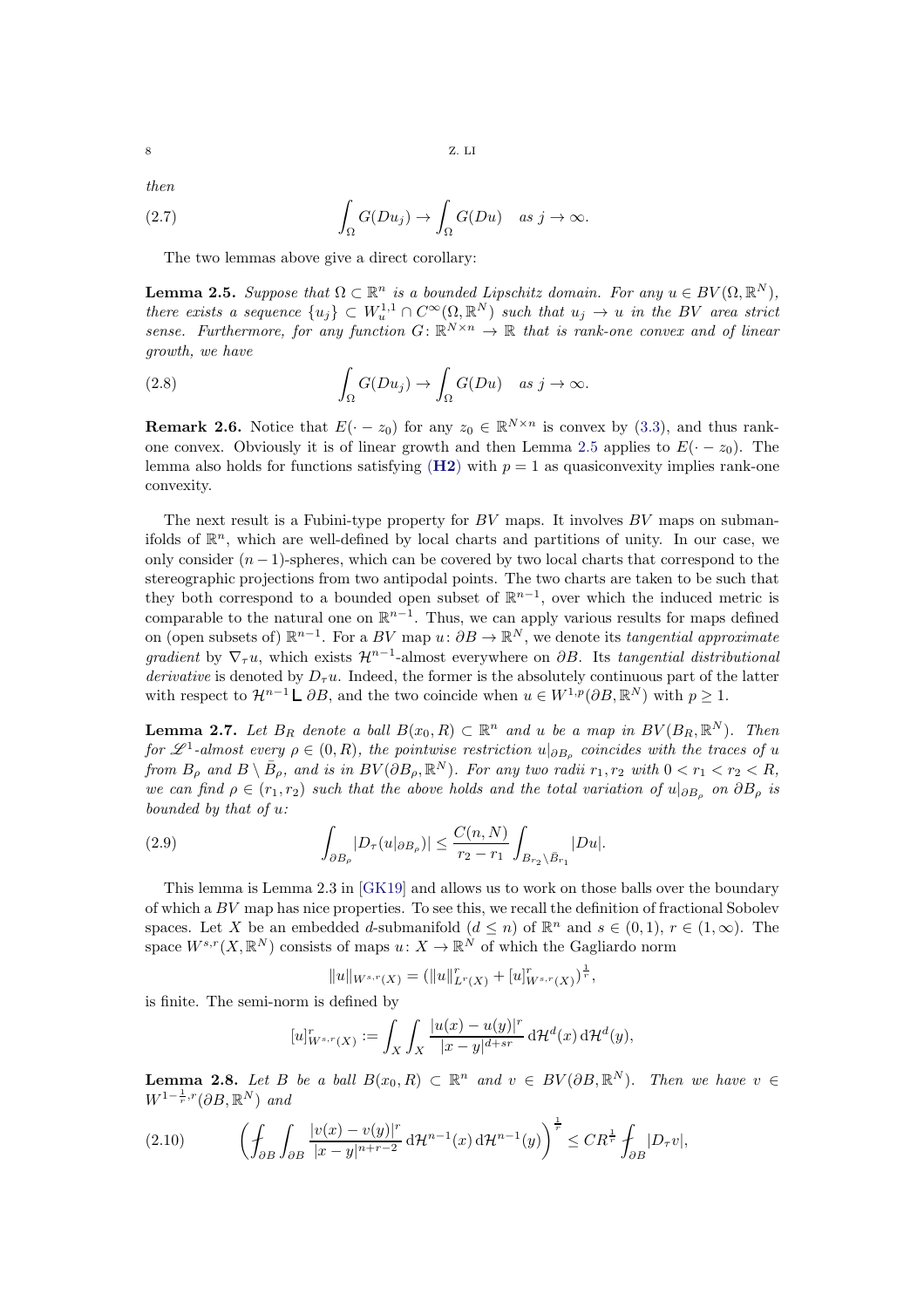where  $C = C(n, N, r) > 0$ . The range of r depends on the dimension:

$$
\begin{cases} r = \frac{n}{n-1}, & n \geq 3 \\ r \in (1,2), & n = 2. \end{cases}
$$

This lemma is a corollary of several embedding results. See [\[BBM04\]](#page-31-20), Lemma D.1 for  $n \geq 3$ , and [\[Tar07\]](#page-33-5), Lemma 38.1 and [\[Tri83\]](#page-33-6), §3.3.1 for  $n = 2$ . There is also a discussion after Lemma 2.4 in [\[GK19\]](#page-32-13).

<span id="page-8-0"></span>2.4. Estimates for elliptic systems. We need some results on Legendre-Hadamard elliptic systems. A bilinear form  $A \in \mathbb{O}^2(\mathbb{R}^{N \times n})$  is said to satisfy the *strong Legendre-Hadamard* condition if there exists  $\lambda, \Lambda > 0$  such that

(2.11) 
$$
\begin{cases} \mathbb{A}[\eta \otimes \xi, \eta \otimes \xi] \geq \lambda |\eta|^2 |\xi|^2, & \text{for any } \eta \in \mathbb{R}^N, \xi \in \mathbb{R}^n, \\ \mathbb{A}[z, z] \leq \Lambda |z|^2, & \text{for any } z \in \mathbb{R}^{N \times n}. \end{cases}
$$

<span id="page-8-1"></span>We say that u is A-harmonic in some open set  $\Omega$  if it satisfies

$$
(2.12) \t - div(\mathbb{A}\nabla u) = 0
$$

in the distributional sense in  $\Omega$ .

<span id="page-8-4"></span>**Lemma 2.9.** Suppose that  $A \in \bigodot^2(\mathbb{R}^{N \times n})$  satisfies [\(2.11\)](#page-8-1) with some  $\Lambda, \lambda > 0$ . If  $h \in$  $W^{1,1}(B_R, \mathbb{R}^N)$  is A-harmonic in the ball  $B_R = B(x_0, R) \subset \mathbb{R}^n$ , then h is in  $C^{\infty}(B_R, \mathbb{R}^N)$ , and for any  $z \in \mathbb{R}^{N \times n}$  and some  $c_a = c_a(n, N, \frac{\Lambda}{\lambda}) > 0$  we have

<span id="page-8-6"></span>(2.13) 
$$
\sup_{B_{\frac{R}{2}}} |\nabla h - z| + R \sup_{B_{\frac{R}{2}}} |\nabla^2 h| \leq c_a \int_{B_R} |\nabla h - z| \,dx.
$$

This lemma is classical and obtained with, for example, the results in [\[Gia83\]](#page-32-17), §III.2 and [\[Giu03\]](#page-32-6), §7.2. The next result is also classical, and see Proposition 2.11 in [\[GK19\]](#page-32-13) and the references therein for a proof.

<span id="page-8-3"></span><span id="page-8-2"></span>**Lemma 2.10.** Suppose that  $A \in \bigodot^2(\mathbb{R}^{N \times n})$  satisfies [\(2.11\)](#page-8-1) with some  $\Lambda, \lambda > 0$ . Let  $r \in$  $(1, \infty)$ ,  $q \in [2, \infty)$  and B be the unit ball in  $\mathbb{R}^n$ .

(a) For any  $g \in W^{1-\frac{1}{r},r}(\partial B,\mathbb{R}^N)$ , the elliptic system

(2.14) 
$$
\begin{cases} -\operatorname{div}(\mathbb{A}\nabla h) = 0, & \text{in } B \\ h|_{\partial B} = g, & \text{on } \partial B \end{cases}
$$

admits a unique solution  $h \in W^{1,r}(B,\mathbb{R}^N)$ , and there exists  $C = C(n, N, r, \frac{\Lambda}{\lambda}) > 0$ such that

$$
||h||_{W^{1,r}(B,\,\mathbb{R}^N)} \leq C ||g||_{W^{1-\frac{1}{r},r}(\partial B,\,\mathbb{R}^N)}.
$$

(b) For any  $f \in L^q(B, \mathbb{R}^N)$ , the elliptic system

(2.15) 
$$
\begin{cases} -\operatorname{div}(\mathbb{A}\nabla w) = f, & \text{in } B \\ w|_{\partial B} = 0, & \text{on } \partial B \end{cases}
$$

admits a unique solution  $w \in W^{2,q} \cap W_0^{1,q}(B,\mathbb{R}^N)$ , and there exists  $C = C(n, N, q, \frac{\Lambda}{\lambda}) >$ 0 such that

$$
||w||_{W^{2,q}(B,\,\mathbb{R}^N)} \leq C||f||_{L^q(B,\,\mathbb{R}^N)}.
$$

<span id="page-8-5"></span>**Remark 2.11.** If we only consider the gradient  $\nabla h$  above, it is enough to control  $\|\nabla h\|_{W^{1,r}(B,\mathbb{R}^N)}$ by  $[g]_{W^{1-\frac{1}{r},r}(\partial B,\mathbb{R}^N)}$  with considering  $g - (g)_{\partial B}$ . In particular, if  $g \in W^{1,r}(B,\mathbb{R}^N)$ , its trace  $\text{tr}_B g$  exists in  $W^{1-\frac{1}{r},r}(B,\mathbb{R}^N)$  (see [\[Gio17\]](#page-32-25), Section 18.4). The estimate of  $||h||_{W^{1,r}(B,\mathbb{R}^N)}$  in [\(a\)](#page-8-2) can be then replaced by  $||g||_{W^{1,r}(B,\mathbb{R}^N)}$ .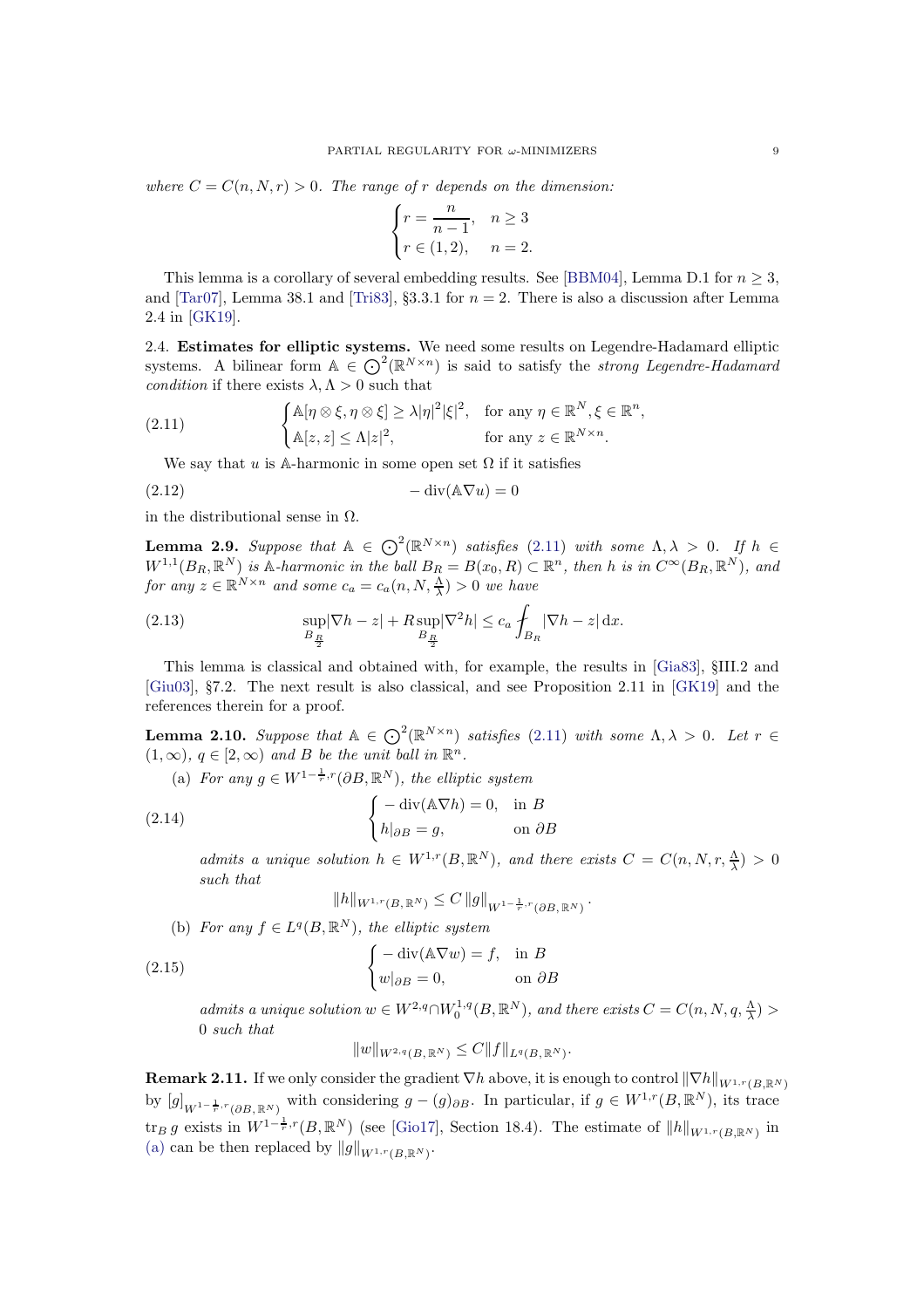### 3. Auxiliary results for the integrands

<span id="page-9-0"></span>The first two subsections are devoted for estimates of the integrands involved in our proof. Some proofs are omitted and we refer to [\[GK19\]](#page-32-13) for details. Two corollaries of the quasiconvexity of F are given in the third subsection.

3.1. Estimates for the reference integrand. We show some properties for the reference integrand  $E_p$  that will be useful later. In the following, only the case  $p \in [1, 2)$  is considered.

Obviously, we have that  $E_p(z)$  is  $C^2$ , and an elementary calculation gives

(3.1) 
$$
E'_p(w)z = p\langle w \rangle^{p-2}w \cdot z,
$$

(3.2) 
$$
E''_p(w)[z, z] = p\langle w \rangle^{p-4} (\langle w \rangle^2 |z|^2 + (p-2)|w \cdot z|^2).
$$

Considering the two cases  $p \in (1, 2)$  and  $p = 1$  separately, we have

<span id="page-9-1"></span>(3.3) 
$$
E''_p(w)[z, z] \ge \begin{cases} p(p-1)\langle w \rangle^{p-2} |z|^2, & p \in (1, 2) \\ \langle w \rangle^{-3} |z|^2, & p = 1. \end{cases}
$$

Thus, the function  $E_p$  is a convex function. In the following, we only consider  $E_p$  with  $1 \leq$  $p < 2$ . By the definition and convexity of  $E_p$ , it is easy to get the following:

<span id="page-9-4"></span>**Lemma 3.1.** Suppose that  $1 \leq p < 2$  and set  $a_1 = \sqrt{2} - 1$ ,  $a_2 = 1$ . Then the following holds

<span id="page-9-2"></span>(3.4)  $a_1 \min\{|z|^p, |z|^2\} \le E_p(z) \le a_2 \min\{|z|^p, |z|^2\},$ 

<span id="page-9-3"></span>(3.5) 
$$
E_p(az) \le \max\{a, a^2\} E_p(z) \quad and \quad E_p(z+w) \le 2(E_p(z) + E_p(w))
$$

for any  $a > 0$  and any  $z, w \in \mathbb{H}$ .

<span id="page-9-7"></span>A corollary of [\(3.4\)](#page-9-2) is

(3.6) 
$$
|z|^p \le 1 + \frac{1}{a_1} E_p(z)
$$
, for any  $z \in \mathbb{H}$ ,  $p \in [1, 2)$ .

<span id="page-9-5"></span>**Lemma 3.2.** Let  $1 \leq p < 2$ ,  $B \subset \mathbb{R}^n$  be an open ball and  $u \in L^p(B, \mathbb{H})$ . Then for any  $z \in \mathbb{H}$ we have

(3.7) 
$$
\int_{B} E_p(u - u_B) dx \le 4 \int_{B} E_p(u - z) dx.
$$

When  $p = 1$ , the function u can be replaced by a bounded  $\mathbb{H}\text{-}valued$  Radon measure, and the inequality holds in the relaxed sense as in [\(2.6\)](#page-5-1).

It is easy to show this lemma for  $L^p$  maps with  $(3.5)$  and Jensen's inequality, and the estimate for Radon measures follows by mollification.

<span id="page-9-8"></span>**Lemma 3.3.** Let  $1 \le p < 2$ ,  $B \subset \mathbb{R}^n$  be an open ball and  $f \in L^p(B, \mathbb{H})$ . Set  $\mathcal{E} := \int_B E_p(f) dx$ , then we have

(3.8) 
$$
\int_{B} |f|^{p} dx \leq \sqrt{\mathcal{E}^{2} + 2\mathcal{E}}.
$$

When  $\mathcal{E} \le a$ , it is obvious that the right-hand side can be replaced by  $\sqrt{(2+a)\mathcal{E}}$ . When  $p = 1$ , we have the analogue holds for bounded H-valued Radon measures.

The above lemma gives the estimate of  $\int_B |f|^p dx$  in terms of  $\int_B E_p(f) dx$ , and can be shown by Jensen's inequality and taking the inverse of  $E$ .

By definition, we know that for  $E_p^A$ ,  $A \in \mathbb{R}^{N \times n}$ , the analogues of Lemma [3.1](#page-9-4) and [3.2](#page-9-5) hold. Moreover, for any  $p \in [1, 2)$  there exists  $c = c(p) > 0$  such that

<span id="page-9-6"></span>(3.9) 
$$
\frac{1}{c} E_p^A(z) \le \frac{|z|^2}{(1+|A|+|z|)^{2-p}} \le c E_p^A(z), \text{ for any } z \in \mathbb{R}^{N \times n}.
$$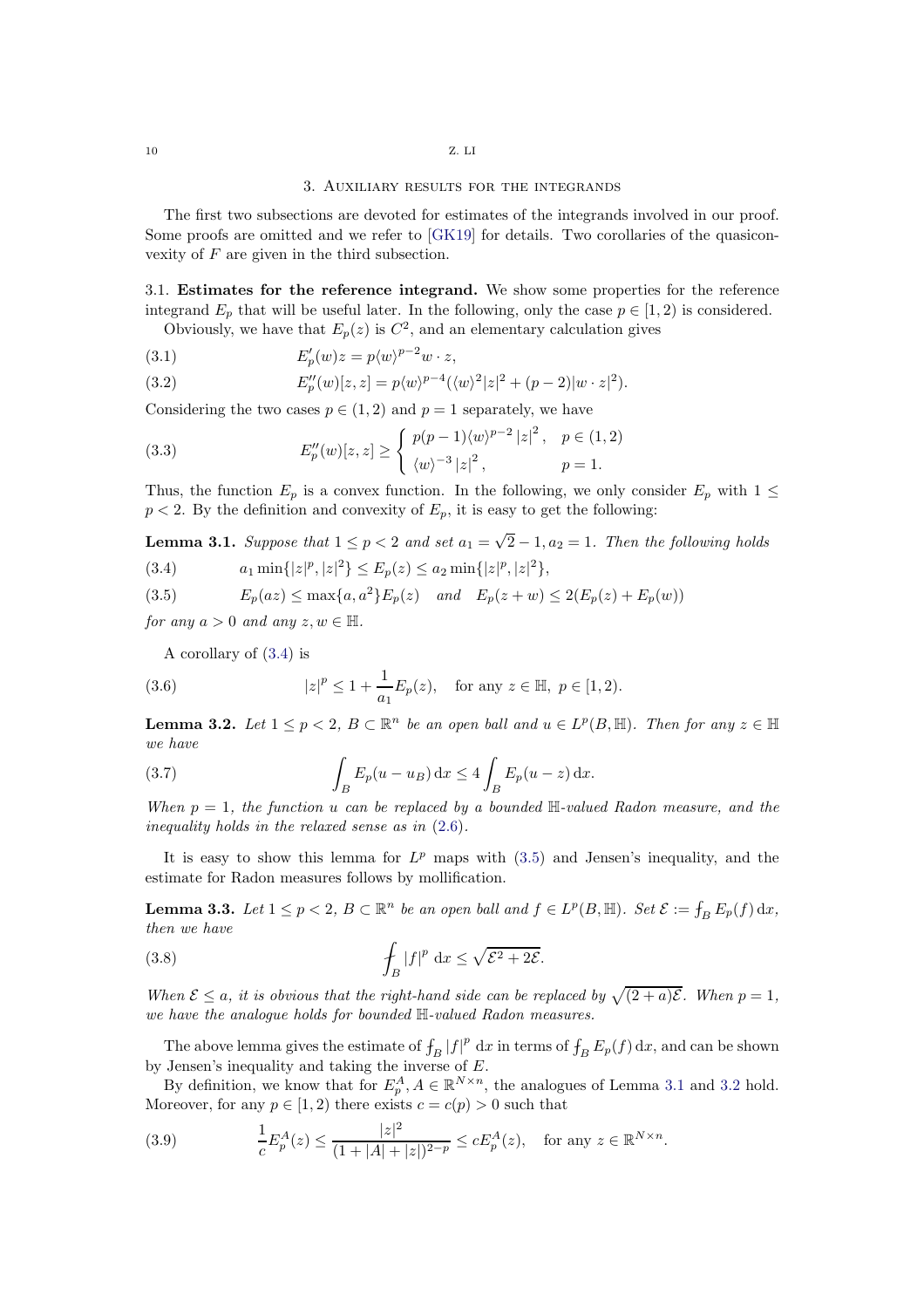3.2. Estimates for the shifted integrand. Given any  $C^2$  function  $F: \mathbb{R}^{N \times n} \to \mathbb{R}$ , we define for any  $w \in \mathbb{R}^{N \times n}$  the corresponding shifted integrand

(3.10) 
$$
F_w(z) := F(z+w) - F(w) - F'(w)z
$$

$$
= \int_0^1 (1-t)F''(w+tz)[z, z] dt.
$$

<span id="page-10-8"></span>**Lemma 3.4.** Suppose that  $F: \mathbb{R}^{N \times n} \to \mathbb{R}$  is  $C^2$  and satisfies ([H2](#page-2-5)). When  $p \in (1, 2)$ , there holds, with  $c = c(p) > 0$ ,

<span id="page-10-0"></span>(3.11) 
$$
\int_B F_w(\nabla \varphi) dx \geq c \ell \int_B E_p^w(\nabla \varphi) dx,
$$

<span id="page-10-2"></span>(3.12) 
$$
F''(w)[\eta \otimes \xi, \eta \otimes \xi] \ge c \ell \frac{|\eta|^2 |\xi|^2}{\langle w \rangle^{2-p}}
$$

for any ball  $B \subset \mathbb{R}^n$ ,  $w \in \mathbb{R}^{N \times n}$ ,  $\varphi \in W_0^{1,p}(B,\mathbb{R}^N)$ ,  $\eta \in \mathbb{R}^N$  and  $\xi \in \mathbb{R}^n$ . For  $p = 1$ , the corresponding estimates are, with  $C > 0$ ,

<span id="page-10-1"></span>(3.13) 
$$
\int_{B} F_w(\nabla \varphi) dx \geq C \ell \int_{B} \langle w \rangle^{-3} E(\nabla \varphi) dx,
$$

<span id="page-10-3"></span>(3.14) 
$$
F''(w)[\eta \otimes \xi, \eta \otimes \xi] \geq C\ell \frac{|\eta|^2 |\xi|^2}{\langle w \rangle^3}.
$$

The first estimate  $(3.11)$  can be showed with the quasiconvexity condition  $(H2)$  $(H2)$  $(H2)$ , [\[CFM98\]](#page-31-9), Lemma 2.1 and [\(3.9\)](#page-9-6). See [\[GK19\]](#page-32-13), Lemma 4.1 for [\(3.13\)](#page-10-1). The Legendre-Hadamard estimates  $(3.12)$  and  $(3.14)$  follow from the convexity of  $E_p$  and [\[Fed69\]](#page-32-27), 5.1.10.

**Lemma 3.5.** Suppose that  $F: \mathbb{R}^{N \times n} \to \mathbb{R}$  satisfies ([H2](#page-2-5)), ([H3](#page-2-4)) with  $p \in [1, 2)$ . Then for any  $m > 0$  and any  $w \in \mathbb{R}^{N \times n}$  satisfying  $|w| \leq m$ , we have

$$
(3.15) \t\t\t |F_w(z)| \leq CE_p(z)
$$

hold for  $C = C(m, n, N, L, p) > 0$ . If we assume  $(H3<sub>1</sub>)$  $(H3<sub>1</sub>)$  $(H3<sub>1</sub>)$  alternatively with  $p \in (1, 2)$ , the estimate becomes

$$
(3.16)\qquad \qquad |F_w(z)| \leq C E_p^w(z)
$$

with  $C = C(L, p) > 0$ .

*Proof.* The estimate  $(3.15)$  can be obtained with direct calculation and Lemma [3.7](#page-11-0) by considering the cases  $|z| \leq 1$  and  $|z| > 1$  separately.

For  $(3.16)$ , by definition, Taylor's theorem and  $(H3<sub>1</sub>)$  $(H3<sub>1</sub>)$  $(H3<sub>1</sub>)$ , we have the estimate

<span id="page-10-5"></span><span id="page-10-4"></span>
$$
|F_w(z)| = |F(z+w) - F(w) - F'(w)z|
$$
  
= 
$$
|\int_0^1 F''(w+tz)(1-t) dt[z, z]|
$$
  

$$
\leq L \int_0^1 \frac{1-t}{(1+|w+tz|)^{2-p}} dt |z|^2.
$$

Lemma 2.1 in [\[CFM98\]](#page-31-9) implies that the integral in the last line is controlled by  $C(p)(1+|w|+|z|)^{p-2}$ . The estimate (3.9) then gives the desired result.  $|z|$ <sup>p-2</sup>. The estimate [\(3.9\)](#page-9-6) then gives the desired result. □

<span id="page-10-7"></span>**Lemma 3.6.** Suppose that  $F: \mathbb{R}^{N \times n} \to \mathbb{R}$  satisfies ([H2](#page-2-5)), ([H3](#page-2-4)) with  $p \in [1, 2)$ . Then for any  $m > 0$  and any  $w \in \mathbb{R}^{N \times n}$  with  $|w| \leq m$ , there exists a constant  $C = C(m, n, N, L, p) > 0$  such that

<span id="page-10-6"></span>(3.17) 
$$
|F_w''(0)z - F_w'(z)| \leq CE(z).
$$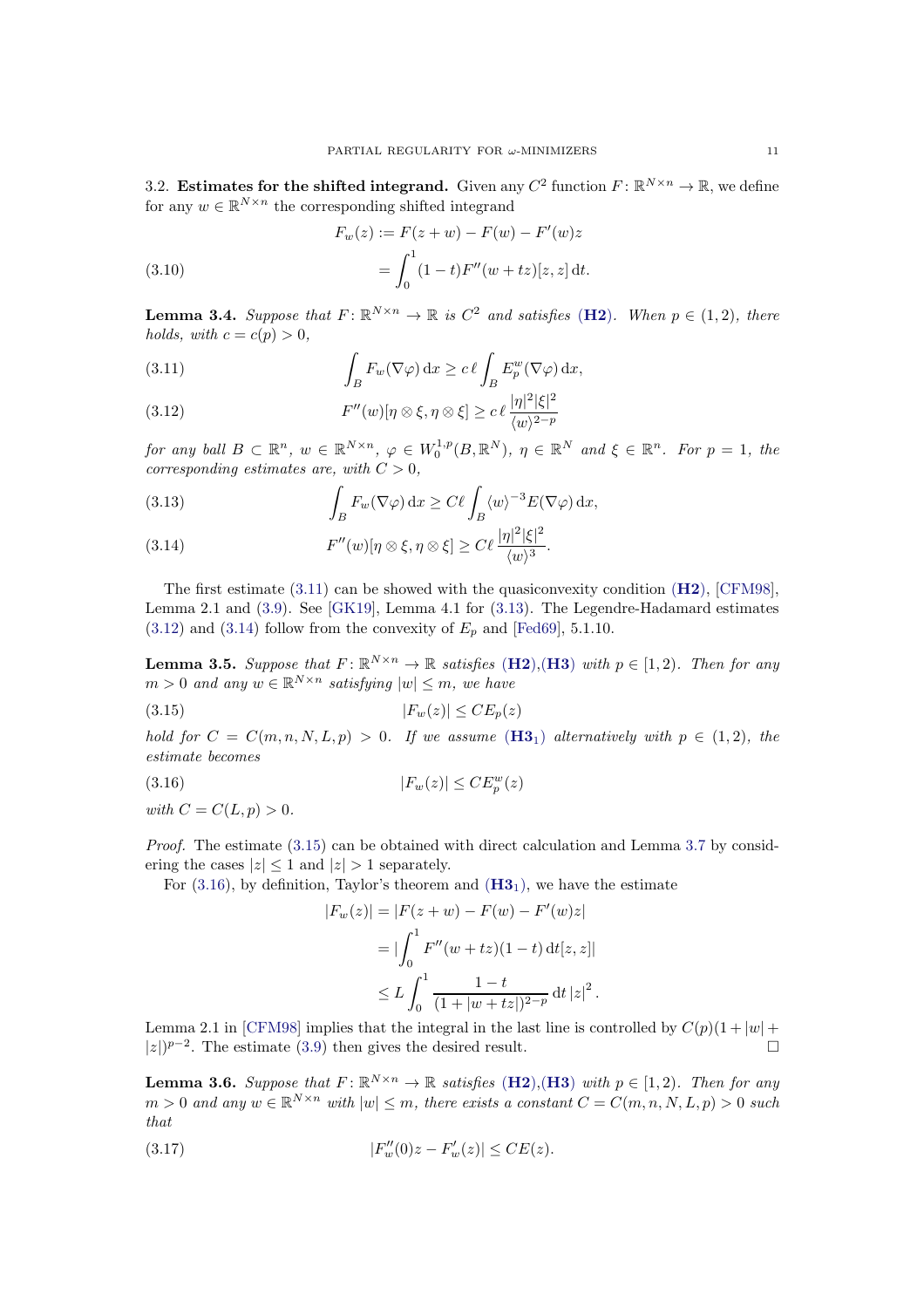Alternatively, with  $(H3_1)$  $(H3_1)$  $(H3_1)$ ,  $(H3_2)$  and no bound for w, we have

(3.18) 
$$
|F_w''(0)z - F_w'(z)| \le C(1+|w|)^{p-2} E^w(z)
$$
  
with  $C = C(n, N, L, p) > 0$ .

Proof. The estimate [\(3.17\)](#page-10-6) can be easily obtained by considering the two cases separately. When  $|z| \leq 1$ , there holds

<span id="page-11-1"></span>
$$
|F_w''(0)z - F_w'(z)| = |F''(w)z - (F'(w+z) - F'(w))|
$$
  
= 
$$
\left| \int_0^1 (F''(w) - F''(w+tz)) \cdot z \, dt \right| \le C \int_0^1 t|z|^2 \, dt \le CE(z),
$$

where the last line is from ([H3](#page-2-4)) and that  $w + tz$ ,  $w \in B(0, m + 1)$ . In the other case, we estimate the three terms directly with Lemma [3.7:](#page-11-0)

<span id="page-11-2"></span>(3.19) 
$$
|F_w''(0)z - F_w'(z)| = |F''(w)z - (F'(w+z) - F'(w))|
$$
  
 
$$
\leq C(m)|z| + CL(2 + |w + tz|^{p-1} + |z|^{p-1}) \stackrel{|z| > 1}{\leq} C(m, L)|z| \leq CE(z).
$$

For [\(3.18\)](#page-11-1), the proof is in a similar manner. When  $|z| \leq 1+|w|$ , the condition ([H3](#page-2-7)<sub>2</sub>) implies

$$
|F_w''(0)z - F_w'(z)| = \left| \int_0^1 (F''(w) - F''(w + tz)) \cdot z \, dt \right|
$$
  
\n
$$
\leq L \int_0^1 \frac{t |z|^2}{(1 + |w| + |w + tz|)^{3-p}} \, dt
$$
  
\n
$$
\stackrel{p < 2}{\leq} L(1 + |w|)^{p-1} \frac{|z|^2}{(1 + |w|)^2}
$$
  
\n
$$
\leq C(1 + |w|)^{p-2} E^w(z).
$$

When  $|z| > 1 + |w|$ , the estimate can be obtained in a way similar to [\(3.19\)](#page-11-2) with Lemma 3.7.  $3.7.$ 

3.3. Local Lipschitz continuity and mean coercivity. In this subsection, we state two corollaries of the quasiconvexity of  $F$ . One is the local Lipschitz continuity of  $F$  and the other is its  $L^p$  mean coercivity.

It is well-known that separately convex functions are locally Lipschitz (see [\[Mor66\]](#page-33-7), p.112, and [\[Fus80,](#page-32-28) [Mar85\]](#page-32-29)). Lemma 2.2 in [\[BKK00\]](#page-31-21) gives a better estimate constant. As a corollary of the above results, the following lemma gives the growth of the derivative of a quasiconvex integrand.

<span id="page-11-0"></span>**Lemma 3.7.** Suppose that  $G: \mathbb{R}^{N \times n} \to \mathbb{R}$  is a real-valued function and of p-growth with  $p \in [1,\infty)$ , *i.e.*,

$$
|G(z)|\leq L(1+|z|^p)
$$

for some  $L > 0$  and any  $z \in \mathbb{R}^{N \times n}$ . If G is furthermore quasiconvex, then there exists a constant  $C = C(n, N, p) > 0$  such that

 $(3.20)$  $\vert z \vert \leq CL(1+|z|^{p-1}).$ 

In particular, G is Lipschitz when  $p = 1$ .

The next result is the  $L^p$  mean coercivity of F, which helps us control the  $L^p$ -integral of  $|\nabla v|$ for  $v \in W^{1,p}$  by  $\int F(\nabla v) dx$ . For a thorough discussion of the connection between coercivity and quasiconvexity, see [\[CK17\]](#page-31-22).

<span id="page-11-3"></span>**Lemma 3.8.** Suppose that  $F: \mathbb{R}^{N \times n} \to \mathbb{R}$  satisfies ([H1](#page-2-3)) and ([H2](#page-2-5)) with  $p \in [1, 2)$ . Fix a ball  $B_R = B(x_0, R) \subset \mathbb{R}^n$  and  $u \in W^{1,p}(B_R, \mathbb{R}^N)$ , then there exist  $a_3 = a_3(p, \ell), a_4 =$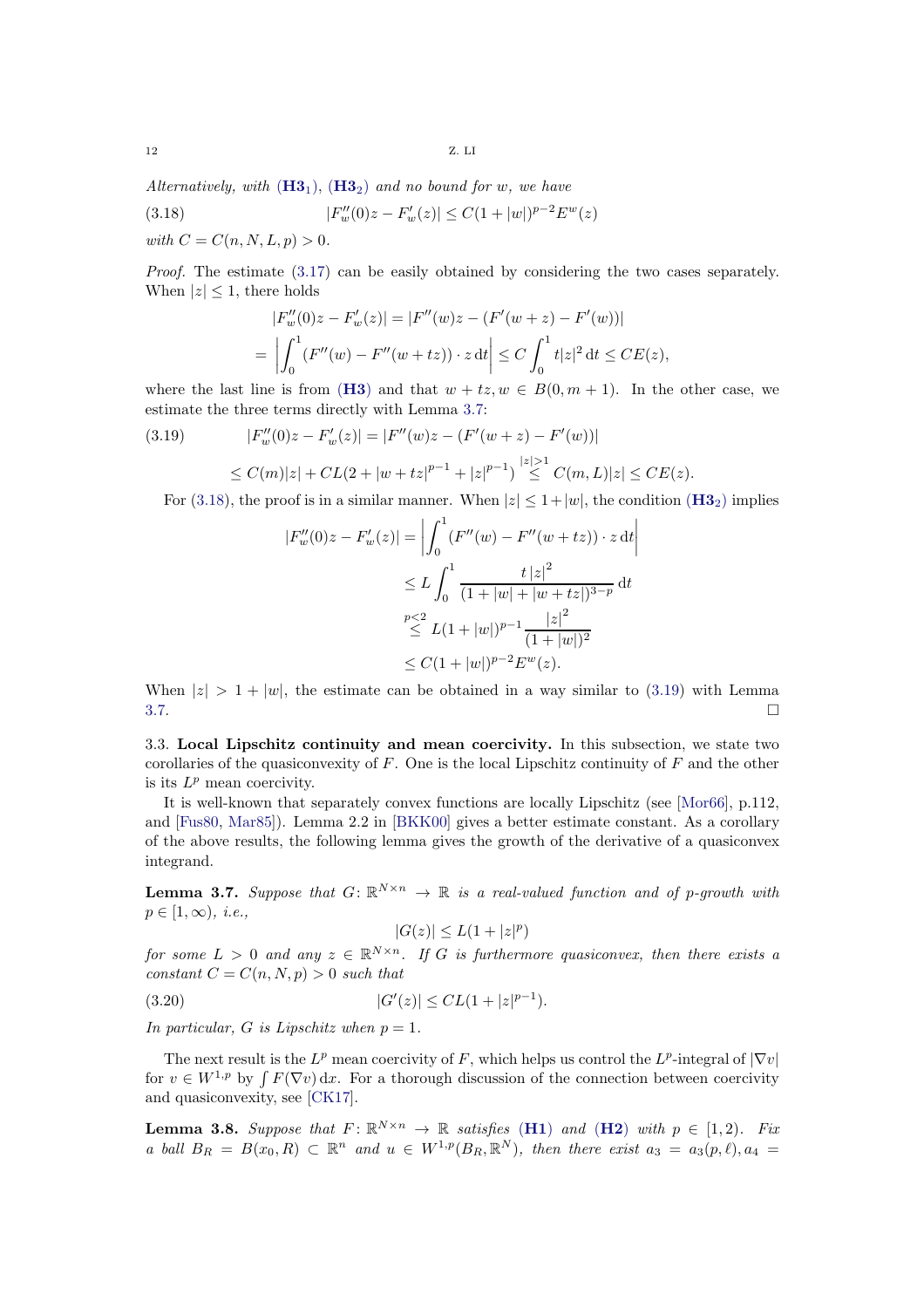$a_4(n, N, L, \ell, p, F) \in \mathbb{R}, a_5 = a_5(n, N, L, \ell, p) > 0$  such that

<span id="page-12-3"></span>(3.21) 
$$
a_3 f_{B_R} |\nabla v|^p dx + a_4 \le f_{B_R} F(\nabla v) dx + a_5 f_{B_R} |\nabla u|^p dx
$$

for any  $v \in W_u^{1,p}(B_R,\mathbb{R}^N)$ .

Proof. First, with the triangle inequality and [\(3.6\)](#page-9-7) we have

<span id="page-12-1"></span>(3.22) 
$$
\int_{B_R} |\nabla v|^p dx \leq C_p \int_{B_R} (|\nabla v - \nabla u|^p + |\nabla u|^p) dx
$$

$$
\leq C_p \int_{B_R} (1 + a_1^{-1} E_p (\nabla v - \nabla u) + |\nabla u|^p) dx.
$$

Notice that  $v - u \in W_0^{1,p}(B_R, \mathbb{R}^N)$ , then  $(\mathbf{H2})$  $(\mathbf{H2})$  $(\mathbf{H2})$  implies

(3.23) 
$$
\ell \int_{B_R} E_p(\nabla v - \nabla u) \,dx \leq \int_{B_R} F(\nabla v - \nabla u) \,dx - F(0).
$$

To estimate the integral on the right-hand side, we apply Lemma [3.7](#page-11-0) to get

<span id="page-12-2"></span>
$$
(3.24) \qquad \left| \oint_{B_R} (F(\nabla v - \nabla u) - F(\nabla v)) \, dx \right| \leq \int_{B_R} \int_0^1 |F'(\nabla v - t \nabla u)| \, |\nabla u| \, dt \, dx
$$
  
\n
$$
\leq CL \int_{B_R} \int_0^1 (1 + |\nabla v - t \nabla u|^{p-1}) \, |\nabla u| \, dt \, dx
$$
  
\n
$$
\leq CL \int_{B_R} (|\nabla u| + |\nabla u|^p + |\nabla u| |\nabla v|^{p-1}) \, dx
$$
  
\n
$$
\leq CL \int_{B_R} (1 + (1 + \sigma^{1-p}) \, |\nabla u|^p + \sigma \, |\nabla v|^p) \, dx,
$$

where the  $\sigma$  is to be determined. Combining [\(3.22\)](#page-12-1)-[\(3.24\)](#page-12-2), we know that

$$
\oint_{B_R} |\nabla v|^p \, \mathrm{d}x \le c_1 \oint_{B_R} (1 + (1 + \sigma^{1-p}) |\nabla u|^p + \sigma |\nabla v|^p) \, \mathrm{d}x
$$
\n
$$
+ c_2 \oint_{B_R} (F(\nabla v) - F(0)) \, \mathrm{d}x + C_p,
$$

where  $c_1 = c_1(n, N, p, L, \ell) > 0, c_2 = c_2(p, \ell) > 0$ . Take  $\sigma = \frac{1}{2c_1}$ , then [\(3.21\)](#page-12-3) follows.

<span id="page-12-0"></span>**Remark 3.9.** The convexity of  $\lvert \cdot \rvert$  together with Remark [2.6](#page-7-1) tells us that [\(3.21\)](#page-12-3) can be extended to maps in  $BV_u(B_R, \mathbb{R}^N)$  if  $p=1$ .

## 4. Partial regularity for Du

This section is for the proof of Theorem [1.2.](#page-2-0) The function  $F$  is assumed to grow linearly near  $\infty$  (i.e.,  $p = 1$ ) and we consider BV  $\omega$ -minimizers.

4.1. Caccioppoli-type inequality. We now give a Caccioppoli-type inequality of the second kind, which is a modified version of Proposition 4.3 in [\[GK19\]](#page-32-13).

<span id="page-12-5"></span>**Proposition 4.1.** Suppose that  $F: \mathbb{R}^{N \times n} \to \mathbb{R}$  satisfies ([H1](#page-2-3))-([H3](#page-2-4)) with  $p = 1$ , and  $u \in$  $BV_{loc}(\Omega,\mathbb{R}^N)$  is an  $\omega$ -minimizer of  $\bar{\mathscr{F}}$  with constant  $R_0 > 0$ , where  $\omega$  satisfies  $(\omega \mathbf{1})$ . Then for any  $m > 0$ , there exists  $c = c(m, n, N, L, \ell) \geq 1$  such that the following holds: for any  $B(x_0, R) \subset\subset \Omega$  with  $R < R_0$  and any affine map  $a: \mathbb{R}^n \to \mathbb{R}^N$  satisfying  $|\nabla a| \leq m$ , we have

<span id="page-12-4"></span>(4.1) 
$$
\int_{B_{\frac{R}{2}}} E(D(u-a)) \leq c \left( \int_{B_R} E\left(\frac{u-a}{R}\right) dx + \omega(R)R^n \right)
$$

*Proof.* Let  $\tilde{F} = F_{\nabla a}$ ,  $\tilde{u} = u - a$ . Then  $\tilde{u}$  is an  $\omega$ -minimizer of the relaxed functional corresponding to  $\tilde{F}$ . Fix  $\frac{R}{2} < t < s < R$ . Take a smooth cut-off function  $\rho$  between  $B_t$  and  $B_s$ 

.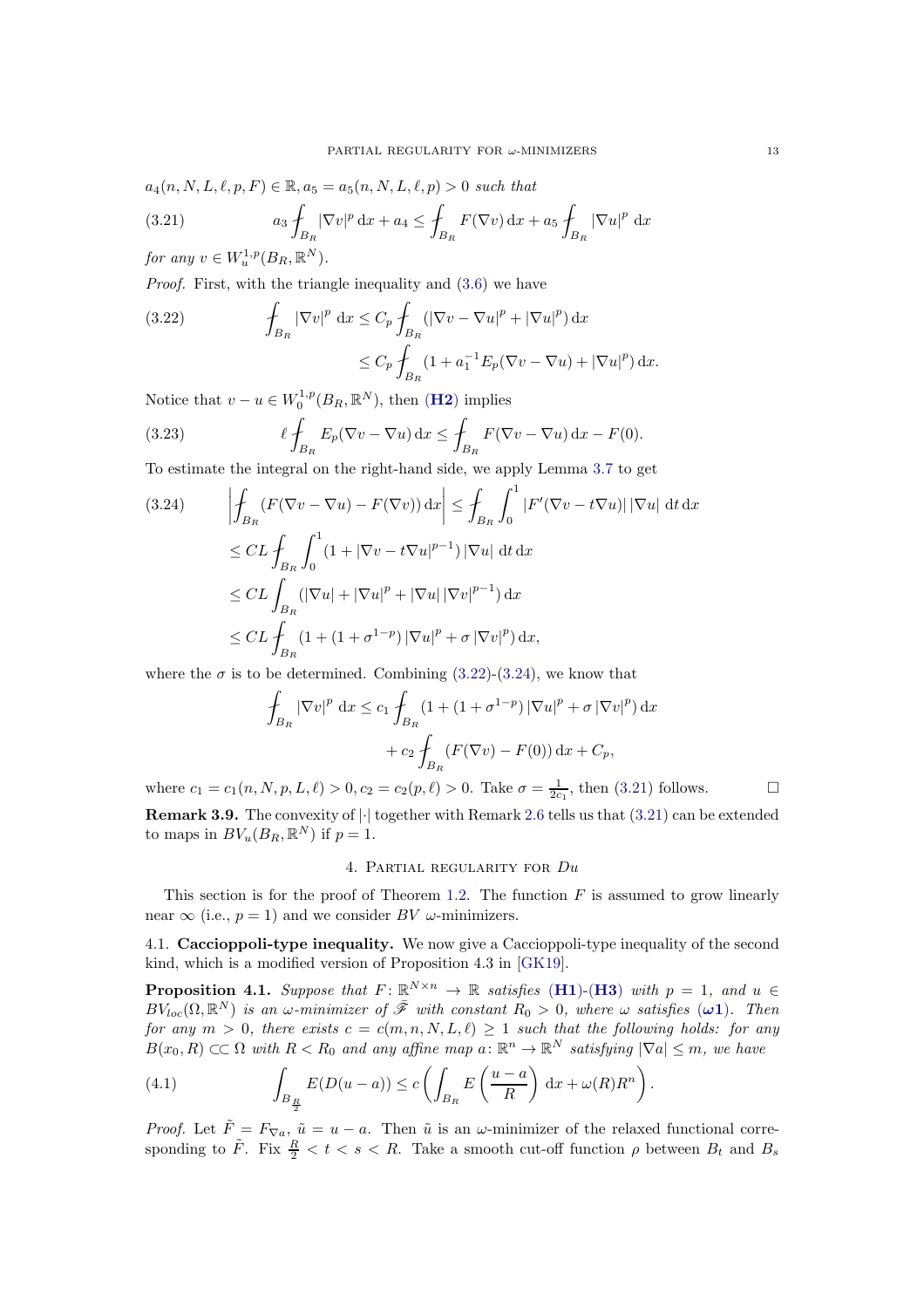with  $\rho \in C_c^{\infty}(B_s)$  and  $|\nabla \rho| \leq \frac{2}{s-t}$ , and set  $\varphi = \rho \tilde{u}, \psi = (1-\rho)\tilde{u}$ . Let  $\{\phi_{\varepsilon}\}\)$  be the standard mollifiers and  $\varphi_{\varepsilon} = \varphi * \phi_{\varepsilon}$ , then  $\varphi_{\varepsilon} \in W_0^{1,1}(B_s, \mathbb{R}^N)$  when  $\varepsilon < \text{dist}(\text{supp}(\rho), \partial B_s)$ .

The strong quasiconvexity of  $F$  gives, as in  $(3.13)$ ,

$$
C(m,\ell)\int_{B_s} E(\nabla \varphi_{\varepsilon}) dx \le \int_{B_s} \tilde{F}(\nabla \varphi_{\varepsilon}) dx.
$$

$$
C \int E(D\varphi) < \int \tilde{F}(D\varphi).
$$

Take  $\varepsilon \to 0$ , then

$$
C\int_{B_s} E(D\varphi) \leq \int_{B_s} \tilde{F}(D\varphi).
$$

We can further proceed as follows:

$$
C \int_{B_t} E(D\tilde{u}) \le C \int_{B_s} E(D\varphi) \le \int_{B_s} \tilde{F}(D\varphi)
$$
  
= 
$$
\int_{B_s} \tilde{F}(D\tilde{u}) + \int_{B_s} \tilde{F}(D\varphi) - \int_{B_s} \tilde{F}(D\tilde{u})
$$
  

$$
\le \int_{B_s} \tilde{F}(D\psi) + \omega(s) \int_{B_s} (1 + |D\psi|) + \int_{B_s} \tilde{F}(D\varphi) - \int_{B_s} \tilde{F}(D\tilde{u})
$$
  

$$
\le \int_{B_s} (3.15) \quad C \int_{B_s} E(D\psi) + \omega(s) \int_{B_s} (1 + |D\psi|) + C \int_{B_s \setminus B_t} (E(D\varphi) + E(D\tilde{u})).
$$

The second term can be estimated by the triangle inequality and [\(3.6\)](#page-9-7):

$$
\omega(s)\int_{B_s}(1+|D\psi|)\leq \omega(s)\left(\omega_ns^n+\int_{B_s}|D\psi|\right)\leq 2\omega(s)\omega_ns^n+C\int_{B_s}E(D\psi).
$$

Inserting this into the estimate of  $C \int_{B_t} E(D\tilde{u})$ , we obtain

$$
\int_{B_t} E(D\tilde{u}) \le C \int_{B_s} E(D\psi) + \int_{B_s \setminus B_t} (E(D\varphi) + E(D\tilde{u})) + C\omega(s)s^n
$$
  
= 
$$
\int_{B_s} E((1 - \rho)D\tilde{u} - \tilde{u} \otimes \nabla \rho) + \int_{B_s \setminus B_t} (E(D\tilde{u}) + E(\rho D\tilde{u} + \tilde{u} \otimes \nabla \rho)) + C\omega(s)s^n
$$
  

$$
\le C \int_{B_s \setminus B_t} E(D\tilde{u}) + C \int_{B_s} E\left(\frac{\tilde{u}}{s - t}\right) dx + C\omega(R)R^n.
$$

Now we can apply the hole-filling trick, adding  $C \int_{B_t} E(D\tilde{u})$  to both sides, and divide the inequality by  $C+1$ . Finally, by the following iteration lemma we have the desired inequality.  $\square$ 

<span id="page-13-0"></span>**Lemma 4.2.** Suppose that  $\theta \in (0,1), R > 0$  and the two functions  $\Phi, \Psi: (0, R] \to \mathbb{R}$  are positive.  $\Phi$  is bounded, and  $\Psi$  is decreasing with  $\Psi(\sigma \rho) \leq \sigma^{-2} \Psi(\rho)$  for any  $\rho \in (0, R], \sigma \in (0, 1]$ . If for any  $\frac{R}{2} \leq t < s \leq R$  there holds

(4.2) 
$$
\Phi(t) \leq \theta \Phi(s) + \Psi(s-t) + B
$$

for some  $B > 0$ , then we have, for some  $C = C(\theta) > 0$ ,

(4.3) 
$$
\Phi\left(\frac{R}{2}\right) \le C(\Psi(R) + B).
$$

This lemma is widely used in the proofs of Caccioppoli-type inequalities and can be shown by modifying Lemma 6.1 in [\[Giu03\]](#page-32-6).

<span id="page-13-1"></span>4.2. Euler-Lagrange inequality. The minimizers of regular functionals satisfy the corresponding Euler-Lagrange equations. In the case of  $\omega$ -minimizers, we do not have such equations hold anymore, while a corresponding inequality can be obtained instead with the help of Ekeland's variational principle(see [\[Eke74\]](#page-32-30) and [\[Giu03\]](#page-32-6), Theorem 5.6).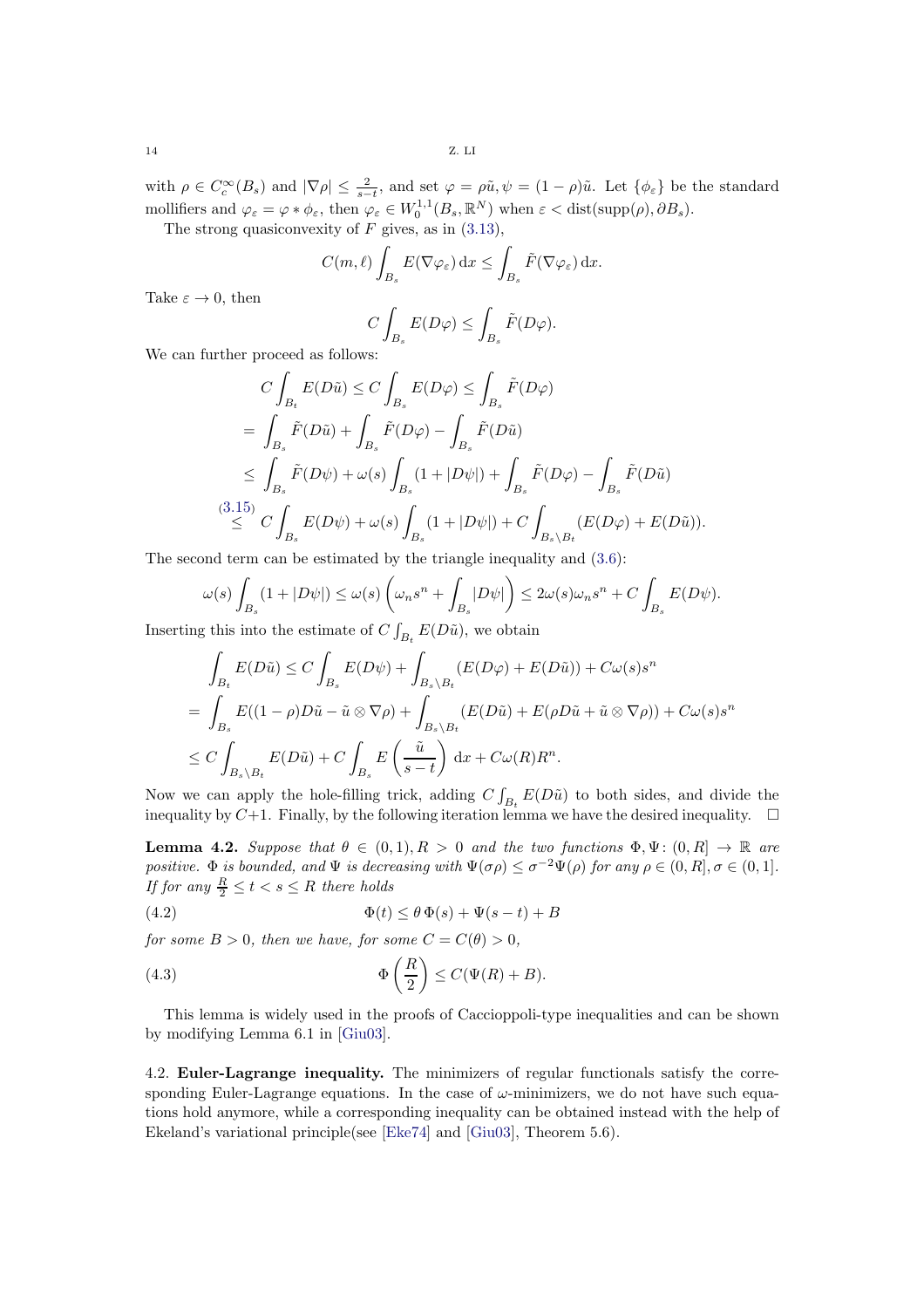<span id="page-14-2"></span>**Lemma 4.3** (Ekeland variational principle). Suppose that  $(X, d)$  is a complete metric space and  $\mathcal{F} \colon X \to \mathbb{R} \cup \{\infty\}$  is a lower-semicontinuous function with respect to d, not identically  $\infty$ and has a lower bound. If for some  $u \in X$  and  $\varepsilon > 0$  we have

$$
\mathcal{F}(u) \le \inf_{v \in X} \mathcal{F}(v) + \varepsilon,
$$

then there exists a  $w \in X$  satisfying the following:

(a)  $d(u, w) \leq \sqrt{\varepsilon}$ ; (b)  $\mathcal{F}(w) \leq \mathcal{F}(u)$ ; (c)  $\mathcal{F}(w) \leq \mathcal{F}(v) + \sqrt{\varepsilon}d(v,w)$  for any  $v \in X$ .

Suppose that  $F: \mathbb{R}^{N \times n} \to \mathbb{R}$  satisfies ([H1](#page-2-3))-([H3](#page-2-4)) with  $p = 1$ ,  $\omega$  satisfies  $(\omega 1)$  and  $u \in$  $BV_{loc}(\Omega,\mathbb{R}^N)$  is an  $\omega$ -minimizer of  $\bar{\mathscr{F}}$  with constant  $R_0 > 0$ . Take  $B_R = B(x_0,R) \subset\subset \Omega$  such that  $R < R_0$ ,  $|Du|(\partial B_R) = 0$  and  $u|_{\partial B_R} \in BV(\partial B_R, \mathbb{R}^N)$ , which is possible by Lemma [2.7.](#page-7-2) For any  $\delta > 0$ , Remark [2.6](#page-7-1) implies that there exists  $u_{\delta} \in W_u^{1,1}(\mathbb{B}_R, \mathbb{R}^N)$  such that

<span id="page-14-3"></span>(4.4) 
$$
\int_{B_R} \frac{|u - u_\delta|}{R} dx < \delta, \quad \left| \int_{B_R} E(Du) - \int_{B_R} E(\nabla u_\delta) dx \right| < \delta,
$$

<span id="page-14-1"></span>(4.5) 
$$
\left| \oint_{B_R} F(\nabla u_\delta) \, dx - \oint_{B_R} F(Du) \right| < \delta.
$$

By the  $\omega$ -minimality of u we know

<span id="page-14-0"></span>(4.6) 
$$
\bar{\mathscr{F}}(u,B_R) \leq \bar{\mathscr{F}}(v,B_R) + \omega(R) \int_{B_R} (1+|Dv|), \text{ for any } v \in BV_u(B_R, \mathbb{R}^N).
$$

Again from Remark [2.6,](#page-7-1) we know that

$$
\inf_{v \in W_u^{1,1}(B_R, \mathbb{R}^N)} \mathscr{F}(v, B_R) = \inf_{v \in BV_u(B_R, \mathbb{R}^N)} \bar{\mathscr{F}}(v, B_R) =: I
$$

and there exists  $\{v_j\} \subset W_v^{1,1}(B_R, \mathbb{R}^N)$  such that  $\mathscr{F}(v_j, B_R) \to I$ . The mean coercivity of F (Lemma [3.8\)](#page-11-3) implies

$$
\oint_{B_R} (1+|Dv_j|) dx \le 1 + \frac{1}{a_3} \left( \oint_{B_R} F(\nabla v_j) dx + a_5 \oint_{B_R} |Du| - a_4 \right)
$$
  
\n
$$
\le 1 - \frac{a_4}{a_3} + \frac{a_5}{a_3} \oint_{B_R} |Du| + \frac{1}{a_3} \left( \oint_{B_R} F(Du) + \delta_j \right)
$$
  
\n
$$
\le \oint_{B_R} (a_6 + a_7 |Du|) + \frac{\delta_j}{a_3},
$$

where  $\delta_j := \mathscr{F}(v_j, B_R) - I \to 0$  as  $j \to \infty$ , and  $a_6 = 1 + \frac{L-a_4}{a_3}$ ,  $a_7 = \frac{a_5+L}{a_3}$ . Take v to be  $v_j$  in [\(4.6\)](#page-14-0) and let  $j \to \infty$ , then we have

(4.7) 
$$
\bar{\mathscr{F}}(u,B_R) \leq \inf_{v \in BV_u(B_R,\mathbb{R}^N)} \bar{\mathscr{F}}(v,B_R) + \omega(R) \int_{B_R} (a_6 + a_7|Du|).
$$

Set  $\varepsilon = \omega(R) f_{B_R}(a_6 + a_7|Du|)$ . From the above estimate of  $\int (1 + |Dv_j|) dx$  we can see  $\varepsilon > 0$ . Then by  $(4.5)$  we have

$$
\mathscr{F}(u_{\delta}, B_R) \leq \inf_{v \in BV_u(B_R, \mathbb{R}^N)} \bar{\mathscr{F}}(v, B_R) + \omega_n R^n(\varepsilon + \delta)
$$
  
= 
$$
\inf_{v \in W_u^{1,1}(B_R, \mathbb{R}^N)} \mathscr{F}(v, B_R) + \omega_n R^n(\varepsilon + \delta),
$$

<span id="page-14-4"></span>where  $\omega_n = \mathscr{L}^n(B(0,1))$  is the Lebesgue measure of the unit ball in  $\mathbb{R}^n$ . Consider the complete metric space  $X = W_u^{1,1}(B_R, \mathbb{R}^N)$  with  $d(w_1, w_2) = \int_{B_R} |\nabla(w_1 - w_2)| dx$ . To apply the Ekeland variational principle Lemma [4.3,](#page-14-2) we take  $\mathcal{F}(w) = \int_{B_R} F(\nabla w) dx$  and replace  $\varepsilon$  by  $\varepsilon + \delta$ . Then there is  $w \in W_u^{1,1}(B_R, \mathbb{R}^N)$  such that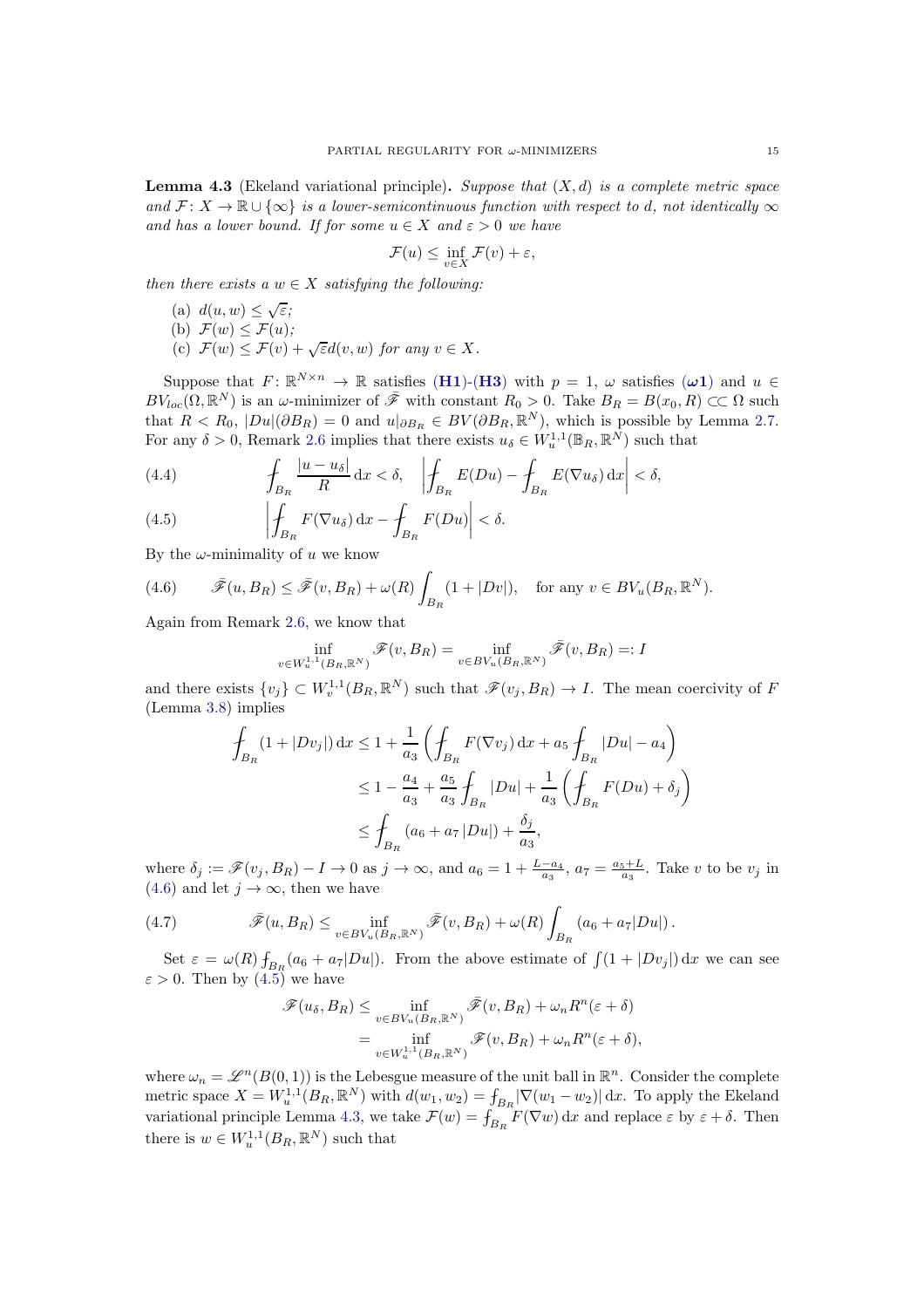<span id="page-15-1"></span>(a)  $d(u_\delta, w) \leq \sqrt{\varepsilon + \delta};$ (b)  $\mathcal{F}(w) \leq \mathcal{F}(u_{\delta});$ <br>
(c)  $\mathcal{F}(w) \leq \mathcal{F}(v) + \sqrt{\varepsilon + \delta} d(w, v)$ , for any  $v \in X = W_u^{1,1}(B_R, \mathbb{R}^N)$ .

For any  $\varphi \in W_0^{1,1}(B_R, \mathbb{R}^N)$ , we take  $v = w + t\varphi$  and insert it into [\(c\)](#page-15-1) to obtain

<span id="page-15-4"></span>
$$
\oint_{B_R} F(\nabla w) \, dx \le \oint_{B_R} F(\nabla (w + t\varphi)) \, dx + \sqrt{\varepsilon + \delta} |t| \oint_{B_R} |\nabla \varphi| \, dx.
$$

Differentiate with respect to  $t$ , then we have an Euler-Lagrange inequality

(4.8) 
$$
\left| \oint_{B_R} F'(\nabla w) \nabla \varphi \, dx \right| \leq \sqrt{\varepsilon + \delta} \int_{B_R} |\nabla \varphi| \, dx.
$$

<span id="page-15-0"></span>4.3. **Harmonic approximation.** Now we compare u with a harmonic map  $h$  which coincides with it on the boundary of a certain ball. With the estimate of  $u - h$ , we are able to transfer some regularity of  $h$  to  $u$ .

<span id="page-15-7"></span>**Proposition 4.4.** Suppose that the function  $F: \mathbb{R}^{N \times n} \to \mathbb{R}$  satisfies ([H1](#page-2-3))-([H3](#page-2-4)) with  $p = 1$ ,  $\omega$  satisfies  $(\omega 1)$  and  $u \in BV_{loc}(\Omega, \mathbb{R}^N)$  is an  $\omega$ -minimizer of  $\bar{\mathscr{F}}$  with constant  $R_0 > 0$ . Let  $m > 0$  be a fixed constant,  $a \colon \mathbb{R}^n \to \mathbb{R}^N$  be affine with  $|\nabla a| \leq m$  and  $\tilde{F} := F_{\nabla a}$ . Assume that  $B_R = B(x_0, R) \subset\subset \Omega$  is a ball such that  $|Du|(\partial B_R) = 0$  and  $u|_{\partial B_R} \in BV(\partial B_R, \mathbb{R}^N)$ . Then the system

<span id="page-15-2"></span>(4.9) 
$$
\begin{cases} -\operatorname{div}(\tilde{F}''(0)\nabla h) = 0, & \text{in } B_R \\ h|_{\partial B_R} = u|_{\partial B_R}, & \text{on } \partial B_R \end{cases}
$$

admits a unique solution  $h \in W^{1,r}(B_R, \mathbb{R}^N)$  such that

<span id="page-15-3"></span>(4.10) 
$$
\left(\int_{B_R} |\nabla h - \nabla a|^r dx\right)^{\frac{1}{r}} \leq C \int_{\partial B_R} |D_\tau (u - a)|.
$$

The exponent r is as in Lemma [2.8](#page-7-3) and  $C = C(m, n, N, \frac{L}{l}, r) > 0$ . Furthermore, for any  $q \in (1, \frac{n}{n-1})$ , there exists a constant  $C = C(m, n, N, L, \ell, q) > 0$  such that

<span id="page-15-6"></span>(4.11) 
$$
\oint_{B_R} E\left(\frac{u-h}{R}\right) dx \leq C \left(\oint_{B_R} E(D(u-a))\right)^q + C(\sqrt{\varepsilon} + \sqrt{\varepsilon}^q),
$$

where  $\varepsilon = \omega(R) \int_{B_R} (a_6 + a_7 |Du|)$  is as in last subsection.

*Proof.* From ([H3](#page-2-4)) and [\(3.14\)](#page-10-3) we have that  $|\tilde{F}''(0)| \leq C(m)$  and satisfies the Legendre-Hadamard condition. By Lemma [2.8](#page-7-3) we know that  $u|_{\partial B_R} \in W^{1-\frac{1}{r},r}(\partial B_R, \mathbb{R}^N)$  for a proper r and

$$
\left(\oint_{\partial B_R}\int_{\partial B_R}\frac{|u(x)-u(y)|^r}{|x-y|^{n+r-2}}\,\mathrm{d}\mathcal{H}^{n-1}(x)\,\mathrm{d}\mathcal{H}^{n-1}(y)\right)^{\frac{1}{r}}\leq CR^{\frac{1}{r}}\oint_{\partial B_R}|D_\tau u|.
$$

Lemma [2.10](#page-8-3) implies the existence of a unique solution  $h \in W^{1,r}(B_R, \mathbb{R}^N)$  to [\(4.9\)](#page-15-2). By replacing u by  $\tilde{u}$ , we have the estimate [\(4.10\)](#page-15-3).

Let  $\delta, u_{\delta}$  and w be as in last subsection. Take an arbitrary  $\varphi \in C_c^{\infty}(B_R, \mathbb{R}^N)$ , then we have

<span id="page-15-5"></span>(4.12) 
$$
\oint_{B_R} \tilde{F}''(0)[\nabla(w-h), \nabla \varphi] dx = \oint_{B_R} \tilde{F}''(0)[\nabla \tilde{w}, \nabla \varphi] dx \n= \oint_{B_R} (\tilde{F}''(0)[\nabla \tilde{w}, \nabla \varphi] - \tilde{F}'(\nabla \tilde{w}) \nabla \varphi) dx + \oint_{B_R} F'(\nabla w) \nabla \varphi dx \n\leq C \oint_{B_R} E(\nabla \tilde{w}) |\nabla \varphi| dx + \sqrt{\varepsilon + \delta} \oint_{B_R} |\nabla \varphi| dx,
$$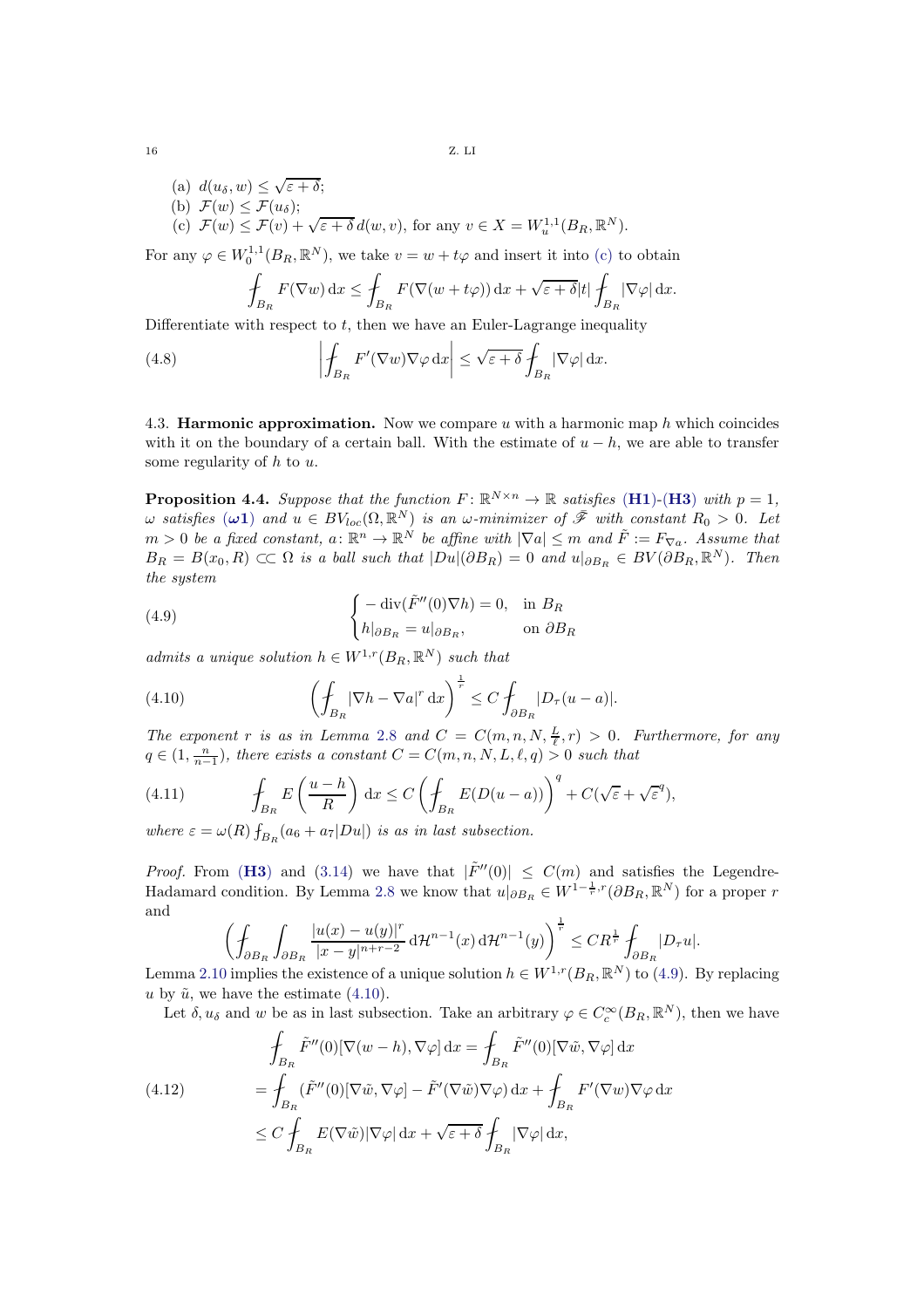where  $\tilde{w} = w - a$  and the last line is obtained with Lemma [3.6](#page-10-7) and [\(4.8\)](#page-15-4). By approximation,  $\varphi$ can be taken in  $W_0^{1,\infty} \cap C^1(B_R,\mathbb{R}^N)$ . To obtain the desired estimate, we need to find a proper test map  $\varphi$ , before which we scale to the unit ball  $B(0, 1)(=: B)$ .

Define  $\psi := w - h$ , and set

$$
\Psi(y) := \frac{\psi(x_0 + Ry)}{R}, \quad \Phi(y) := \frac{\varphi(x_0 + Ry)}{R}, \quad \tilde{W}(y) := \frac{\tilde{w}(x_0 + Ry)}{R}.
$$

Consider the system, with  $\mathbb{A} := \tilde{F}''(0)$ ,

(4.13) 
$$
\begin{cases} -\operatorname{div}(\mathbb{A}\nabla\Phi) = T(\Psi), & \text{in } B \\ \Phi|_{\partial B} = 0, & \text{on } \partial B, \end{cases}
$$

where

(4.14) 
$$
T(\Psi) := \begin{cases} \Psi, & |\Psi| \leq 1 \\ \frac{\Psi}{|\Psi|}, & |\Psi| > 1. \end{cases}
$$

As  $T(\Psi) \in L^{\infty}(B_R, \mathbb{R}^N)$ , the solution  $\Phi$  exists and lies in  $W_0^{1,s} \cap W^{2,s}(B_R, \mathbb{R}^N)$  for any  $s > 1$ . We take  $s > n$  so that by Morrey's inequality

(4.15) 
$$
\|\nabla \Phi\|_{L^{\infty}} \leq C \|\Phi\|_{W^{2,s}} \leq C \|T(\Psi)\|_{L^{s}} \leq C \left(\int_{B} E(\Psi) \,dx\right)^{\frac{1}{s}}.
$$

Thus, the following can be deduced from [\(4.12\)](#page-15-5)

$$
\oint_{B} E(\Psi) dx \le a_2 \oint_{B} \min{\{\vert \Psi \vert, \vert \Psi \vert^2\}} dx = a_2 \oint_{B} [T(\Psi), \Psi] dx
$$
\n
$$
= a_2 \oint_{B} \mathbb{A} [\nabla \Phi, \nabla \Psi] dx = a_2 \oint_{B} \mathbb{A} [\nabla \Psi, \nabla \Phi] dx
$$
\n
$$
\le C \oint_{B} E(\nabla \tilde{W}) |\nabla \Phi| dx + a_2 \sqrt{\varepsilon + \delta} \oint_{B} |\nabla \Phi| dx
$$
\n
$$
\le C \left( \oint_{B} E(\nabla \tilde{W}) dx + \sqrt{\varepsilon + \delta} \right) \left( \oint_{B} E(\Psi) dx \right)^{\frac{1}{s}}.
$$

Setting  $q = s' = \frac{s}{s-1}$ , we can obtain

(4.16) 
$$
\oint_{B} E(\Psi) dx \leq C \left( \oint_{B} E(\nabla \tilde{W}) dx \right)^{q} + C(\varepsilon + \delta)^{\frac{q}{2}}.
$$

Back to  $B_R$ , the above inequality becomes

(4.17) 
$$
\oint_{B_R} E\left(\frac{w-h}{R}\right) dx \le C \left(\oint_{B_R} E(\nabla(w-a)) dx\right)^q + C(\varepsilon + \delta)^{\frac{q}{2}}.
$$
  
To compare *u* and *h* we decompose *u* = *h* as  $(u - u\varepsilon) + (u\varepsilon - w) + (uv - h)$ :

To compare u and h, we decompose  $u - h$  as  $(u - u_{\delta}) + (u_{\delta} - w) + (w - h)$ :

<span id="page-16-0"></span>
$$
\int_{B_R} E\left(\frac{u-h}{R}\right) dx \le C \int_{B_R} \left(E\left(\frac{u-u_\delta}{R}\right) + E\left(\frac{u_\delta - w}{R}\right) + E\left(\frac{w-h}{R}\right)\right) dx
$$
\n
$$
\le C \int_{B_R} \frac{|u - u_\delta|}{R} dx + C \int_{B_R} \frac{|u_\delta - w|}{R} dx + C \int_{\mathbb{B}_R} E\left(\frac{w-h}{R}\right) dx
$$
\n
$$
\le C\delta + C \int_{B_R} |\nabla(u_\delta - w)| dx + C \int_{\mathbb{B}_R} E\left(\frac{w-h}{R}\right) dx
$$
\n
$$
\le C\delta + C\sqrt{\varepsilon + \delta} + C \left(\int_{B_R} E(\nabla(w - a)) dx\right)^q + C(\varepsilon + \delta)^{\frac{q}{2}},
$$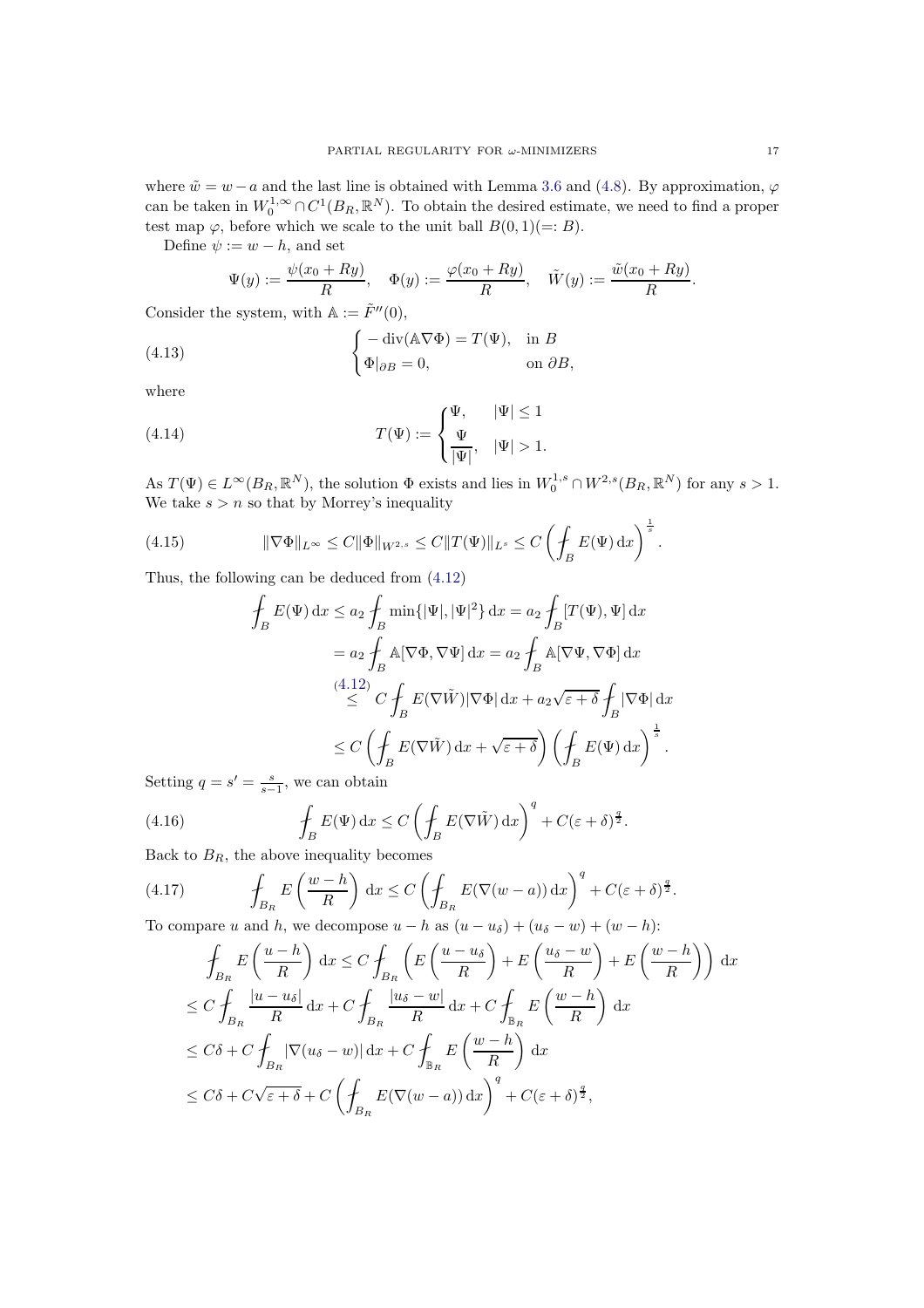18 Z. LI

where the third line comes from  $(4.4)$  and Poincaré's inequality, and the fourth the difference between  $u_{\delta}$  and w (see [\(a\)\)](#page-14-4) and [\(4.17\)](#page-16-0). The term concerning  $w - a$  can be controlled in terms of  $u - a$ :

$$
\int_{B_R} E(\nabla(w - a)) dx \le C \int_{B_R} (E(\nabla(w - u_\delta) + E(\nabla \tilde{u}_\delta)) dx
$$
\n
$$
\le C \int_{B_R} |\nabla(w - u_\delta)| dx + C \left( \int_{B_R} E(\nabla \tilde{u}_\delta) - \int_{B_R} E(D\tilde{u}) \right) + C \int_{B_R} E(D\tilde{u})
$$
\n
$$
\le C \sqrt{\varepsilon + \delta} + C(\delta) + C \int_{B_R} E(D\tilde{u}),
$$

where  $C(\delta)$  is a  $\delta$ -related constant and goes to 0 as  $\delta \to 0$  (see Remark [2.6\)](#page-7-1). Combining the estimates above and taking  $\delta \to 0$  we have (4.11) hold estimates above and taking  $\delta \to 0$ , we have [\(4.11\)](#page-15-6) hold.

4.4. Excess decay estimate. For any ball  $B(x_0, R) \subset\subset \Omega$ , define the excess of u as

$$
\mathscr{E}(x_0, R) := \int_{B_R} E(Du - (Du)_{B_R}).
$$

<span id="page-17-3"></span>**Proposition 4.5.** Suppose that  $F: \mathbb{R}^{N \times n} \to \mathbb{R}$  satisfies ([H1](#page-2-3))-([H3](#page-2-4)) with  $p = 1$  and  $\omega: [0, \infty) \to$  $[0,\infty)$  satisfies  $(\omega 1)$ - $(\omega 3)$ . The map  $u \in BV_{loc}(\Omega,\mathbb{R}^N)$  is an  $\omega$ -minimizers of  $\bar{\mathscr{F}}$  with constant  $R_0 > 0$ . If the ball  $B_R = B(x_0, R) \subset\subset \Omega$  with  $R < R_0$  is such that

(4.18) 
$$
|(Du)_{B_R}| < m, \quad \int_{B_R} |Du - (Du)_{B_R}| \le 1
$$

for some  $m > 0$ , then we have

<span id="page-17-0"></span>(4.19) 
$$
\mathscr{E}(\sigma R) \le c(\sigma^2 + \sigma^{-(n+2)} \mathscr{E}(R)^{q-1}) \mathscr{E}(R) + c\sigma^{-(n+2)} \sqrt{\omega(R)}
$$

holds for any  $\sigma \in (0,1)$  and any  $q \in (1, \frac{n}{n-1})$  with some  $c = c(m, n, N, L, \ell, q) > 0$ .

Proof. When  $\sigma \geq \frac{1}{5}$ , [\(4.19\)](#page-17-0) is easy to show, and thus we only consider the case  $\sigma \in (0, \frac{1}{5})$ . Set  $a(x) = u_{B_R} + (Du)_{B_R}(x - x_0)$ ,  $\tilde{u} = u - a$  and  $\tilde{F} = F_{\nabla a}$ . Take  $\rho \in (\frac{9}{10}R, R)$  such that  $|D\tilde{u}|(\partial B_{\rho}) = 0$  and  $\tilde{u}|_{\partial B_{\rho}} \in BV(\partial B_{\rho}, \mathbb{R}^{N})$ , then by Lemma [2.8](#page-7-3) and [2.7,](#page-7-2) we have  $\tilde{u}|_{\partial B_{\rho}} \in$  $W^{1-\frac{1}{r},r}(\partial B_{\rho}, \mathbb{R}^{N})$   $(r = \frac{n}{n-1}$  if  $n \geq 3, r \in (1,2)$  if  $n = 2$ ), and

(4.20) 
$$
\left[\tilde{u}|_{\partial B_{\rho}}\right]_{W^{1-\frac{1}{r},r}} \leq C \int_{\partial B_{\rho}} |D_{\tau}(\tilde{u}|_{\partial B_{\rho}})| \leq \frac{C}{R} \int_{B_{R}} |D\tilde{u}|.
$$

Let h be the harmonic map determined by  $(4.9)$  with R replaced by  $\rho$ . We moreover define

<span id="page-17-1"></span>
$$
\tilde{h} = h - a
$$
,  $a_1(x) = \tilde{h}(x_0) + \nabla \tilde{h}(x_0)(x - x_0)$ ,  $a_0 = a + a_1$ .

Then Lemma [2.9,](#page-8-4) Remark [2.11](#page-8-5) and [\(4.20\)](#page-17-1) imply

$$
|\nabla \tilde{h}(x_0)| \le \sup_{B_{\frac{\rho}{2}}} |\nabla \tilde{h}| \le C \int_{B_{\rho}} |\nabla \tilde{h}| \,dx \le C \left( \int_{B_{\rho}} |\nabla \tilde{h}|^r \,dx \right)^{\frac{1}{r}}
$$
  

$$
\le [\tilde{u}|_{\partial B_{\rho}}]_{W^{1-\frac{1}{r},r}} \le \frac{C}{R\rho^{n-1}} \int_{B_R} |D\tilde{u}| \le C \int_{B_R} |D\tilde{u}|.
$$

Then by assumption, it is possible to control  $|\nabla a_0|$  as follows

<span id="page-17-2"></span>
$$
|\nabla a_0| \leq |\nabla a| + |\nabla a_1| \leq |(Du)_{B_R}| + C \int_{B_R} |D\tilde{u}| \leq m + C =: C_m.
$$

For any  $\sigma \in (0, \frac{1}{5})$ , we have  $2\sigma R < \frac{\rho}{2}$ . Lemma [3.2](#page-9-5) gives

(4.21) 
$$
\oint_{B_{\sigma R}} E(Du - (Du)_{B_{\sigma R}}) \leq 4 \oint_{B_{\sigma R}} E(D(u - a_0)),
$$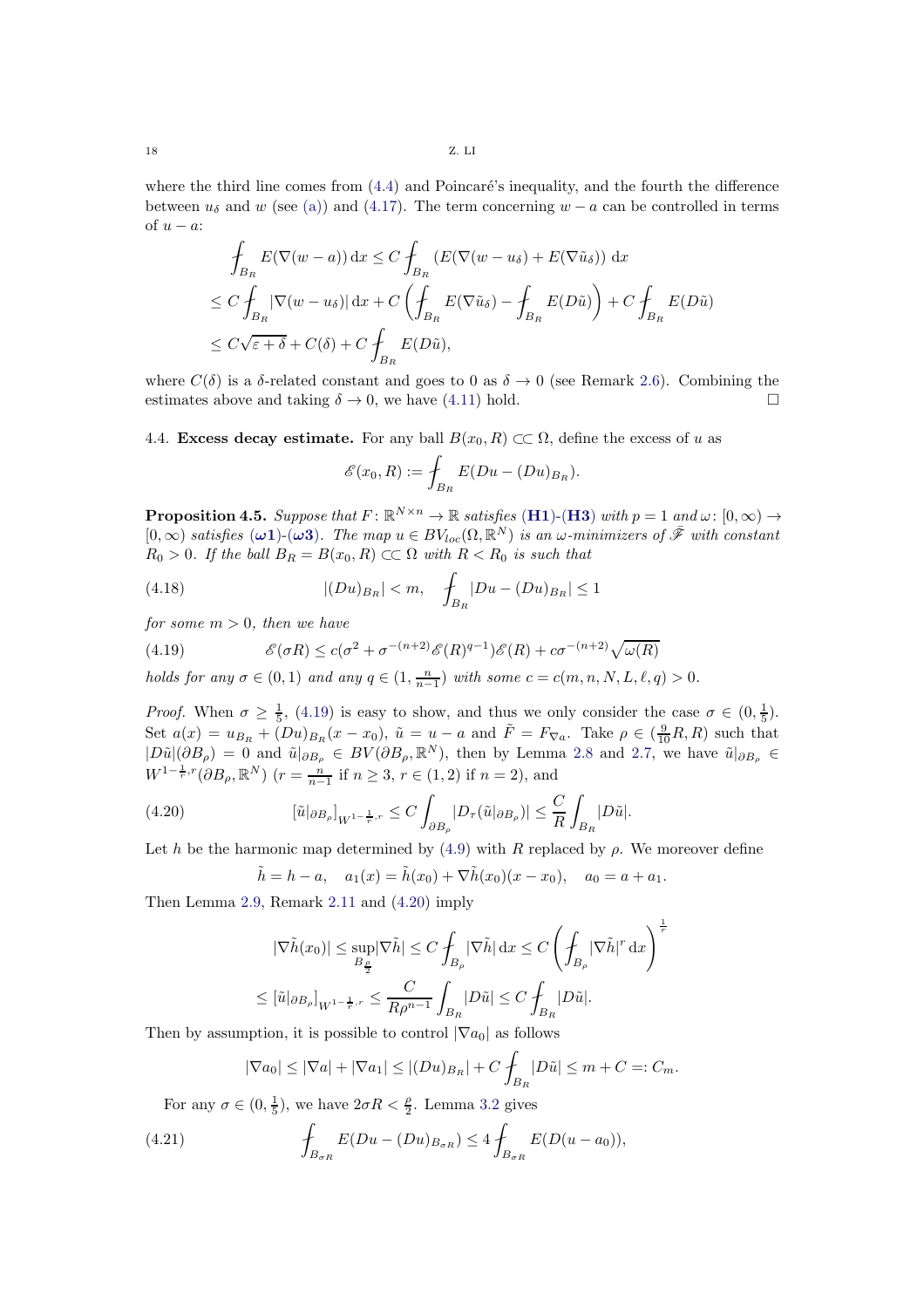and inequality [\(4.1\)](#page-12-4) implies

(4.22) 
$$
\int_{B_{\sigma R}} E(D(u - a_0)) \le C \left( \int_{B_{2\sigma R}} E\left(\frac{u - a_0}{2\sigma R}\right) dx + \omega(2\sigma R) \right)
$$

$$
\le 2C \int_{B_{2\sigma R}} \left( E\left(\frac{\tilde{u} - \tilde{h}}{2\sigma R}\right) + E\left(\frac{\tilde{h} - a_1}{2\sigma R}\right) \right) dx + C\omega(2\sigma R).
$$

By Lemma [2.9](#page-8-4) we have, for  $x \in B_{2\sigma R}$ ,

$$
\frac{|\tilde{h}(x) - a_1(x)|}{2\sigma R} \le C \sup_{B_{2\sigma R}} |\nabla^2 h| \frac{|x - x_0|^2}{2\sigma R} \le C\sigma R \sup_{B_{\frac{\rho}{2}}} |\nabla^2 \tilde{h}|
$$
  

$$
\le C\sigma \int_{B_{\rho}} |\nabla \tilde{h}| dx \le C\sigma \int_{\partial B_{\rho}} |D_{\tau}(\tilde{u}|_{\partial B_{\rho}})|
$$
  

$$
\le C\sigma \int_{B_R} |Du - (Du)_{B_R}|
$$
  

$$
\le C\sigma \left(\int_{B_R} E(Du - (Du)_{B_R})\right)^{\frac{1}{2}}.
$$

The assumption implies  $f_{B_R} E(D\tilde{u}) \le f_{B_R} |D\tilde{u}| \le 1$ , then Lemma [3.3](#page-9-8) can be used to get the last line. Thus, the integral involving  $\tilde{h} - a_1$  is controlled by the following

(4.23) 
$$
\int_{B_{2\sigma R}} E\left(\frac{\tilde{h} - a_1}{2\sigma R}\right) dx \le E\left(C\sigma \left(\int_{B_R} E(Du - (Du)_{B_R})\right)^{\frac{1}{2}}\right) \le a_2 C\sigma^2 \int_{B_R} E(Du - (Du)_{B_R}).
$$

The term concerning  $\tilde{u} - \tilde{h}$  can be estimated with [\(4.11\)](#page-15-6):

<span id="page-18-1"></span>(4.24) 
$$
\oint_{B_{2\sigma R}} E\left(\frac{\tilde{u}-\tilde{h}}{2\sigma R}\right) dx \leq \frac{C}{\sigma^{n+2}} \oint_{B_{\rho}} E\left(\frac{\tilde{u}-\tilde{h}}{\rho}\right) dx
$$

$$
\leq \frac{C}{\sigma^{n+2}} \left(\left(\oint_{B_{\rho}} E(D(u-a))\right)^q + \sqrt{\varepsilon} + \sqrt{\varepsilon}^q\right),
$$

where  $\varepsilon = \int_{B_\rho} (a_6 + a_7 |Du|)$ . Considering  $|Du| \leq |Du - (Du)_{B_R}| + |(Du)_{B_R}|$ , we obtain by assumption that  $\varepsilon \le C\omega(\rho)$ . The above estimates [\(4.21\)](#page-17-2)-[\(4.24\)](#page-18-1) and the estimate for  $\varepsilon$  together give

(4.25) 
$$
\oint_{B_{\sigma R}} E(Du - (Du)_{B_{\sigma R}}) \leq \frac{C}{\sigma^{n+2}} \left( \left( \oint_{B_R} E(Du - (Du)_{B_R}) \right)^q + \sqrt{\omega(R)} \right) + C\sigma^2 \oint_{B_R} E(Du - (Du)_{B_R}) + C\omega(2\sigma R),
$$
 which is exactly (4.19).

<span id="page-18-0"></span>4.5. Iteration. Now it is the time to do iteration with [\(4.19\)](#page-17-0) and get a first regularity result of u. Before that we present a lemma concerning the summability of  $\omega$  to some power.

<span id="page-18-2"></span>**Lemma 4.6.** For any fixed  $r > 0$ ,  $\alpha \in \left[\frac{1}{4}, 1\right)$  and  $\tau \in (0, 1)$ , we have

(4.26) 
$$
\sum_{j=0}^{\infty} \omega^{\alpha} (\tau^{j} r) \leq \frac{2\alpha \beta}{1 - \tau^{2\alpha \beta}} \Xi_{\alpha}(r),
$$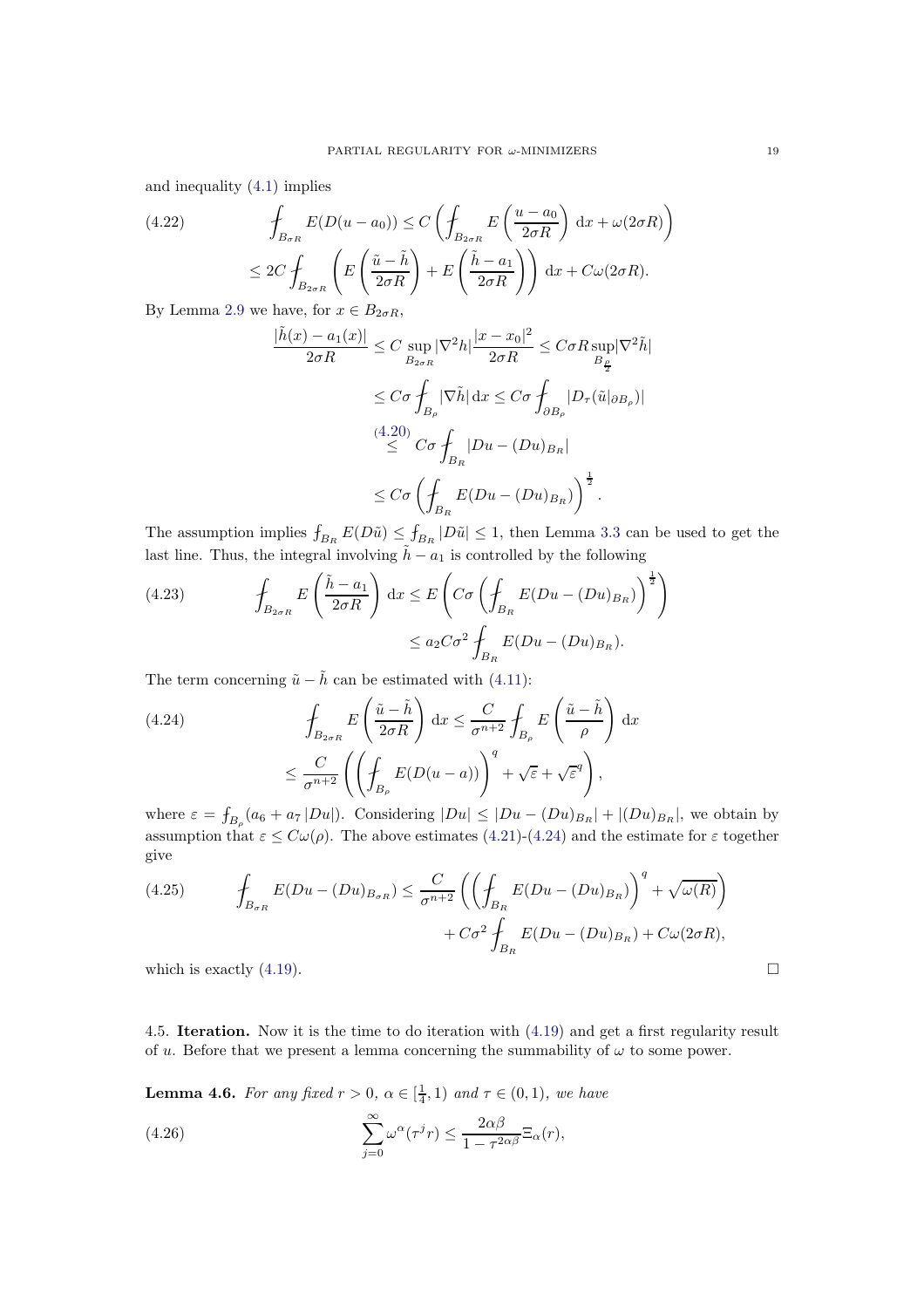where  $\beta$  is as in  $(\omega 2)$ . In particular,

 $\alpha(r) \leq \Xi_{\alpha}(r).$ 

Proof. The idea is to transform the sum on the left-hand side into that of a series of integrals on many subintervals of  $[0, r]$ . Indeed, by  $(\omega 2)$ 

$$
\int_{\tau^j r}^{\tau^{j-1} r} \frac{\omega^{\alpha}(\rho)}{\rho} d\rho \ge \frac{\omega^{\alpha}(\tau^{j-1} r)}{(\tau^{j-1} r)^{2\alpha\beta}} \int_{\tau^j r}^{\tau^{j-1} r} \rho^{2\alpha\beta - 1} d\rho
$$

$$
= \frac{\omega^{\alpha}(\tau^{j-1} r)}{(\tau^{j-1} r)^{2\alpha\beta}} \frac{1}{2\alpha\beta} ((\tau^{j-1} r)^{2\alpha\beta} - (\tau^j r)^{2\alpha\beta})
$$

$$
= \frac{1}{2\alpha\beta} (1 - \tau^{2\alpha\beta}) \omega^{\alpha} (\tau^{j-1} r).
$$

Summing over  $j$  we obtain

$$
\sum_{j=0}^{\infty} \omega^{\alpha} (\tau^{j} r) \leq \frac{2\alpha\beta}{1 - \tau^{2\alpha\beta}} \int_{0}^{r} \frac{\omega^{\alpha}(\rho)}{\rho} d\rho = \frac{2\alpha\beta}{1 - \tau^{2\alpha\beta}} \Xi_{\alpha}(r).
$$

**Proposition 4.7.** Suppose that  $F: \mathbb{R}^{N \times n} \to \mathbb{R}$  satisfies ([H1](#page-2-3))-([H3](#page-2-4)) with  $p = 1$ ,  $\omega: [0, \infty) \to$  $[0, \infty)$  satisfies  $(\omega \mathbf{1})$ - $(\omega \mathbf{3})$  and  $u \in BV_{loc}(\Omega, \mathbb{R}^N)$  is an  $\omega$ -minimizer of  $\bar{\mathscr{F}}$  with constant  $R_0 > 0$ . For any  $\alpha \in (\frac{\beta}{2})$  $\frac{\beta}{2}$ , 1) and  $m > 0$ , there exist  $C = C(m, n, N, L, \ell, \alpha, \beta) > 0, \varepsilon_m > 0$  and  $R_1 > 0$ such that the following holds: if  $B_R = B(x_0, R) \subset\subset \Omega$  is such that

(4.28) 
$$
|(Du)_{B_R}| < m, \quad \mathcal{E}(x_0, R) < \frac{\varepsilon_m}{2}, \quad R < R_1,
$$

then for any  $0 < \rho < R$ ,

(4.29) 
$$
\mathscr{E}(\rho) \le C \left(\frac{\rho}{R}\right)^{2\alpha} \mathscr{E}(R) + C \sqrt{\omega(\rho)}.
$$

Proof. By Lemma [3.3,](#page-9-8) we have

$$
\oint_{B_R} |Du - (Du)_{B_R}| \le \sqrt{3\mathscr{E}(R)}
$$

if  $\mathscr{E}(R) \leq 1$ . Then set  $\varepsilon_m < \frac{1}{3}$  so that  $f_{B_R}|Du - (Du)_{B_R}| < 1$ . Meanwhile, we take  $R_1$  such that  $\omega(R_1)$  < 1. The assumptions of Proposition [4.5](#page-17-3) are satisfied and then, for some fixed  $q \in (1, \frac{n}{n-1}),$ 

(4.30) 
$$
\mathscr{E}(\sigma R) \le c(\sigma^2 + \sigma^{-(n+2)} \mathscr{E}(R)^{q-1}) \mathscr{E}(R) + c\sigma^{-(n+2)} \sqrt{\omega(R)},
$$

where  $c = c(m, n, N, L, \ell, q)$ . Set  $C_{m+1} = c(m+1, n, N, L, \ell, q)$ . Take  $\sigma \in (0, \frac{1}{5})$  and then  $\varepsilon_m \in (0, \frac{1}{3})$  such that

<span id="page-19-0"></span>
$$
C_{m+1}\sigma^2 < \frac{1}{2}\sigma^{2\alpha}, \quad C_{m+1}\sigma^{-(n+2)}\varepsilon_m^{q-1} < \frac{1}{2}\sigma^{2\alpha}
$$

.

In this case, with  $c_1 := C_{m+1}\sigma^{-(n+2)}$ , [\(4.30\)](#page-19-0) becomes

$$
\mathscr{E}(\sigma R) \leq \sigma^{2\alpha} \mathscr{E}(R) + c_1 \sqrt{\omega(R)}.
$$

To do the iteration, we consider the following

<span id="page-19-3"></span><span id="page-19-2"></span><span id="page-19-1"></span> $|(\mathbf{D}u)_{B_{\sigma^j R}}| \leq m+1,$ (II<sub>j</sub>)  $\mathscr{E}(\sigma^j R) \leq \sigma^{2j\alpha} \mathscr{E}(R) + c_2 \sqrt{\omega(\sigma^j R)},$  $\mathscr{E}(\sigma^j R) \leq \varepsilon_m,$ 

where  $c_2 = \frac{c_1}{\sigma^{\beta} - \sigma^{2\alpha}}$ . The three hold for  $j = 0$ . Assume that they hold for  $j = 0, 1, \ldots, k-1$  with  $k \ge 1$  and do induction. Then  $(III_j)$  $(III_j)$  $(III_j)$  together with  $\varepsilon_m < \frac{1}{3}$  implies  $\int_{B_{\sigma j_R}} |Du - (Du)_{B_{\sigma j_R}}| < 1$ .

 $(4.27)$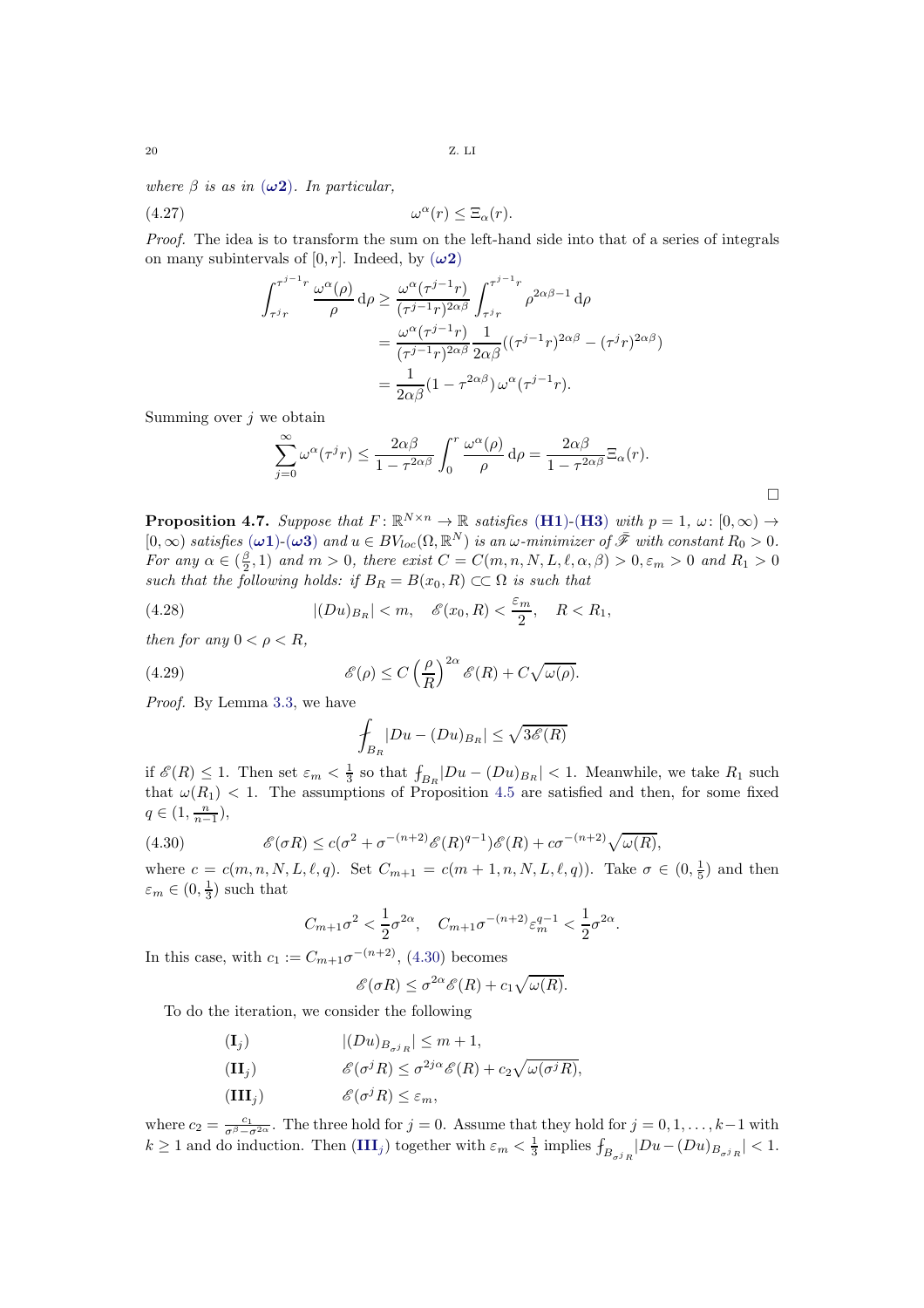Combining this with  $(I_j)$  $(I_j)$  $(I_j)$  we have, by Proposition [4.5](#page-17-3) and the choice of  $\sigma, \varepsilon_m$ ,

$$
\mathcal{E}(\sigma^k R) \leq \sigma^{2k\alpha} \mathcal{E}(R) + c_1 \sum_{j=0}^{k-1} \sigma^{2(k-j-1)\alpha} \sqrt{\omega(\sigma^j R)}
$$
  

$$
\leq \sigma^{2k\alpha} \mathcal{E}(R) + c_1 \sum_{j=0}^{k-1} \sigma^{(j-k)\beta+2(k-j-1)\alpha} \sqrt{\omega(\sigma^k R)}
$$
  

$$
\leq \sigma^{2k\alpha} \mathcal{E}(R) + \frac{c_1}{\sigma^{\beta} - \sigma^{2\alpha}} \sqrt{\omega(\sigma^k R)},
$$

which actually gives (II<sub>k</sub>). Take  $\sigma$  and  $R_1$  small enough such that  $\sigma^{2\alpha} < \frac{1}{2}$ ,  $c_2 \sqrt{\omega(R_1)} < \frac{\varepsilon_m}{2}$ , and we furthermore have  $(III_k)$ . Finally, to get  $(I_k)$  we use the triangle inequality

$$
|(Du)_{B_{\sigma^k R}}| \le |(Du)_{B_R}| + \sum_{j=0}^{k-1} |(Du)_{B_{\sigma^{j+1} R}} - (Du)_{B_{\sigma^j R}}|.
$$

For any  $j \in \{0, 1, \ldots, k-1\}$ , by Lemma [3.3,](#page-9-8)  $(III_i)$  $(III_i)$  $(III_i)$  and  $(II_j)$  $(II_j)$  $(II_j)$  we have

$$
|(Du)_{B_{\sigma^{j+1}R}} - (Du)_{B_{\sigma^{j}R}}| \leq \sigma^{-n} \int_{B_{\sigma^{j}R}} |Du - (Du)_{B_{\sigma^{j}R}}|
$$
  

$$
\leq \sigma^{-n} \sqrt{3\mathscr{E}(\sigma^{j}R)} \leq \sigma^{-n} (3\sigma^{2j\alpha} \mathscr{E}(R) + 3c_2 \sqrt{\omega(\sigma^{j}R)})^{\frac{1}{2}}
$$
  

$$
\leq \sigma^{-n} (\sqrt{3}\sigma^{j\alpha} \sqrt{\mathscr{E}(R)} + \sqrt{3c_2 \omega^{\frac{1}{4}}} (\sigma^{j}R)).
$$

Sum up the above from 0 to  $k-1$  with the help of Lemma [4.6](#page-18-2) to obtain

$$
|(Du)_{B_{\sigma^k R}}| \le m + \sqrt{3}\sigma^{-n} \sum_{j=0}^{k-1} (\sigma^{j\alpha} \sqrt{\mathscr{E}(R)} + \sqrt{c_2} \omega^{\frac{1}{4}} (\sigma^j R))
$$
  

$$
\le m + \sqrt{3}\sigma^{-n} \left( \frac{\sqrt{\mathscr{E}(R)}}{1 - \sigma^{\alpha}} + \frac{\sqrt{c_2} \beta}{2(1 - \sigma^{\frac{\beta}{2}})} \Xi_{\frac{1}{4}}(R) \right).
$$

We require

$$
\frac{\sqrt{3}\sigma^{-n}}{1-\sigma^{\alpha}}\sqrt{\varepsilon_m} < \frac{1}{2}, \quad \frac{\sqrt{3c_2}\beta\sigma^{-n}}{2(1-\sigma^{\frac{\beta}{2}})}\Xi_{\frac{1}{4}}(R_1) < \frac{1}{2},
$$

which can be satisfied when  $\varepsilon_m \ll 1, R_1 \ll 1$ . Then  $(I_k)$  also holds true. Notice that in the above we have chosen  $\sigma, \varepsilon_m, R_1$  in order such that  $|(Du)_{B_R}| < m, \mathscr{E}(R) < \frac{\varepsilon_m}{2}$  and  $R < R_1$ imply  $(I_j)$  $(I_j)$  $(I_j)$ - $(III_j)$  $(III_j)$  $(III_j)$  for any  $j \in \mathbb{N}$ . Given any  $\rho \in (0, R)$ , we can take  $\sigma^{k+1}R < \rho \leq \sigma^k R$  and get the desired estimate for  $\mathscr{E}(\rho)$  by controlling it with  $\mathscr{E}(\sigma^k R)$ .

We claim that there exists a relatively closed null set  $S_u \subset \Omega$  such that  $u \in C^1_{loc}(\Omega \setminus S_u, \mathbb{R}^N)$ and Du locally has the modulus of continuity  $\rho \mapsto \rho^{\alpha} + \Xi_{\frac{1}{4}}(\rho)$  on  $\Omega \setminus S_u$ . Actually, for any  $x_0 \in \Omega$  such that

(4.31) 
$$
\limsup_{R \to 0^+} |(Du)_{x_0,R}| < \infty \text{ and } \liminf_{R \to 0^+} \oint_{B(x_0,R)} E(Du - (Du)_{x_0,R}) dx = 0,
$$

one can show that  $Du = \nabla u \mathcal{L}^n$  and  $\nabla u$  has the desired modulus of continuity in a neighbourhood of  $x_0$  by Proposition 4.9 in [\[GK19\]](#page-32-13) and mollifying the proof of Theorem 2.9 in [\[Giu03\]](#page-32-6). Thus, the set  $S_u \subset \Omega$  is relatively closed and null with respect to the Lebesgue measure.

4.6. Improvement of regularity. With the regularity proved above, it is possible to further show that the local modulus of continuity of  $Du$  is  $\rho \mapsto \rho^{\alpha} + \Xi_{\frac{1}{2}}(\rho)$  for any  $\alpha \in (0,1)$ . For any open set  $\Omega' \subset\subset \Omega \setminus S_u$ , we assume  $||u||_{C^1(\Omega')} \leq M(\Omega') < \infty$ . Then it is sufficient to perform the procedure in the quadratic case as in [\[Giu03\]](#page-32-6), §9.4. For completeness, we sketch the process here.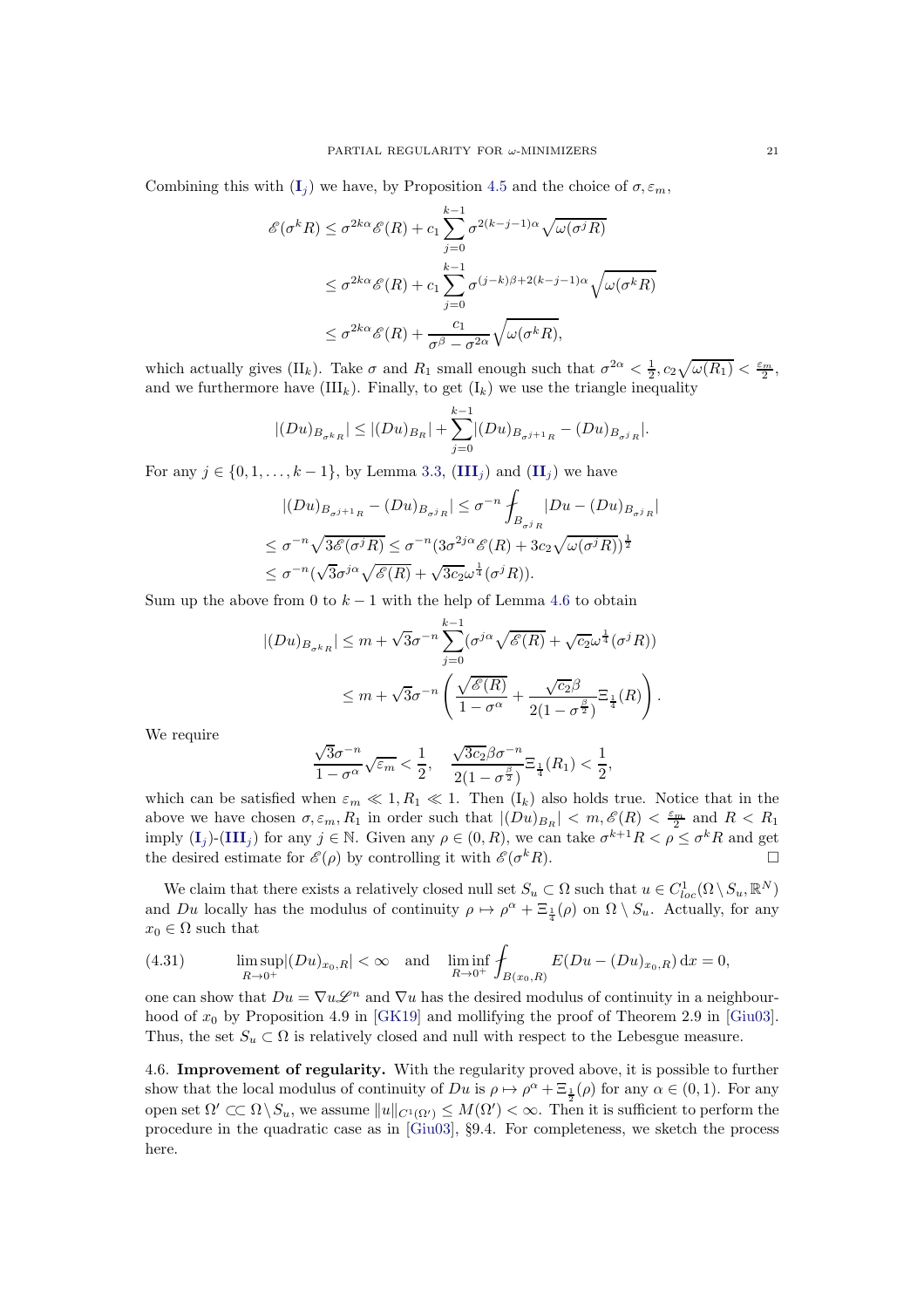<span id="page-21-0"></span>**Proposition 4.8.** Suppose that  $F: \mathbb{R}^{N \times n} \to \mathbb{R}$  satisfies ([H1](#page-2-3))-([H3](#page-2-4)) with  $p = 1$ ,  $\omega: [0, \infty) \to$  $[0,\infty)$  satisfies  $(\omega 1)$ - $(\omega 3)$  and  $u \in BV_{loc}(\Omega,\mathbb{R}^N)$  is an  $\omega$ -minimizer of  $\bar{\mathscr{F}}$  with constant  $R_0 > 0$ . Let  $S_u$  be the relatively closed singular set as in last subsection. Take  $\Omega' \subset\subset \Omega \setminus S_u$  and  $M = M(\Omega') > 0$  as above. For any ball  $B(x_0, R) \subset\subset \Omega'$  with  $R < R_0$ , if  $a: \mathbb{R}^n \to \mathbb{R}^N$  is an affine map with  $|\nabla a| \le m$  for some  $m > 0$ , then there exists  $C = C(m, n, N, L, \ell, M) > 0$  such that

(4.32) 
$$
\int_{B_{\frac{R}{2}}} |\nabla(u-a)|^2 dx \leq C \left( \int_{B_R} \frac{|u-a|^2}{R^2} dx + \omega(R) \right).
$$

Proof. In Proposition [4.1](#page-12-5) we have already obtained a Caccioppoli-type inequality with respect to E. By [\(3.4\)](#page-9-2), we have  $E(\frac{u-a}{R}) \leq a_2 \frac{|u-a|^2}{R^2}$ . To deal with the left-hand side, notice that  $|\nabla(u-a)| \leq |\nabla u| + |\nabla a| \leq M+m$  and then  $E(\nabla(u-a)) \geq C_{M+m} |\nabla(u-a)|^2$ .

<span id="page-21-2"></span>**Proposition 4.9.** Suppose that  $F, \omega, u, S_u, \Omega'$  and  $M(\Omega')$  are as in Proposition [4.8](#page-21-0) and  $z_0 \in \Omega$  $\mathbb{R}^{N \times n}$  satisfies  $|z_0| \leq m$ . There exists  $q > 1$  depending on  $m, n, N, L, \ell, M$  and  $C = C(m, n, N, L, \ell, M, q) \geq$ 1, such that  $|\nabla u - z_0| \in L^{2q}_{loc}(\Omega')$ , and for any ball  $B(y_0, R) \subset\subset \Omega'$  we have

<span id="page-21-1"></span>(4.33) 
$$
\left(\int_{B(y_0,\frac{R}{2})} |\nabla u - z_0|^{2q} dx\right)^{\frac{1}{q}} \le C \left(\int_{B(y_0,R)} |\nabla u - z_0|^2 dx + \omega(R)\right).
$$

*Proof.* Pick  $B_\rho = B(x_0, \rho) \subset B(y_0, R)$  with  $\rho < R_0$  and  $a(x) = u_{B_\rho} + z_0(x - x_0)$ . The average of  $u-a$  on  $B_\rho$  vanishes by the definition of a, and then the Sobolev-Poincaré inequality implies

$$
\int_{B_{\rho}}\frac{|u-a|^2}{\rho^2}\,\mathrm{d}x \leq C\left(\int_{B_{\rho}}|\nabla(u-a)|^{2_*}\,\mathrm{d}x\right)^{\frac{2}{2_*}} = C\left(\int_{B_{\rho}}|\nabla u - z_0|^{2_*}\,\mathrm{d}x\right)^{\frac{2}{2_*}},
$$

where  $2_* = \frac{2n}{n+2} < 2$ . Combining Proposition [4.8](#page-21-0) we have the weak reverse Hölder inequality

(4.34) 
$$
\int_{B_{\frac{\rho}{2}}} |\nabla u - z_0|^2 dx \leq C \left( \int_{B_{\rho}} |\nabla u - z_0|^{2_*} dx \right)^{\frac{2}{2_*}} + C \omega(\rho).
$$

The above estimate holds for any ball  $B_\rho \subset B(y_0, R)$  with  $\rho < R_0$  and we can replace the  $\omega(\rho)$ on the right-hand side by  $\omega(R)$ . By the generalised Gehring lemma (see [\[Gia83\]](#page-32-17), Chap.V or [\[Str84\]](#page-33-8), §2.3), we know that there is an  $q_0 > 1$  such that  $|\nabla u - z_0| \in L^{2q}(B(y_0, R))$  for any  $q \in (1, q_0)$  with [\(4.33\)](#page-21-1) holding true.

To get the regularity of  $u$ , we compare it with a harmonic map again, which is now taken as the minimizer of a quadratic functional. Take a ball  $B_R = B(x_0, R)$  with  $R < R_0$  and  $B(x_0, 2R) \subset\subset \Omega'$  and consider

(4.35) 
$$
\begin{cases} -\operatorname{div}(\mathbb{A}\nabla h) = 0, & \text{in } B_R \\ h|_{\partial B_R} = u|_{\partial B_R}, & \text{on } \partial B_R, \end{cases}
$$

where  $\mathbb{A} = \tilde{F}''(0)$  with  $\tilde{F} = F_{\nabla a}$  and  $a(x) = u_{B_R} + (\nabla u)_{B_{2R}}(x - x_0)$ . It is obvious that h is the minimizer of

<span id="page-21-3"></span>
$$
\mathscr{G}(v, B_R) := \int_{B_R} (F(\nabla a) + F'(\nabla a) \nabla (v - a) + \frac{1}{2} F''(\nabla a) [\nabla (v - a), \nabla (v - a)]) \, dx.
$$

<span id="page-21-4"></span>**Lemma 4.10.** Let  $F, \omega, u, S_u, \Omega', M(\Omega')$  be as in Proposition [4.8](#page-21-0),  $\tilde{F}, a, B_R$  and h be as above, and q be the exponent obtained in Proposition [4.9](#page-21-2). Then for some  $C = C(n, N, L, \ell, M, q) > 0$ we have

<span id="page-21-5"></span>(4.36) 
$$
\int_{B_R} |\nabla(u-h)|^2 dx \leq C \left( \int_{B_{2R}} |\nabla(u-a)|^2 dx \right)^{1+\frac{1}{q'}} + C\omega(2R).
$$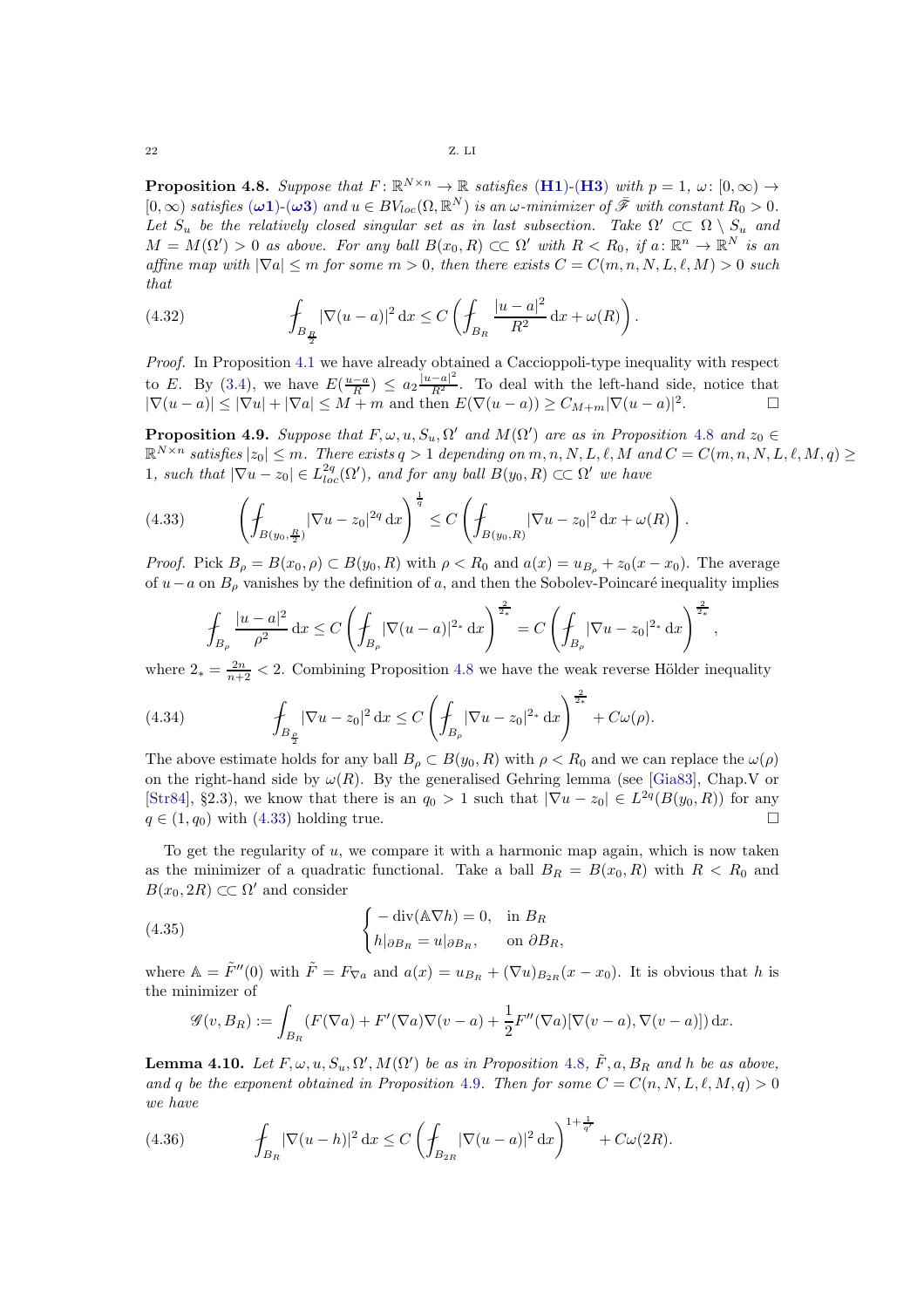of. As 
$$
u \in C^1(\bar{B}_R, \mathbb{R}^N)
$$
, we have  $|\nabla(u - h)| \in L^2(B_R)$  and by (3.14)  
\n
$$
\int_{B_R} |\nabla(u - h)|^2 dx \leq \frac{1}{2}C \int_{B_R} \tilde{F}''(0)[\nabla(u - h), \nabla(u - h)] dx
$$
\n
$$
= C(\mathscr{G}(u) - \mathscr{G}(h))
$$
\n
$$
= C(\mathscr{G}(u) - \mathscr{F}(u) + \mathscr{F}(u) - \mathscr{F}(h) + \mathscr{F}(h) - \mathscr{G}(h))
$$
\n
$$
=: C(I + II + III).
$$

 $Pro$ 

The  $\omega$ -minimality of u, Hölder's inequality and the L<sup>2</sup>-estimate of [\(4.35\)](#page-21-3) (see [\[Giu03\]](#page-32-6), §10.4) give

$$
II \le \omega(R) \int_{B_R} (1 + |\nabla h|) dx \le \omega(R) (\omega_n R^n + C R^{\frac{n}{2}} ||\nabla u||_{L^2(B_R)}) \le \omega(R) \omega_n R^n (1 + CM).
$$

By the  $C^1$  boundedness of u, we have  $|\nabla(u-a)| \leq 2M$  and then I can be estimated as follows

$$
I = -\int_{B_R} \int_0^1 (1-t)(F''(\nabla a + t\nabla (u-a)) - F''(\nabla a))[\nabla (u-a), \nabla (u-a)] \,dx
$$
  
\n
$$
\leq C(M) \int_{B_R} |\nabla (u-a)|^3 \,dx
$$
  
\n
$$
\leq C(M)\omega_n R^n \left( \int_{B_R} |\nabla (u-a)|^{q'} \,dx \right)^{\frac{1}{q'}} \left( \int_{B_R} |\nabla (u-a)|^{2q} \,dx \right)^{\frac{1}{q}}
$$
  
\n
$$
\stackrel{(4.33)}{\leq} C\omega_n R^n \left( \int_{B_R} |\nabla (u-a)|^2 \,dx \right)^{\frac{1}{q'}} \left( \int_{B_{2R}} |\nabla (u-a)|^2 \,dx + \omega(2R) \right).
$$

The q can be taken smaller than 2 and thus  $|\nabla(u-a)|^{q'} \leq (2M)^{q'-2} |\nabla(u-a)|^2$ . The estimate of III is similar with the help of the  $L^p$ -estimate of  $(4.35)$  (see [\[Giu03\]](#page-32-6), Section 10.4). Summing up the estimates for  $I, II$  and  $III$  gives the desired inequality.

**Proposition 4.11.** Suppose that  $F, \omega, u, S_u, \Omega', M(\Omega')$  and q are as in Proposition [4.9](#page-21-2). Take a ball  $B(x_0, R)$  such that  $R < R_0$  and  $B(x_0, 2R) \subset\subset \Omega'$ . For any  $\sigma, \gamma \in (0, 1)$  we have

<span id="page-22-0"></span>(4.37) 
$$
\mathcal{E}_1(\sigma R) \leq C(\sigma^{-n} + \sigma^{2\gamma}) \left( \mathcal{E}_1(2R)^{1 + \frac{1}{q'}} + \omega(2R) \right) + C\sigma^{2\gamma} \mathcal{E}_1(2R)
$$

for any  $\gamma \in (0,1)$  with  $C = C(n, N, L, \ell, M, q, \gamma) > 0$ , where  $\mathscr{E}_1$  is the  $L^2$ -excess

$$
\mathscr{E}_1(x_0,\rho) := \int_{B_\rho} |\nabla u - (\nabla u)_{B_\rho}|^2 \, \mathrm{d}x.
$$

*Proof.* Suppose that h is as in Lemma [4.10.](#page-21-4) For any  $\rho < R$ , the harmonic function h satisfies, by §III.2 in [\[Gia83\]](#page-32-17),

(4.38) 
$$
\int_{B_{\rho}} |\nabla h - (\nabla h)_{B_{\rho}}|^2 dx \le C \left(\frac{\rho}{R}\right)^{2\gamma} \int_{B_R} |\nabla h - (\nabla h)_{B_R}|^2 dx.
$$

Then the excess of  $\nabla u$  can be estimated by comparing  $\nabla u$  and  $\nabla h$ . With the help of [\(4.36\)](#page-21-5), we can obtain (4.37). we can obtain [\(4.37\)](#page-22-0).

Replace  $2R$  by R and then the excess estimate is

(4.39) 
$$
\mathcal{E}_1(\sigma R) \leq C(\sigma^{-n} + \sigma^{2\gamma}) \left( \mathcal{E}_1(R)^{1 + \frac{1}{q'}} + \omega(R) \right) + C\sigma^{2\gamma} \mathcal{E}_1(R).
$$

It indeed holds for  $\sigma \in (0,1)$  as the case  $\sigma \in (\frac{1}{2},1)$  is obvious. Given  $\alpha \in (0,1)$ , we take  $\gamma > \alpha$ and do iteration as in Subsection [4.5.](#page-18-0) The final statement is as follows: There exist  $\varepsilon_0 > 0$  and  $R_2 \in (0, R_0)$  such that if  $B(x_0, R) \subset\subset \Omega'$  satisfies

$$
\mathscr{E}_1(R) < \frac{\varepsilon_0}{2}, \quad R < R_2,
$$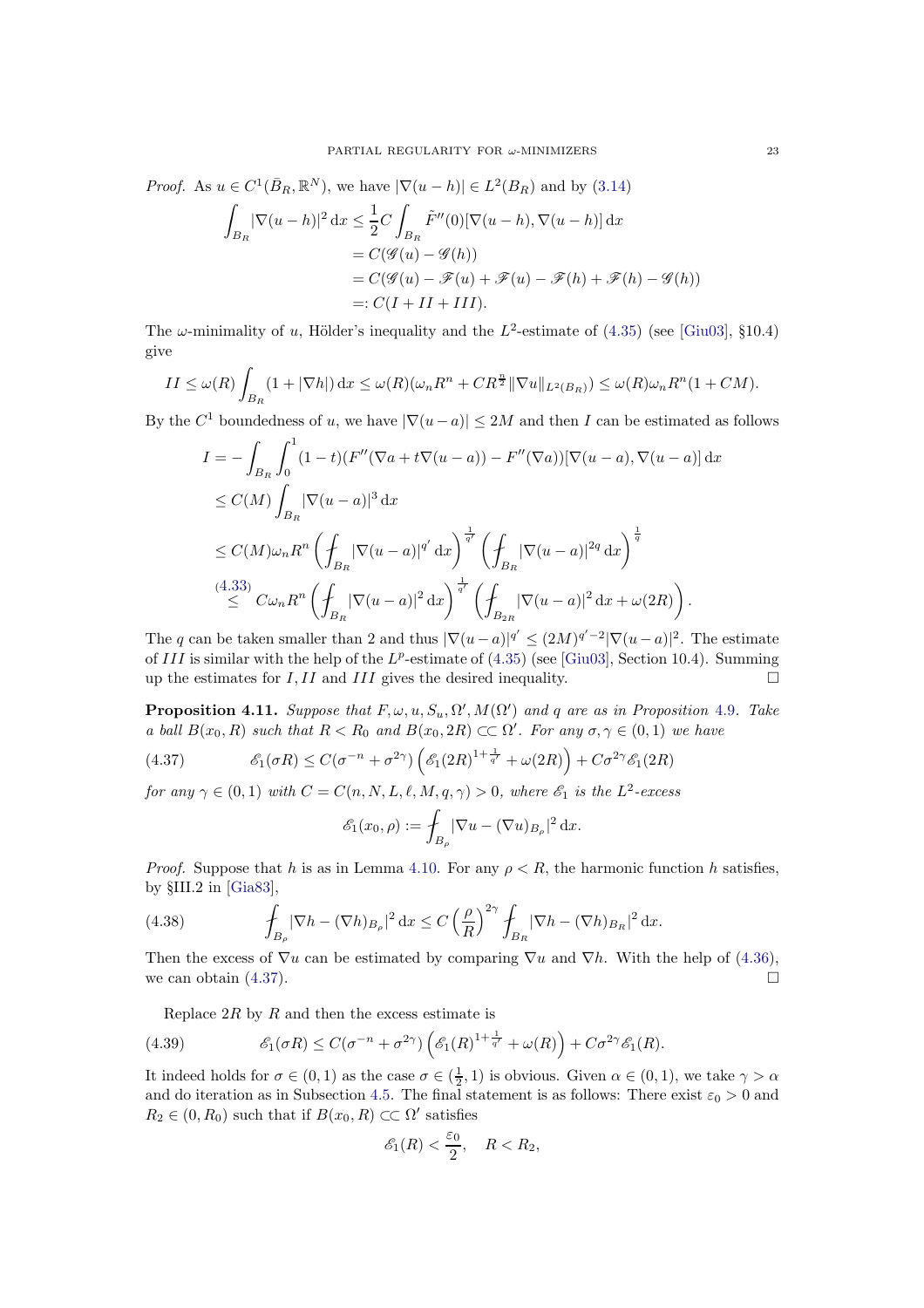we have

(4.40) 
$$
\mathscr{E}_1(\rho) \le C \left(\frac{\rho}{R}\right)^{2\alpha} \mathscr{E}_1(R) + C\omega(\rho)
$$

for any  $\rho \in (0, R)$  with some  $C = C(n, N, L, \ell, M, \alpha) > 0$ . It is routine to get that  $\nabla u$  has the local modulus of continuity  $\rho \mapsto \rho^{\alpha} + \Xi_{\frac{1}{2}}(\rho)$ . From the discussion at the end of last subsection, it is not hard to see that  $S_u \subset \Sigma_1 \cup \Sigma_2$ , where

$$
\Sigma_1 := \left\{ x \in \Omega : \liminf_{\rho \to 0^+} \int_{B_{\rho}(x)} E(Du - (Du)_{B_{\rho}(x)}) > 0 \right\},\
$$
  

$$
\Sigma_2 := \left\{ x \in \Omega : \limsup_{\rho \to 0^+} |(Du)_{B_{\rho}(x)}| = \infty \right\}.
$$

<span id="page-23-0"></span>4.7. Indirect argument. In [\[DGK05\]](#page-31-7) the authors showed the partial regularity for  $\omega$ -minimizers in the subquadratic case  $(1 < p < 2)$ , where the harmonic approximation is done via an indirect argument. That method can be adapted to the linear growth case in this paper, and a sketch of the proof is in the following. We remark that with this method, only  $C^2$  regularity of F is needed, in other words, we replace ([H3](#page-2-4)) by

<span id="page-23-2"></span> $(H3)'$  F is  $C^2$  and

$$
|F''(z_1) - F''(z_2)| \le \nu_M(|z_1 - z_2|)
$$

for any  $z_1, z_2 \in B(0, M + 1)$ , where  $\nu_M$  is concave and non-decreasing on  $[0, \infty)$  with  $\nu_M(0) = \lim_{t \to 0} \nu_M(t) = 0.$ 

The Dini type condition of  $\omega$  can also be relaxed to  $\Xi_{\frac{1}{2}}(\rho) < \infty$  for any  $\rho > 0$ , as the desired exponent of  $\omega(R)$  is obtained with one attempt in the excess decay estimate.

For this argument, most of the steps in [\[DGK05\]](#page-31-7) remain the same. The difference is twofold: the Sobolev-Poincaré inequality and the harmonic approximation.

Define two maps  $V, W$  on finite dimensional Hilbert spaces (not specified here):

$$
V(\xi) := \frac{\xi}{(1+|\xi|^2)^{\frac{1}{4}}}, \quad W(\xi) := \frac{\xi}{\sqrt{1+|\xi|}}.
$$

Then we can see that  $|W(\xi)| \leq |V(\xi)| \leq 2^{\frac{1}{4}}|W(\xi)|$  and  $|W(\cdot)|^2$  is convex.

**Theorem 4.12.** Let  $B_R = B(x_0, R) \subset \mathbb{R}^n$  be a ball with  $n \geq 2$ . Then for any  $u \in BV(B_R, \mathbb{R}^N)$ there holds

(4.41) 
$$
\left(\frac{f}{B_R}\left|W\left(\frac{u-u_R}{R}\right)\right|^{\frac{2n}{n-1}}\mathrm{d}x\right)^{\frac{n-1}{2n}} \le c_s \left(\frac{f}{B_R}|W(Du)|^2\right)^{\frac{1}{2}},
$$

where the constant  $c_s$  depends on n, N. It also holds with W replaced by V.

*Proof.* Notice that  $|W|^2$  is convex and thus  $\int |W|^2$  is continuous with respect to convergence in the area-strict sense in BV. Thus, we only need to consider maps in  $W^{1,1} \cap C^{\infty}(B_R, \mathbb{R}^N)$ , and the general case follows by approximation. For  $x, y \in B_R$ , it is easy to see  $|x - y| < 2R$ . Then fix an  $x \in B_R$ , by Theorem 2 in [\[DGK05\]](#page-31-7) we have

$$
W^{2}\left(\frac{|u-u_{R}|}{2R}\right) \leq \frac{(2R)^{n-1}}{(n-1)\mathscr{L}^{n}(B_{R})} \int_{B_{R}} \frac{W^{2}(|Du(y)|)}{|x-y|^{n-1}} dy.
$$

Integrating with respect to  $x$  in  $B_R$ , we get

<span id="page-23-1"></span>(4.42) 
$$
\int_{B_R} \left| W\left(\frac{u - u_R}{R}\right) \right|^2 dx \leq \frac{c}{R} \int_{B_R} \int_{B_R} \frac{W^2(|Du(y)|)}{|x - y|^{n-1}} dy dx
$$
  

$$
\leq \frac{c}{R} \int_{B_R} W^2(|Du(y)|) \int_{B_{2R}(y)} |x - y|^{1 - n} dx dy \leq c \int_{B_R} W^2(|Du(y)|) dy.
$$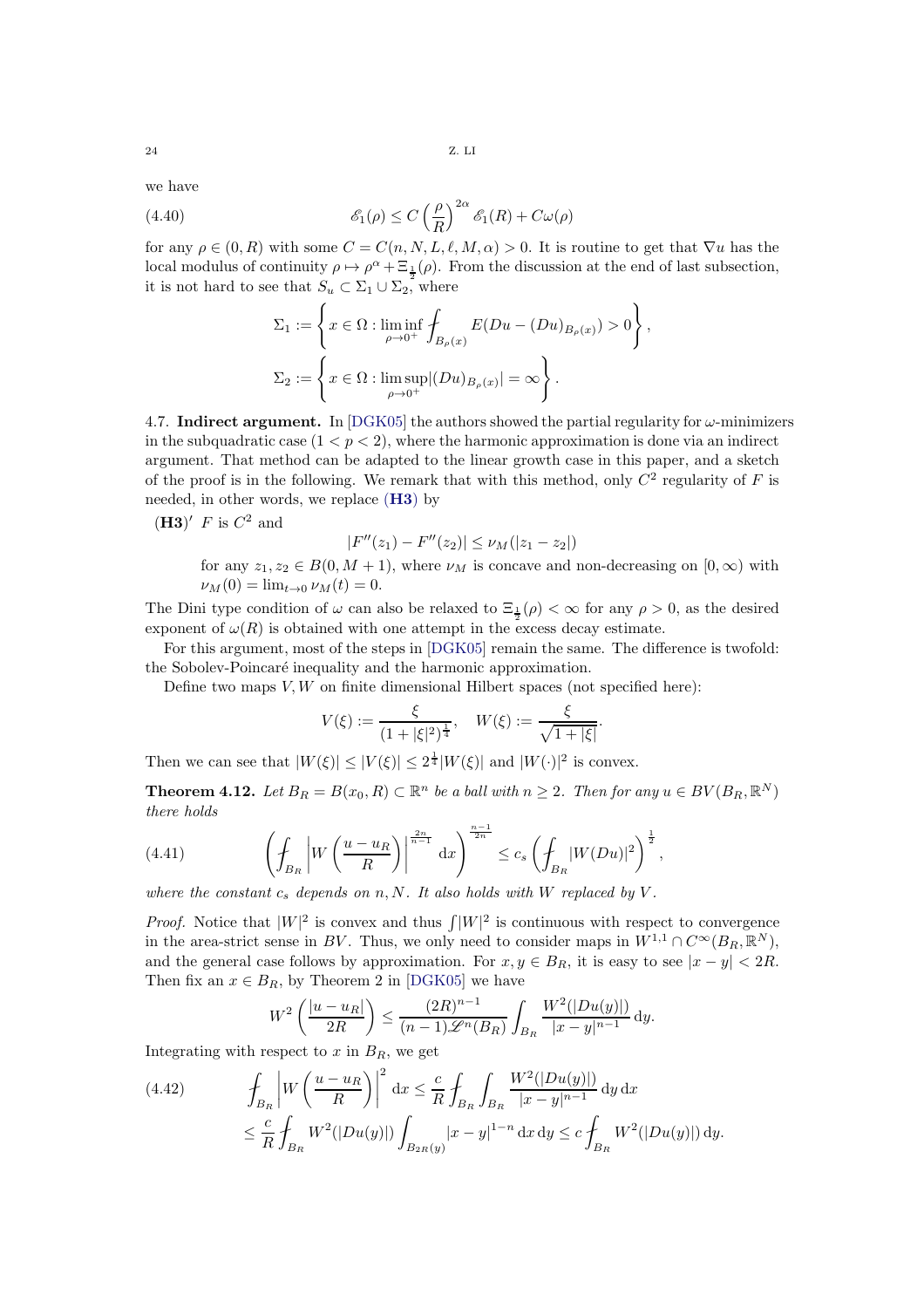To get a higher order integrability of  $W(|u - u_R|/R)$ , we need the classical Sobolev inequality. Consider  $g = (u - u_R)/R$  and  $U = W^2(|g|)$ . Notice that  $W^2(|\cdot|)$  is Lipschitz, and then  $U \in W^{1,1}(B_R)$  with

<span id="page-24-0"></span>
$$
DU(x) = \frac{|g(x)|(2 + |g(x)|)}{(1 + |g(x)|)^2} Dg(x) \frac{g(x)}{|g(x)|} \quad \text{in } \{x \in B_R : g(x) \neq 0\}.
$$

The Sobolev embedding for  $W^{1,1}$  gives

(4.43) 
$$
\left(\oint_{B_R} |U|^{\frac{n}{n-1}} dx\right)^{\frac{n-1}{n}} \leq C\left(R\oint_{B_R} |DU| dx + \oint_{B_R} |U| dx\right).
$$

When  $|Du(x)| \geq 1$ , from the expression of DU we have

$$
R|DU(x)| \le 2|Du(x)| \le cW^2(|Du(x)|).
$$

When  $0 < |Du(x)| < 1$ , apply Young's inequality and then

$$
R|DU(x)| \le \frac{1}{2} \frac{|g|^2 (2+|g|)^2}{(1+|g|)^4} + \frac{1}{2} |Du|^2
$$
  
\n
$$
\le 2 \min\{|g|, |g|^2\} + cW^2(|Du|)
$$
  
\n
$$
\le c(W^2(|g|) + W^2(|Du|)).
$$

Thus, the first term on the right-hand side of [\(4.43\)](#page-24-0) is controlled by

$$
R\oint_{B_R} |DU| \,dx \le C\oint_{B_R} \left( W^2 \left( \frac{u - u_R}{R} \right) + W^2 (|Du|) \right) \,dx.
$$

Combining  $(4.42)$  we have the desired inequality.  $\Box$ 

We have obtained a Caccioppoli-type inequality in Proposition [4.1.](#page-12-5) It is easy to see that  $V^2(t) \sim E(t)$ , so we have the Caccioppoli-type inequality with respect to  $V^2$ .

<span id="page-24-1"></span>**Lemma 4.13.** Suppose that  $F: \mathbb{R}^{N \times n} \to \mathbb{R}$  satisfies  $(H1),(H2)$  $(H1),(H2)$  $(H1),(H2)$  $(H1),(H2)$  $(H1),(H2)$  and  $(H3)'$  $(H3)'$  $(H3)'$  with  $p = 1, \omega$ satisfies  $(\omega 1)$  with constant  $R_0 > 0$ , and  $u \in BV_{loc}(\Omega, \mathbb{R}^N)$  is an  $\omega$ -minimizer of  $\bar{\mathscr{F}}$ . Fix  $m > 0$ , then there exists  $c_c = c_c(m, n, N, L, \ell)$  such that for any  $B_R = B(x_0, R) \subset\subset \Omega$  with  $R < R_0$  and affine map  $a : \mathbb{R}^n \to \mathbb{R}^N$  with  $|\nabla a| \leq m$ , there holds

(4.44) 
$$
\int_{B_{\frac{R}{2}}} |V(D(u-a))|^2 \leq c_c \left( \int_{B_R} \left| V\left(\frac{u-a}{R}\right) \right|^2 dx + \omega(R) \right).
$$

The  $\omega$ -minimality of u implies that it is almost an A-harmonic map with a proper A, to present which we define the excess for u with  $A \in \mathbb{R}^{N \times n}$ :

$$
\mathscr{E}_2(x_0, R, A) := \left( \mathcal{F}_{B(x_0, R)} |V(Du) - V(A)|^2 \right)^{\frac{1}{2}}.
$$

When  $x_0$  (and R) and A are fixed, we abbreviate the quantity as  $\mathscr{E}_2(R)(\mathscr{E}_2)$ . The following can be showed with the proof of Lemma 4 in [\[DGK05\]](#page-31-7) by considering  $\nabla u$  and  $D^s u$  separately.

**Lemma 4.14** (Approximate harmonicity). Suppose that  $F, \omega$  and u are as in Lemma [4.13](#page-24-1). For any  $m > 0$ , there exists  $c_e > 0$  depending on  $mn, N, L$  such that for any ball  $B_R = B(x_0, R) \subset\subset$  $\Omega$  with  $R < R_0$  and any  $A \in \mathbb{R}^{N \times n}$  with  $|A| \leq m$ , we have

$$
(4.45) \qquad \left| \oint_{B_R} F''(A)[Du - A, D\varphi] \right| \le c_e \left( \sqrt{\nu_M(\mathscr{E}_2)} \mathscr{E}_2 + \mathscr{E}_2^2 + \sqrt{\omega(R)} \right) \sup_{B_R} |D\varphi|
$$

for any  $\varphi \in C_0^1(B_R, \mathbb{R}^N)$ .

With this result, we are able to approximate  $u$  by an A-harmonic map by the following lemma: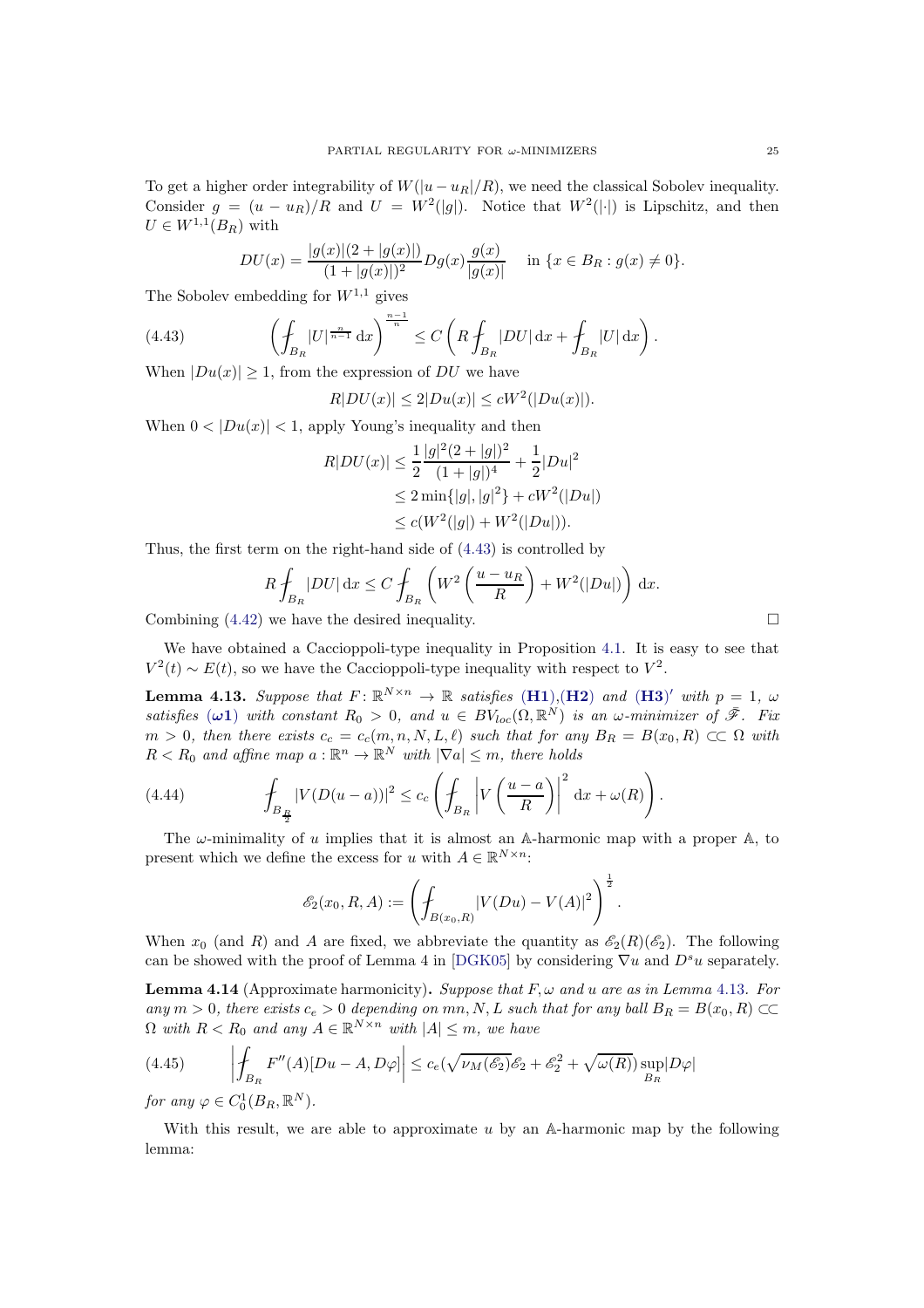**Lemma 4.15.** For any  $\varepsilon > 0$ , there exists  $\delta = \delta(n, N, \Lambda, \lambda, \varepsilon) \in (0, 1]$  such that for any  $\mathbb{A} \in \bigodot^2(\mathbb{R}^{N \times n})$  that satisfies [\(2.11\)](#page-8-1), any ball  $B_R = B(x_0, R) \subset \mathbb{R}^n$  and any  $v \in BV(B_R, \mathbb{R}^n)$ with

(4.46) 
$$
\qquad \qquad \int_{B_R} |W(Dv)|^2 \leq \gamma^2 \leq 1,
$$

(4.47) 
$$
\int_{B_R} \mathbb{A}[Dv, D\varphi] \leq \gamma \delta \sup_{B_R} |D\varphi|, \quad \text{for any } \varphi \in C_0^1(B_R, \mathbb{R}^N),
$$

there exists an A-harmonic map h satisfying

(4.48) 
$$
\int_{B_R} |W(Dh)|^2 \le 1, \quad \int_{B_R} \left| W\left(\frac{v - \gamma h}{R}\right) \right|^2 dx \le \gamma^2 \varepsilon.
$$

The proof of this lemma is by contradiction, see Lemma 6 in [\[DGK05\]](#page-31-7). The integrals concerning  $\nabla u$  and  $D^s u$  need to be considered separately when necessary. Notice that the scaling between  $B_R$  and  $B(0, 1)$  for BV maps does not hold straightforward but can proved by approximation with  $W^{1,1} \cap C^{\infty}$  maps.

The excess decay estimate can be done with the same procedure as that in [\[DGK05\]](#page-31-7), Lemma 7. At some points we need to consider the singular part of the integral of a BV map separately, which will not make an essential difference.

Then if a ball  $B_R = B(x_0, R) \subset\subset \Omega$  is such that  $|(Du)_R| \leq m$ , and  $\mathscr{E}_2(R)$  and R are taken to be small enough, we will have

$$
\mathcal{E}_2^2(\rho) \le C\left(\left(\frac{\rho}{R}\right)^{2\alpha} \mathcal{E}_2(R) + \omega(R)\right), \quad \text{for any } \rho \in (0, R).
$$

<span id="page-25-0"></span>The desired partial regularity hence follows.

## 5. Partial regularity for u

This section is for the proof of Theorem [1.3,](#page-2-1) which gives the partial Hölder regularity of  $\omega$ -minimizers in the subquadratic case without the Dini-type condition  $(\omega 3)$ . The main steps are similar with those in last section, so we omit some details and only present an outline with the difference.

5.1. Caccioppoli-type inequality. To show Theorem [1.3,](#page-2-1) we need to consider a normalised excess (see [\(5.12\)](#page-27-0)). Correspondingly, the Caccioppoli-type inequality in this case also contains a normalising factor  $(1+|A|)$ .

**Proposition 5.1.** Suppose that  $F: \mathbb{R}^{N \times n} \to \mathbb{R}$  satisfies  $(H1)$  $(H1)$  $(H1)$ ,  $(H2)$  $(H2)$  $(H2)$ ,  $(H3_1)$  $(H3_1)$  $(H3_1)$  and  $(H3_2)$  with  $p \in (1, 2)$ , and  $\omega$  satisfies  $(\omega \mathbf{1})$ . The map  $u \in BV_{loc}(\Omega, \mathbb{R}^N)$  is an  $\omega$ -minimizer of  $\mathscr F$  with constant  $R_0 > 0$ . Then for any ball  $B_R = B(x_0, R) \subset\subset \Omega$  with  $R < R_0$  and any affine map  $a: \mathbb{R}^n \to \mathbb{R}^N$  with  $\nabla a = A \in R^{N \times n}$ , there exists a constant  $c = c(n, N, L, \ell, p)$  independent of a such that

.

<span id="page-25-1"></span>(5.1) 
$$
\int_{B_{\frac{R}{2}}} E_p\left(\frac{\nabla u - A}{1 + |A|}\right) dx \le c \left( \int_{B_R} E_p\left(\frac{u - a}{R(1 + |A|)}\right) dx + \omega(R)R^n \right)
$$

*Proof.* Set  $\tilde{F} := F_A$ ,  $\tilde{u} = u - a$ , and fix  $\frac{R}{2} < t < s < R$ . Take a smooth cut-off function between  $B_t$  and  $B_s$  with  $\rho \in C_c^{\infty}(B_s)$  and  $|\nabla \rho| \leq \frac{2}{s-t}$ , and set  $\varphi = \rho \tilde{u}, \psi = (1 - \rho)\tilde{u}$ . Then  $\varphi \in W_0^{1,p}(B_s, \mathbb{R}^N)$ , and the quasiconvex condition (**[H2](#page-2-5)**) with [\(3.11\)](#page-10-0) gives

$$
\int_{B_s} \tilde{F}(\nabla \varphi_{\varepsilon}) \, \mathrm{d}x \ge c \, \ell \int_{B_s} E_p^A(\nabla \varphi) \, \mathrm{d}x.
$$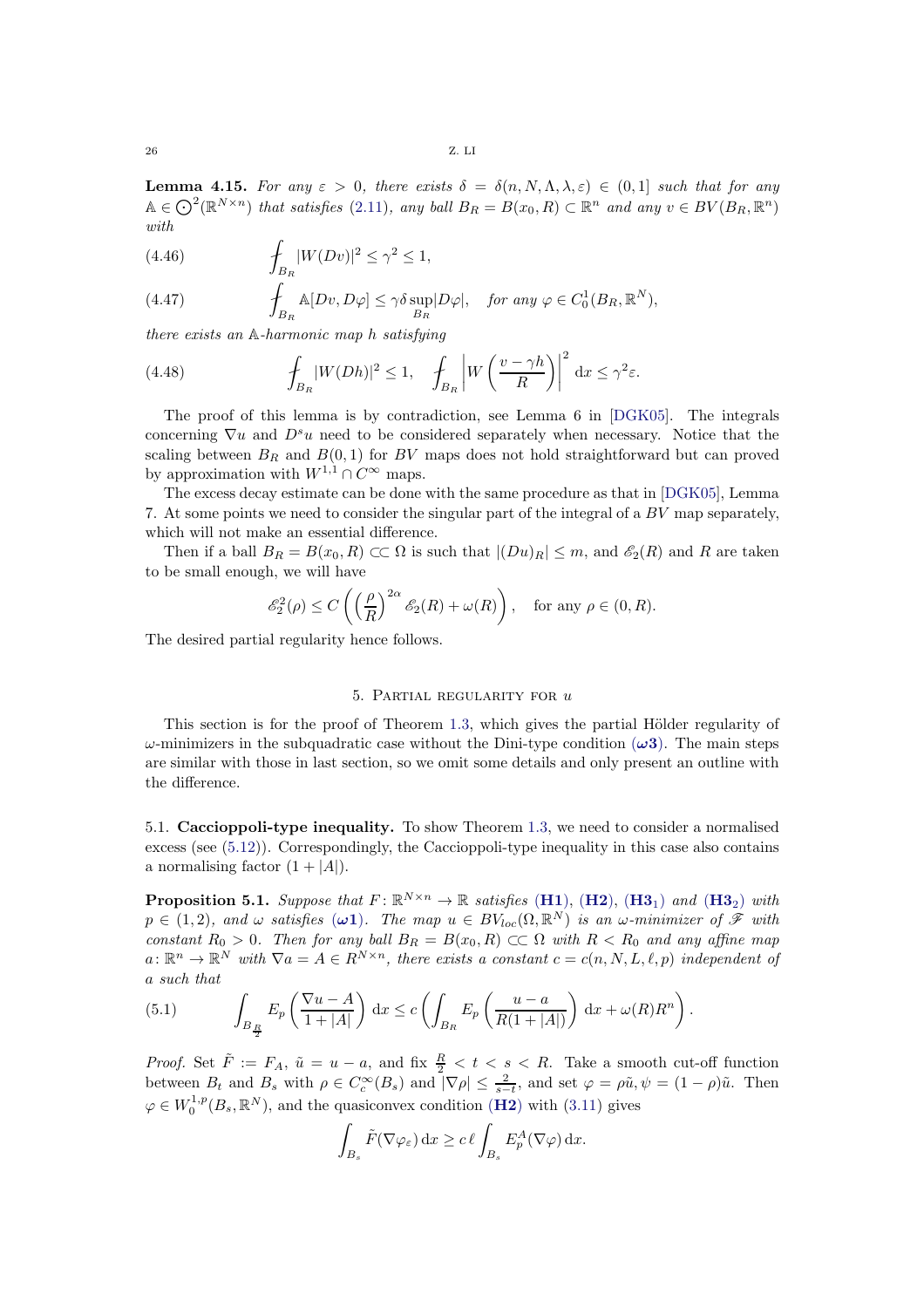The rest part can be carried out as in Proposition [4.1](#page-12-5) with E replaced by  $E_p^A$ . We estimate the term with  $\omega(s)$  as follows

$$
\omega(s) \int_{B_s} (1 + |\nabla \psi|^p) dx = \omega(s)(1 + |A|)^p \int_{B_s} \frac{1 + |\nabla \psi|^p}{(1 + |A|)^p} dx
$$
  

$$
\leq \omega(s)(1 + |A|)^p \int_{B_s} \left(2 + \frac{1}{a_1} E_p \left(\frac{\nabla \psi}{1 + |A|}\right)\right) dx
$$
  

$$
\leq 2\omega(R)\omega_n R^n (1 + |A|)^p + \frac{1}{a_1} \int_{B_s} E_p^A(\nabla \psi) dx.
$$

The inequality obtained from above with Lemma [4.2](#page-13-0) is

(5.2) 
$$
\int_{B_{\frac{R}{2}}} E_p^A(\nabla u - A) \leq C \int_{B_R} E_p^A\left(\frac{u-a}{R}\right) dx + C\omega(R)R^n(1+|A|)^p,
$$

and then  $(5.1)$  follows by  $(2.4)$ .

5.2. Harmonic approximation. The result in this subsection can be obtained by modifying the process in Subsection [4.2](#page-13-1) and [4.3,](#page-15-0) so we will omit the repetitive part and only give the difference.

Suppose that  $F, \omega$  and u are as in Theorem [1.3,](#page-2-1) where  $p \in (1, 2)$ . Take  $B_R = B(x_0, R) \subset\subset \Omega$ with  $R < R_0$ , and fix  $A \in \mathbb{R}^{N \times n}$ . Similar with Subsection [4.2,](#page-13-1) we have

(5.3) 
$$
\mathscr{F}(u, B_R) \leq \inf_{v \in W_u^{1,1}(B_R, \mathbb{R}^N)} \mathscr{F}(v, B_R) + \omega_n R^n \varepsilon,
$$

where  $\varepsilon = \omega(R) f_{B_R}(a_6 + a_7 |\nabla u|^p) dx$ . Consider the complete metric space  $X = W_u^{1,p}(B_R, \mathbb{R}^N)$ with

$$
d(w_1, w_2) = (1 + |A|)^{\frac{p}{2} - 1} \left( \oint_{B_R} |\nabla (w_1 - w_2)|^p \, dx \right)^{\frac{1}{p}}.
$$

The Ekeland variational principle (Lemma [4.3\)](#page-14-2) then implies the existence of  $w \in W_u^{1,p}(B_R, \mathbb{R}^N)$ such that, with  $\mathcal{F}(u) = \int_{B_R} F(\nabla u) \, dx$ ,

- <span id="page-26-3"></span>(a)  $d(u, w) \leq \sqrt{\varepsilon}$ ;
- (b)  $\mathcal{F}(w) \leq \mathcal{F}(u);$

<span id="page-26-2"></span>(c)  $\mathcal{F}(w) \leq \mathcal{F}(v) + \sqrt{\varepsilon} d(w, v)$ , for any  $v \in X = W_u^{1, p}(B_R, \mathbb{R}^N)$ .

Subsequently, we have the Euler-Lagrange inequality: for any  $\varphi \in W_0^{1,p}(B_R, \mathbb{R}^N)$  there holds

.

(5.4) 
$$
\left| \oint_{B_R} F'(\nabla w) \cdot \nabla \varphi \,dx \right| \leq \sqrt{\varepsilon} (1+|A|)^{\frac{p}{2}-1} \left( \oint_{B_R} |\nabla \varphi|^p \,dx \right)^{\frac{1}{p}}
$$

<span id="page-26-4"></span>**Proposition 5.2.** Suppose that  $F: \mathbb{R}^{N \times n} \to \mathbb{R}$  satisfies  $(H1)$  $(H1)$  $(H1)$ ,  $(H2)$  $(H2)$  $(H2)$ ,  $(H3_1)$  $(H3_1)$  $(H3_1)$  and  $(H3_2)$  with  $p \in (1, 2)$ , and  $\omega$  satisfies  $(\omega \mathbf{1})$ . The map  $u \in W^{1,p}_{loc}(\Omega, \mathbb{R}^N)$  is an  $\omega$ -minimizer of  $\hat{\mathscr{F}}$  with constant  $R_0 > 0$ . For any ball  $B_R = B(x_0, R) \subset\subset \Omega$  and any affine map  $a: \mathbb{R}^n \to \mathbb{R}^N$  with  $\nabla a = A \in \mathbb{R}^{N \times n}$ , the system

(5.5) 
$$
\begin{cases} -\operatorname{div}(F''(A)\nabla h) = 0, & \text{in } B_R \\ h|_{\partial B_R} = u|_{\partial B_R}, & \text{on } \partial B_R \end{cases}
$$

admits a unique solution  $h \in W_u^{1,p}(B_R, \mathbb{R}^N)$  such that

(5.6) 
$$
\left(\oint_{B_R} |\nabla h - A|^p \,dx\right)^{\frac{1}{p}} \leq C \left(\oint_{B_R} |\nabla u - A|^p \,dx\right)^{\frac{1}{p}},
$$

where  $C = C(n, N, \frac{L}{\ell}, p) > 0$ . Furthermore, set

<span id="page-26-1"></span><span id="page-26-0"></span>
$$
\varepsilon = \int_{B_R} (a_6 + a_7 |\nabla u|^p) dx, \ \varepsilon_{A,p} = \frac{\varepsilon}{(1+|A|)^p}, \ r = \max\left\{2, \frac{np'}{n+p'}\right\},\
$$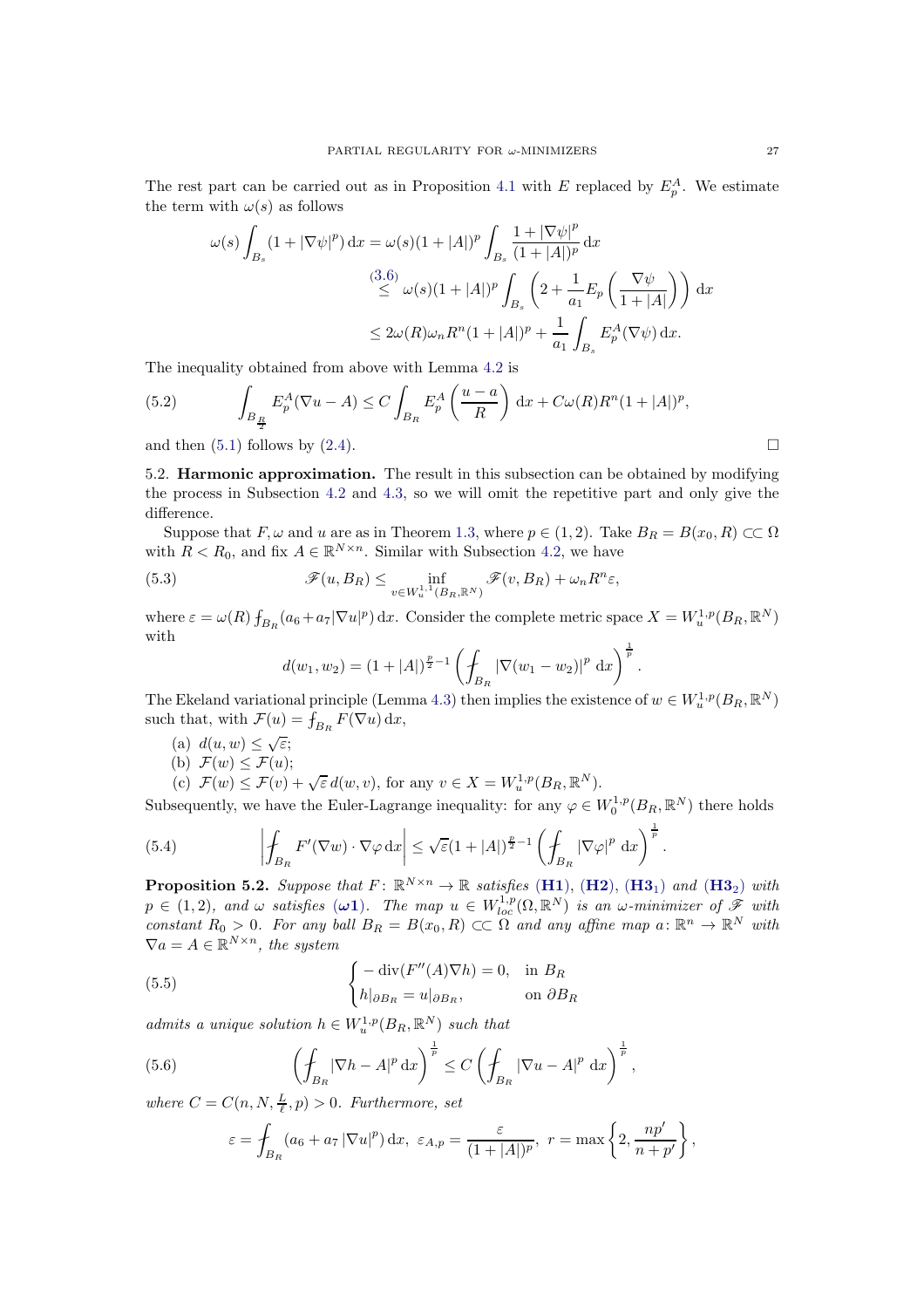and denote  $\frac{r'}{p} = \min\{\frac{2}{p},\frac{n}{n-p}\}\$  by s, then there exists a constant  $C = C(n, N, L, \ell, p) > 0$  such that

<span id="page-27-4"></span>(5.7) 
$$
\oint_{B_R} E_p \left( \frac{u-h}{R(1+|A|)} \right) dx \leq C \left( \oint_{B_R} E_p \left( \frac{\nabla u-A}{1+|A|} \right) dx \right)^s + C(\varepsilon_{A,p}^{\frac{p}{2}} + \varepsilon_{A,p}^{\frac{r'}{2}}).
$$

*Proof.* Define  $\mathbb{A} := F''(A)(1+|A|)^{2-p}$ . Then from  $(H3_1)$  $(H3_1)$  $(H3_1)$  and Lemma [3.4](#page-10-8) we know that  $|\mathbb{A}| \leq L$ and the operator satisfies the Legendre-Hadamard condition. Lemma [2.9](#page-8-4) and the comment after it indicate that there exists a unique solution  $h \in W_u^{1,p}(B_R, \mathbb{R}^N)$  to [\(5.5\)](#page-26-0) satisfying [\(5.6\)](#page-26-1).

Set  $\tilde{F} = F_A$ ,  $\tilde{u} = u - a$  and  $\tilde{w} = w - a$ . As in [\(4.12\)](#page-15-5), we have, by Lemma [3.6,](#page-10-7) [\(5.4\)](#page-26-2), Höler's inequality and the fact  $E(z)^p \le c(p)E_p(z)$ ,

<span id="page-27-2"></span>
$$
(5.8) \qquad \int_{B_R} \tilde{F}''(0) [\nabla(w-h), \nabla \varphi] dx
$$
  
\n
$$
\leq (1+|A|)^{p-1} \left( C \int_{B_R} E\left(\frac{\nabla \tilde{w}}{1+|A|}\right) |\nabla \varphi| dx + \varepsilon_{A,p}^{\frac{1}{2}} \int_{B_R} |\nabla \varphi| dx \right)
$$
  
\n
$$
\leq (1+|A|)^{p-1} \left( \int_{B_R} |\nabla \varphi|^{p'} dx \right)^{\frac{1}{p'}} \left( C \left( \int_{B_R} E_p \left(\frac{\nabla \tilde{w}}{1+|A|}\right) dx \right)^{\frac{1}{p}} + \varepsilon_{A,p}^{\frac{1}{2}} \right)
$$

for any  $\varphi \in W_0^{1,\infty} \cap C^1(B_R,\mathbb{R}^n)$ . To find a proper test map  $\varphi$ , we again scale to the unit ball  $B = B(0, 1)$ , define  $\Phi$ ,  $\Psi$  and  $\tilde{W}$  as Proposition [4.4](#page-15-7) and consider

(5.9) 
$$
\begin{cases} -\operatorname{div}(\mathbb{A}\nabla\Phi) = T_p\left(\frac{\Psi}{1+|A|}\right), & \text{in } B\\ \Phi|_{\partial B} = 0, & \text{on } \partial B, \end{cases}
$$

where for any  $y \in \mathbb{R}^N$ 

<span id="page-27-1"></span>
$$
T_p(y) = \begin{cases} y, & |y| \le 1 \\ |y|^{p-2} y, & |y| > 1. \end{cases}
$$

Then we have  $T_p(\frac{\Psi}{1+|A|}) \in L^{p'}(B,\mathbb{R}^N)$  and that [\(5.9\)](#page-27-1) has a unique solution  $\Psi \in W_0^{1,p'}$  $0^{\prime\prime}$   $\prime$   $\prime$  $W^{2,p'}(B,\mathbb{R}^N)$  satisfying

(5.10) 
$$
\|\Phi\|_{W^{2,r}} \le C(n, N, r) \left\| T_p\left(\frac{\Psi}{1+|A|}\right) \right\|_{L^r}, \text{ for any } r \in [2, p'].
$$

Take  $r = \max\{2, \frac{np'}{n+p'}\}$ , which is smaller than  $p'$ , then  $\|\nabla \Phi\|_{L^{p'}}$  can be controlled in the following way with the Sobolev embedding

.

<span id="page-27-3"></span>(5.11) 
$$
\|\nabla \Phi\|_{L^{p'}} \leq C(p, n, N) \|\Phi\|_{W^{2,r}} \leq C(p, n, N) \left\|T_p\left(\frac{\Psi}{1+|A|}\right)\right\|_{L^r}
$$

When  $|y| \leq 1$ , it is easy to see that  $|T_p(y)|^r \leq |y|^2 \leq \frac{1}{a_1} E_p(y)$ . If  $|y| > 1$ , we consider two cases:

- $\frac{2n}{n+2} \le p < 2$ , i.e.,  $\frac{np'}{n+p'} \le 2$  and  $r = 2$ :  $(p-1)r = 2(p-1) \le p$  as  $p < 2$ ;
- $1 < p < \frac{2n}{n+2}$ , i.e.,  $\frac{np'}{n+p'} > 2$  and  $r = \frac{np'}{n+p'}$  $\frac{np'}{n+p'}$ :  $(p-1)r = \frac{np(p-1)}{n(p-1)+p} < p$ .

In both cases, we have  $|T_p(y)|^r = |y|^{p-1} r \le |y|^p \le C E_p(y)$ . Thus, with [\(5.8\)](#page-27-2), [\(5.11\)](#page-27-3) and the difference between u and w (see [\(a\)\)](#page-26-3), the estimate  $(5.7)$  can be obtained as in Proposition  $4.4.$ 

5.3. Excess decay estimate. For a ball  $B_R = B(x_0, R) \subset\subset \Omega$ , we define the excess

<span id="page-27-0"></span>(5.12) 
$$
\mathcal{E}(x_0, R) := \int_{B_R} E_p \left( \frac{\nabla u - (\nabla u)_R}{1 + |(\nabla u)_R|} \right) dx.
$$

When the centre  $x_0$  is fixed, we will abbreviate the excess as  $\mathcal{E}(R)$ .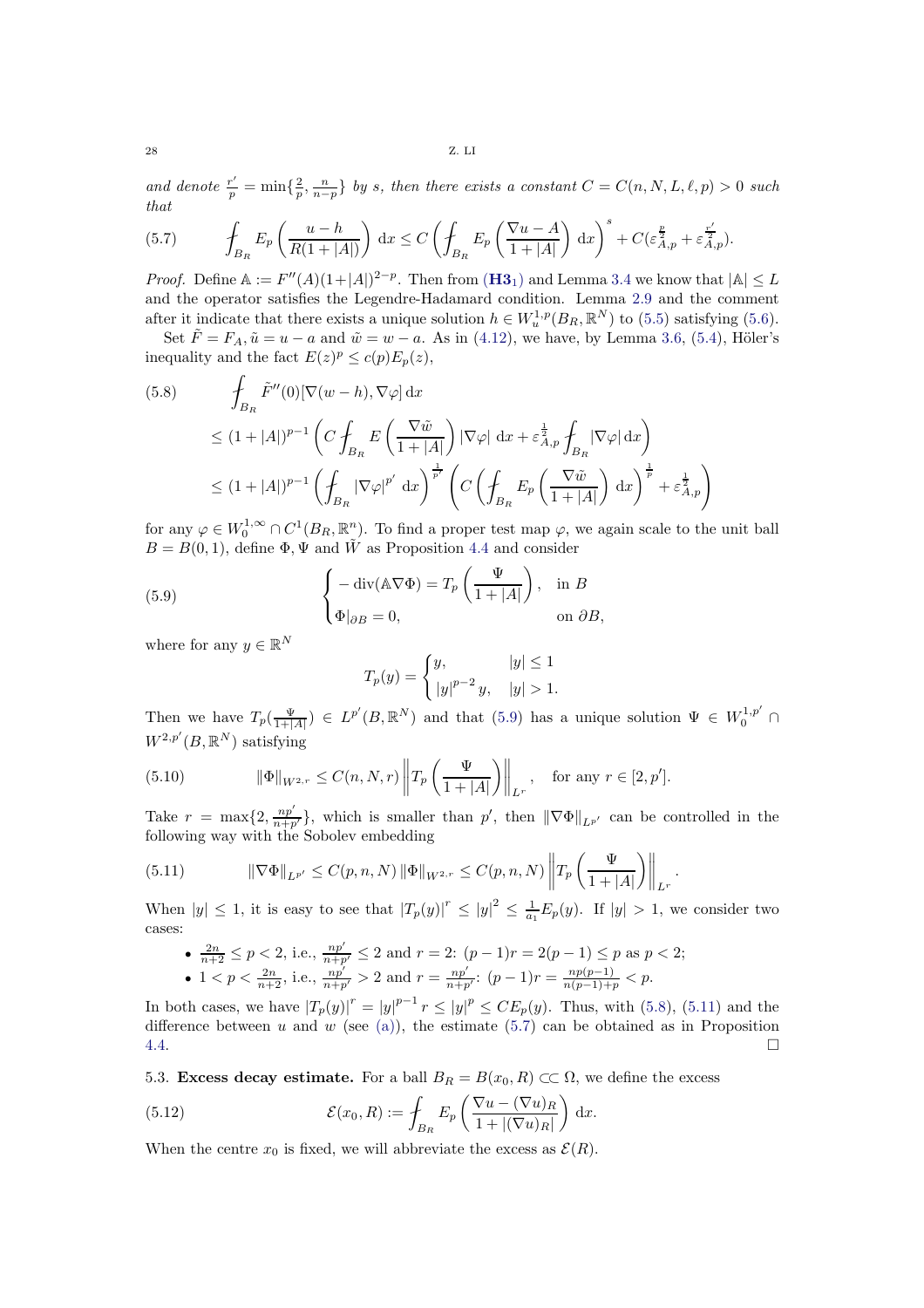<span id="page-28-4"></span>**Proposition 5.3.** Suppose that  $F: \mathbb{R}^{N \times n} \to \mathbb{R}$  satisfies ([H1](#page-2-3)), ([H2](#page-2-5)), ([H3](#page-2-7)<sub>1</sub>) and (H3<sub>2</sub>) with  $p \in (1, 2)$ , and  $\omega$  satisfies  $(\omega \mathbf{1})$ . The map  $u \in W^{1,p}_{loc}(\Omega, \mathbb{R}^N)$  is an  $\omega$ -minimizer of  $\mathscr F$  with  $R_0 > 0$ . For any  $\sigma \in (0, 1)$ , there exists  $\varepsilon_1 > 0$  such that if

(5.13) 
$$
R < R_0, \quad \mathcal{E}(x_0, R) < \varepsilon_1
$$

for some ball  $B_R = B(x_0, R) \subset\subset \Omega$ , then we have

<span id="page-28-3"></span>(5.14) 
$$
\mathcal{E}(\sigma R) \le c_1 \sigma^{-(n+2)} (\mathcal{E}(R)^s + \omega(R)^p) + c_2 \sigma \mathcal{E}(R) + c_3 \omega(2\sigma R),
$$

where s is as in Proposition [5.2](#page-26-4) and  $c_i = c_i(n, N, L, \ell, p) > 0$ ,  $i = 1, 2, 3$ .

*Proof.* We only consider  $\sigma \in (0, \frac{1}{4})$  as it is obvious when  $\sigma \in [\frac{1}{4}, 1)$ . As in Proposition [4.5,](#page-17-3) we define  $a(x) = u_{B_R} + (\nabla u)_{B_R}(x - x_0)$ ,  $\tilde{u} = u - a$  and  $\tilde{F} = F_{\nabla a}$ . Let h be the harmonic map determined by [\(5.5\)](#page-26-0) and set

$$
\tilde{h} = h - a
$$
,  $a_1(x) = \tilde{h}(x_0) + \nabla \tilde{h}(x_0)(x - x_0)$ ,  $a_0 = a + a_1$ .

With [\(2.13\)](#page-8-6) we have

(5.15) 
$$
|\nabla h(x_0) - (\nabla u)_R| = |\nabla \tilde{h}(x_0)| \le C \int_{B_R} |\nabla \tilde{h}| dx
$$

<span id="page-28-0"></span>(5.16) 
$$
\leq c_4 \int_{B_R} |\nabla \tilde{u}| \, dx \leq c_4 \left( \int_{B_R} |\nabla \tilde{u}|^p \, dx \right)^{\frac{1}{p}}
$$

In each step, a different normalising factor is needed, and we now give the comparison of them. The first one is as follows:

$$
1 + |(\nabla u)_R| \le 1 + |(\nabla u)_{\sigma R}| + \sigma^{-n} \int_{B_R} |\nabla u - (\nabla u)_R| \, dx
$$
\n
$$
(5.17) \qquad \le 1 + |(\nabla u)_{\sigma R}| + \frac{1 + |(\nabla u)_R|}{\sigma^n} \left( \int_{B_R} \left( \frac{|\nabla u - (\nabla u)_R|}{1 + |(\nabla u)_R|} \right)^p \, dx \right)^{\frac{1}{p}}
$$
\n
$$
\le 1 + |(\nabla u)_{\sigma R}| + \frac{1 + |(\nabla u)_R|}{\sigma^n} (3\mathcal{E}(R))^{\frac{1}{2p}},
$$

where the last line is from Lemma [3.3](#page-9-8) if we take  $\varepsilon_1 < 1$ . We further require  $\sigma^{-n}(3\varepsilon_1)^{\frac{1}{2p}} < \frac{1}{2}$ , i.e.,  $\varepsilon_1 < \frac{\sigma^{2np}}{3\cdot 4^p}$  $\frac{\sigma^{2n} p}{3 \cdot 4^p}$ , then the above estimate gives

(5.18) 
$$
1 + |(\nabla u)_R| \le 2(1 + |(\nabla u)_{\sigma R}|).
$$
  
For  $1 + |\nabla h(x_0)|$  and  $1 + |(\nabla u)_{\sigma R}|$ , we have

<span id="page-28-1"></span>
$$
\frac{1+|\nabla h(x_0)|}{1+|(\nabla u)_{\sigma R}|} \le 1 + \frac{1}{1+|(\nabla u)_{\sigma R}|} (|\nabla h(x_0) - (\nabla u)_R| + |(\nabla u)_R - (\nabla u)_{\sigma R}|)
$$
\n
$$
\stackrel{(5.16)}{\le} 1 + c_4 \int_{B_R} \frac{|\nabla u - (\nabla u)_R|}{1+|(\nabla u)_{\sigma R}|} dx + \sigma^{-n} \int_{B_R} \frac{|\nabla u - (\nabla u)_R|}{1+|(\nabla u)_{\sigma R}|} dx
$$
\n
$$
\le 1 + 2(c_4 + \sigma^{-n})(3\mathcal{E}(R))^{\frac{1}{2p}},
$$

where the last line follows from [\(5.18\)](#page-28-1), Hölder's inequality and Lemma [3.3.](#page-9-8) Taking  $2(c_4 + c_5)$  $\sigma^{-n}$ )(3 $\varepsilon_1$ )<sup> $\frac{1}{2p}$ </sup> <  $\frac{1}{2}$ , i.e.,  $\varepsilon_1$  <  $\frac{1}{3 \cdot 16^p}$ ( $c_4$  +  $\sigma^{-n}$ )<sup>-2p</sup>, we have

(5.19) 
$$
\frac{1+|\nabla h(x_0)|}{1+|(\nabla u)_{\sigma R}|} \leq \frac{3}{2}.
$$

The comparison between  $1 + |(\nabla u)_R|$  and  $1 + |\nabla h(x_0)|$  is similar:

<span id="page-28-2"></span>
$$
\frac{1+|(\nabla u)_R|}{1+|\nabla h(x_0)|} \le 1 + \frac{|(\nabla u)_R - \nabla h(x_0)|}{1+|(\nabla u)_R|} \cdot \frac{1+|(\nabla u)_R|}{1+|\nabla h(x_0)|}
$$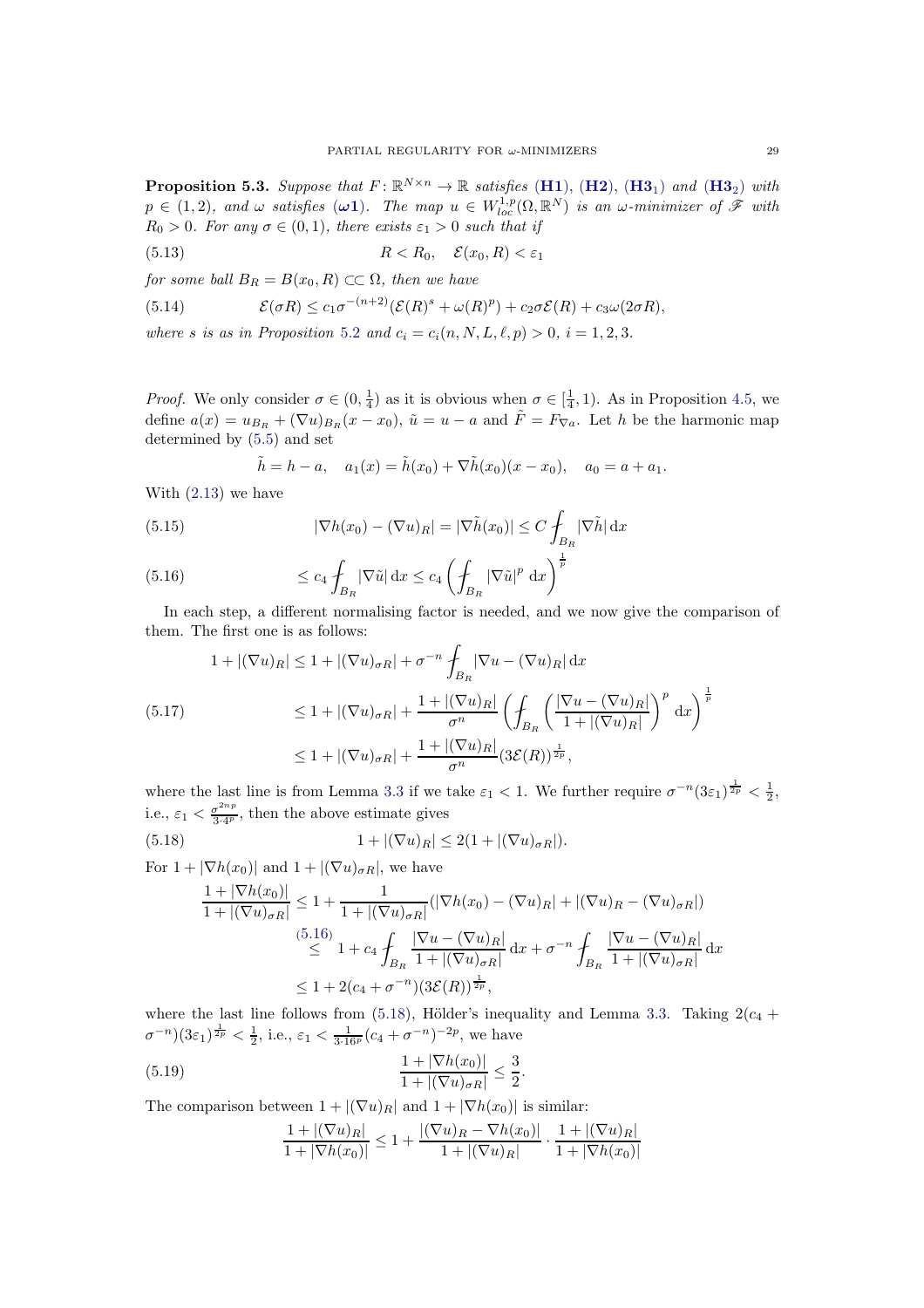<span id="page-29-0"></span>
$$
\leq 1 + 2c_4(\mathcal{E}(R))^{\frac{1}{2p}} \frac{1 + |(\nabla u)_R|}{1 + |\nabla h(x_0)|}
$$
  

$$
\leq 1 + \frac{1}{2} \cdot \frac{1 + |(\nabla u)_R|}{1 + |\nabla h(x_0)|},
$$

which implies

(5.20) 
$$
\frac{1+|(\nabla u)_R|}{1+|\nabla h(x_0)|} \leq 2.
$$

<span id="page-29-1"></span>Now we estimate  $\mathcal{E}(\sigma R)$ : by [\(3.5\)](#page-9-3) and [\(5.19\)](#page-28-2) there holds

(5.21) 
$$
\mathcal{E}(\sigma R) = \int_{B_{\sigma R}} E_p \left( \frac{\nabla u - (\nabla u)_{\sigma R}}{1 + |(\nabla u)_{\sigma R}|} \right) dx \le 16 \int_{B_{\sigma R}} E_p \left( \frac{\nabla u - \nabla h(x_0)}{1 + |\nabla h(x_0)|} \right) dx.
$$

The right-hand side can be estimated by the Caccioppoli-type inequality [\(5.1\)](#page-25-1)

(5.22) 
$$
\int_{B_{\sigma R}} E_p \left( \frac{\nabla u - \nabla h(x_0)}{1 + |\nabla h(x_0)|} \right) dx \le C \int_{B_{2\sigma R}} E_p \left( \frac{u - a_0}{2\sigma R (1 + |\nabla h(x_0)|)} \right) dx + C\omega(2\sigma R).
$$
  
The term involving  $u = a_0$  can be estimated, like in Proposition 4.5, by decomposing  $u = a_0$ .

The term involving u  $- a_0$  approximate in Proposition [4.5,](#page-17-3) by decomposing u  $- a_0$ into  $\tilde{u} - \tilde{h}$  and  $\tilde{h} - a_1$ . Applying [\(5.7\)](#page-27-4) and [\(5.20\)](#page-29-0), we have

$$
\int_{B_{2\sigma R}} E_p \left( \frac{\tilde{u} - \tilde{h}}{2\sigma R(1 + |\nabla h(x_0)|)} \right) dx \le C\sigma^{-(n+2)} \int_{B_R} E_p \left( \frac{u - h}{R(1 + |(\nabla u)_{R}|)} \right) \le C\sigma^{-(n+2)} \left( \mathcal{E}(R)^s + \varepsilon_{A,p}^{\frac{p}{2}} + \varepsilon_{A,p}^{\frac{r'}{2}} \right).
$$

The estimate of  $|\nabla^2 h(x_0)|$  in Lemma [2.9](#page-8-4) and [\(5.20\)](#page-29-0) implies

<span id="page-29-2"></span>
$$
(5.23) \quad \int_{B_{2\sigma R}} E_p\left(\frac{\tilde{h} - a_1}{2\sigma R(1 + |\nabla h(x_0)|)}\right) dx \le E_p\left(C\sigma \int_{B_R} \frac{|\nabla u - (\nabla u)_R|}{1 + |(\nabla u)_R|} dx\right) \le C\sigma \mathcal{E}(R),
$$

where we used [\(3.5\)](#page-9-3) and Jensen's inequality. Notice that the term  $\varepsilon_{A,p}$  can be estimated with the triangle inequality and Lemma [3.3,](#page-9-8) and we obtain

$$
\varepsilon_{A,p} = \omega(R) \int_{B_R} \frac{a_6 + a_7 |\nabla u|^p}{(1 + |(\nabla u)_R|)^p} dx \le C \omega(R).
$$

Thus, combining [\(5.21\)](#page-29-1)-[\(5.23\)](#page-29-2) we have the desired estimate [\(5.14\)](#page-28-3) of  $\mathcal{E}(\sigma R)$  under the condition  $\varepsilon_1 < \frac{1}{3} \min \{ \frac{\sigma^{2np}}{4^p}, \frac{1}{16^p} (c_4 + \sigma^{-n})^{-2p} \}.$ 

5.4. Final conclusion. In this subsection, we use the excess decay estimate above to further obtain a Morrey's type estimate for  $\nabla u$ , which then implies the Hölder regularity of u.

For any  $\alpha \in (0,1)$ , we take  $\gamma = p(\alpha - 1) + n \in (n - p, n)$ .

**Proposition 5.4.** Suppose that  $F: \mathbb{R}^{N \times n} \to \mathbb{R}$  satisfies  $(H1)$  $(H1)$  $(H1)$ ,  $(H2)$  $(H2)$  $(H2)$ ,  $(H3_1)$  $(H3_1)$  $(H3_1)$  and  $(H3_2)$  with  $p \in (1, 2)$ , and  $\omega$  satisfies  $(\omega 1)$ . The map  $u \in W^{1,p}_{loc}(\Omega, \mathbb{R}^N)$  is an  $\omega$ -minimizer of  $\mathscr F$  with  $R_0 > 0$ . There exist  $R_1 \in (0, R_0), \varepsilon_2 \in (0, 1)$  such that for any ball  $B_R = B(x_0, R) \subset\subset \Omega$  with

$$
0 < R < R_1, \quad \mathcal{E}(x_0, R) < \varepsilon_2,
$$

we have

(5.24) 
$$
\int_{B_{\rho}} |\nabla u|^p dx \leq c_5 \left( \left( \frac{\rho}{R} \right)^{\gamma} \int_{B_R} |\nabla u|^p dx + \rho^{\gamma} \right)
$$

for some  $c_5 = c_5(n, N, L, \ell, p, \gamma) > 0$ , where  $\gamma \in (n - p, n)$  is defined as above.

*Proof.* Fix the constants  $\sigma$ ,  $\varepsilon_2$  and  $R_1$  in order:

<span id="page-29-3"></span>(5.25) 
$$
\sigma = \min \left\{ \frac{1}{2}, \frac{1}{4c_2}, 2^{-\frac{2p}{n-\gamma}} \right\},\,
$$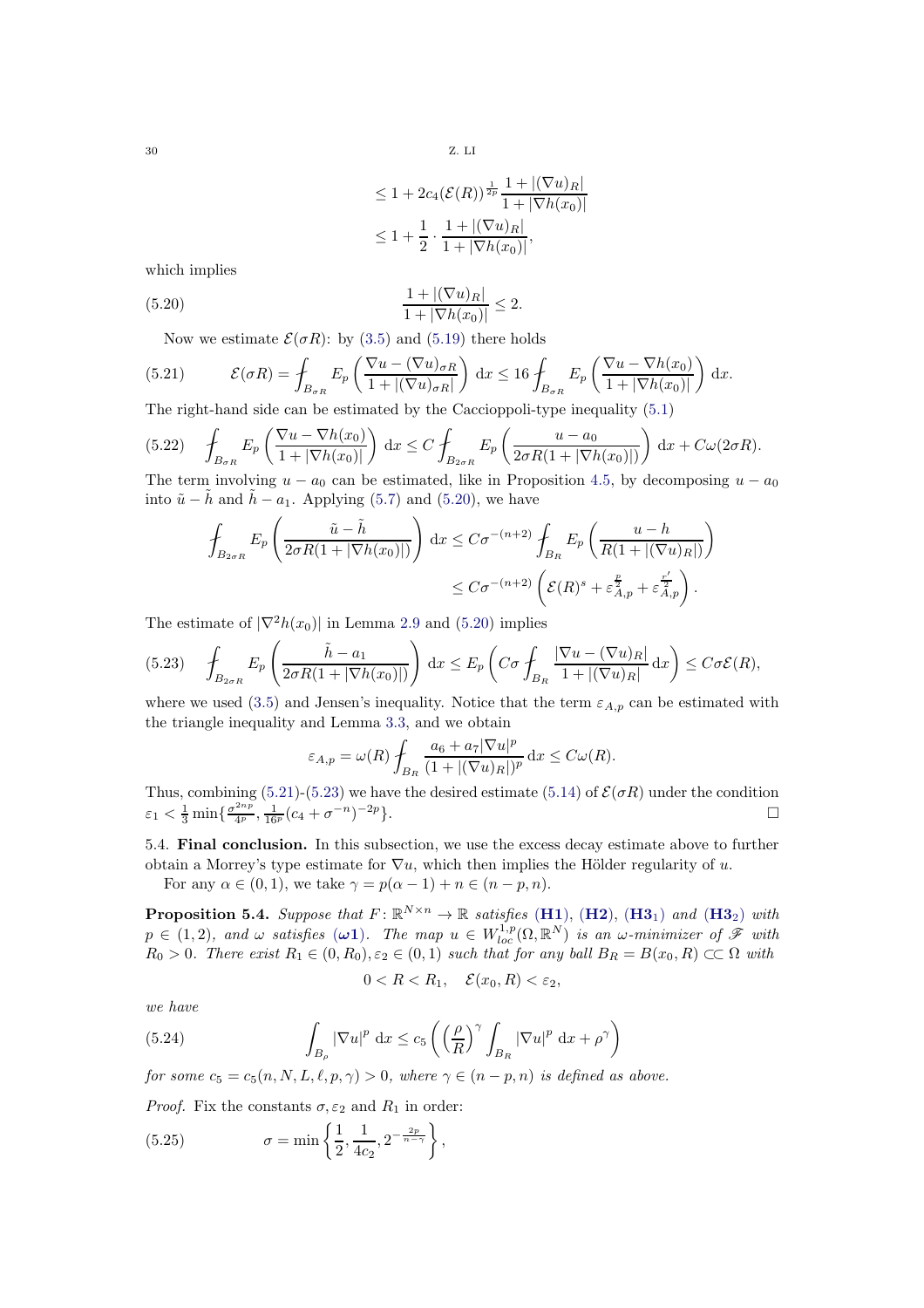(5.26) 
$$
\varepsilon_2 = \min \left\{ \varepsilon_1, \left( \frac{\sigma^{n+2}}{4c_1} \right)^{\frac{p}{r'-p}}, \frac{1}{3 \cdot 16^{p-1}}, \frac{\sigma^{2n}}{3 \cdot 4^{p-1}} \right\},
$$

<span id="page-30-2"></span>(5.27) 
$$
R_1 \in (0, R_0) \text{ such that } \omega(R_1) \le \min \left\{ \left( \frac{\sigma^{n+2} \varepsilon_2}{4c_1} \right)^{\frac{1}{p}}, \frac{\varepsilon_2}{4c_3} \right\},
$$

where r is as in Proposition [5.2,](#page-26-4) and  $\varepsilon_1$  and  $c_i$ ,  $i = 1, 2, 3$ , are as in Proposition [5.3.](#page-28-4) Suppose that for the ball  $B_R = B(x_0, R) \subset\subset \Omega$  with some  $R \in (0, R_1)$  there holds

$$
(5.28) \t\t \t\t \mathcal{E}(x_0,R) < \varepsilon_2.
$$

We will show that

<span id="page-30-1"></span>
$$
(\mathbf{I}_k) \qquad \qquad \mathcal{E}(\sigma^k R) < \varepsilon_2
$$

holds for any  $k > 0$  by induction. Obviously, it holds for  $k = 0$ , and we assume that  $(I_k)$  $(I_k)$  $(I_k)$  holds for some  $k \geq 0$ . With our choice of  $\varepsilon_2$ , Proposition [5.3](#page-28-4) implies

$$
\mathcal{E}(\sigma^{k+1}R) \le c_1 \sigma^{-(n+2)} (\mathcal{E}(\sigma^k R)^s + \omega(R)^p) + c_2 \sigma \mathcal{E}(\sigma^k R) + c_3 \omega (2\sigma^{k+1}R),
$$

where  $s = \frac{r'}{n}$  $\frac{r}{p}$ . By [\(5.25\)](#page-29-3)-[\(5.27\)](#page-30-2), we know

$$
c_1 \sigma^{-(n+2)} \varepsilon_2^{s-1} \le \frac{1}{4}, \ c_1 \sigma^{-(n+2)} \sqrt{\omega(R)} \le \frac{\varepsilon_2}{4}, \ c_2 \sigma \le \frac{1}{4}, \ c_3 \omega(R) \le \frac{\varepsilon_2}{4}
$$

which thus gives  $(I_{k+1})$  $(I_{k+1})$  $(I_{k+1})$ . Therefore, we have  $(I_k)$  holds for any  $k \in \mathbb{N}$ .

With  $(I_k)$  $(I_k)$  $(I_k)$  and Lemma [3.3](#page-9-8) we have

$$
\int_{B_{\sigma^{k+1}R}} |\nabla u|^p \leq 2^{p-1} \left( \int_{B_{\sigma^{k+1}R}} |\nabla u - (\nabla u)_{\sigma^k R}|^p \, dx + \omega_n (\sigma^{k+1} R)^n |(\nabla u)_{\sigma^k R}|^p \right)
$$
\n
$$
\leq 2^{p-1} (1 + |(\nabla u)_{\sigma^k R}|)^p \int_{B_{\sigma^{k+1}R}} \frac{|\nabla u - (\nabla u)_{\sigma^k R}|^p}{(1 + |(\nabla u)_{\sigma^k R}|)^p} \, dx + 2^{p-1} \sigma^n \int_{B_{\sigma^k R}} |\nabla u|^p \, dx
$$
\n
$$
\leq 2^{p-1} (1 + |(\nabla u)_{\sigma^k R}|)^p \omega_n (\sigma^k R)^n \sqrt{3\mathcal{E}(\sigma^k R)} + 2^{p-1} \sigma^n \int_{B_{\sigma^k R}} |\nabla u|^p \, dx
$$
\n
$$
\leq 2^{p-1} (2^{p-1} \sqrt{3\varepsilon_2} + \sigma^n) \int_{B_{\sigma^k R}} |\nabla u|^p \, dx + 2^{2(p-1)} \omega_n (\sigma^k R)^n \sqrt{3\varepsilon_2}
$$

From the choice of  $\varepsilon_2$ ,  $\sigma$ , it is easy to see

$$
2^{2(p-1)}\sqrt{3\varepsilon_2} \le 1, \quad 2^{p-1}(2^{p-1}\sqrt{3\varepsilon_2} + \sigma^n) \le 2^p \sigma^n \le \sigma^{\frac{\gamma+n}{2}}.
$$

Set  $\lambda(\rho) := \int_{B_{\rho}} |\nabla u|^p \,dx$ , then the above gives

(5.29) 
$$
\lambda(\sigma^{k+1}R) \leq \sigma^{\frac{\gamma+n}{2}}\lambda(\sigma^k R) + \omega_n(\sigma^k R)^n
$$

for any integer  $k \geq 0$ . With Lemma 7.3 in [\[Giu03\]](#page-32-6) we can further obtain

(5.30) 
$$
\lambda(t) \le c_5 \left( \left( \frac{t}{R} \right)^{\gamma} \lambda(R) + t^{\gamma} \right),
$$
  
where  $c_5 = c_5(n, \gamma, \sigma)$ .

Then by a discussion similar to that at the end of Subsection [4.5,](#page-18-0) there exists a relatively closed null set  $S'_u \subset \Omega$  such that  $|\nabla u|$  is in the Morrey space  $L^{p,\gamma}_{loc}(\Omega \setminus S'_u)$ . The Sobolev embedding implies that u lies in the Campanato space  $\mathcal{L}_{loc}^{p,\gamma+p}(\Omega \setminus S_u^{\prime}, \mathbb{R}^N)$ , which is actually  $C_{loc}^{0,\alpha}(\Omega \setminus S_u', \mathbb{R}^N)$  as  $\gamma = p(\alpha - 1) + n$ . The proof of Theorem [1.3](#page-2-1) is then complete.

<span id="page-30-0"></span>Remark 5.5. Theorem [1.3](#page-2-1) can also be approached by an indirect argument, similar to that in [\[DGK05\]](#page-31-7) or [\[FM08\]](#page-32-18), by choosing normalising factors carefully. For such an argument, the Lipschitz continuity of  $F''$  can be relaxed to

,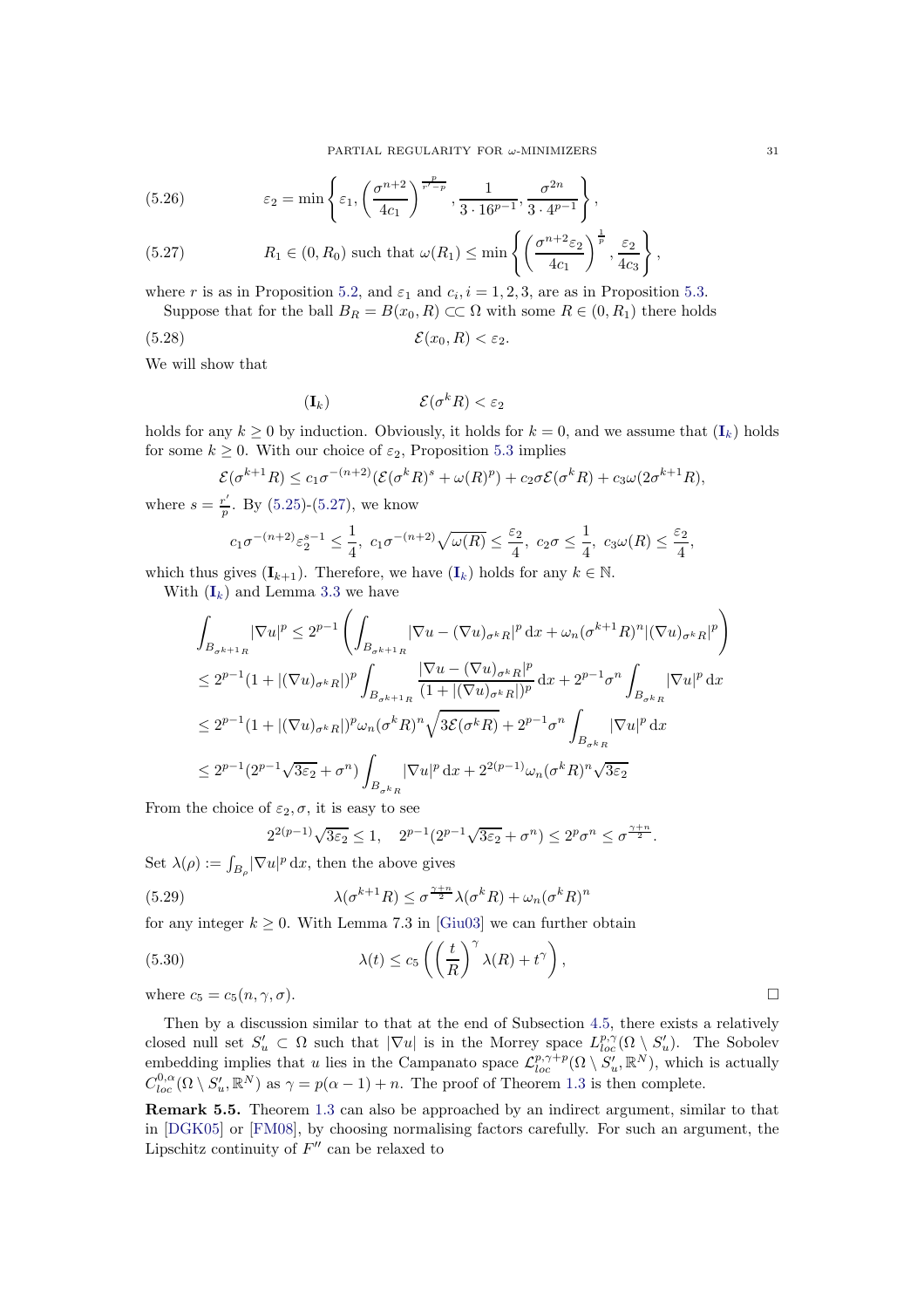$32$  Z. LI

 $(\mathbf{H3}_2)'$  For any  $z_1, z_2 \in \mathbb{R}^{N \times n}$  we have

$$
|F''(z_1) - F''(z_2)| \le \nu \left(\frac{|z_1 - z_2|}{1 + |z_1| + |z_2|}\right) \frac{1}{(1 + |z_1| + |z_2|)^{2-p}}
$$

where  $\nu$  is a concave, non-decreasing function on  $[0, \infty)$  with  $\nu(0) = \lim_{t\to 0} \nu(t) = 0$ and  $\nu \leq 1$ .

,

Acknowledgements. The author would like to thank Jan Kristensen for his guidance throughout the project and Franz Gmeineder for helpful discussions and suggestions. Part of the work was done during a visit at the School of Mathematical Sciences at Peking University, and the author would like to express gratitude for the support from the institution.

#### <span id="page-31-0"></span>**REFERENCES**

- <span id="page-31-1"></span>[ADM92] L. Ambrosio and G. Dal Maso. On the relaxation in  $BV(\Omega;\mathbb{R}^m)$  of quasi-convex integrals. J. Funct. Anal., 109(1):76–97, 1992.
- <span id="page-31-8"></span>[AF87] E. Acerbi and N. Fusco. A regularity theorem for minimizers of quasiconvex integrals. Arch. Rational Mech. Anal., 99(3):261–281, 1987.
- <span id="page-31-10"></span>[AF89] E. Acerbi and N. Fusco. Regularity for minimizers of nonquadratic functionals: the case  $1 < p < 2$ . J. Math. Anal. Appl., 140(1):115–135, 1989.
- <span id="page-31-19"></span>[AFP00] L. Ambrosio, N. Fusco, and D. Pallara. Functions of bounded variation and free discontinuity problems. Oxford Mathematical Monographs. The Clarendon Press, Oxford University Press, New York, 2000.
- <span id="page-31-12"></span>[AG88] G. Anzellotti and M. Giaquinta. Convex functionals and partial regularity. Arch. Rational Mech. Anal., 102(3):243–272, 1988.
- <span id="page-31-2"></span>[Alm76] Jr. Almgren, F. J. Existence and regularity almost everywhere of solutions to elliptic variational problems with constraints. Mem. Amer. Math. Soc., 4(165):1–199, 1976.
- <span id="page-31-4"></span>[Anz83] G. Anzellotti. On the  $C^{1,\alpha}$ -regularity of  $\omega$ -minima of quadratic functionals. Boll. Un. Mat. Ital.  $C(6)$ , 2(1):196-212, 1983.
- <span id="page-31-20"></span>[BBM04] J. Bourgain, H. Brezis, and P. Mironescu.  $H^{\frac{1}{2}}$  maps with values into the circle: minimal connections, lifting, and the ginzburg-landau equation. Publ. Math. Inst. Hautes Études Sci.  $(99)$ :1–115, 2004.
- <span id="page-31-17"></span>[BDG20] D. Breit, Lars Diening, and F. Gmeineder. On the trace operator for functions of bounded Avariation. Anal. PDE, 13(2):559–594, 2020.
- <span id="page-31-15"></span>[BF02] M. Bildhauer and M. Fuchs. On a class of variational integrals with linear growth satisfying the condition of  $\mu$ -ellipticity. Rend. Mat. Appl. (7), 22:249-274, 2002.
- <span id="page-31-14"></span>[Bil03] M. Bildhauer. Convex variational problems. Linear, nearly linear and anisotropic growth conditions, volume 1818 of Lecture notes in Mathematics. Springer-Verlag, Berlin, 2003.
- <span id="page-31-21"></span>[BKK00] J. M. Ball, B. Kirchheim, and J. Kristensen. Regularity of quasiconvex envelopes. Calc. Var. Partial Differential Equations, 11(4):333–359, 2000.
- <span id="page-31-3"></span>[Bom82] E. Bombieri. Regularity theory for almost minimal currents. Arch. Rational Mech. Anal., 78(2):99– 130, 1982.
- <span id="page-31-13"></span>[BS13] L. Beck and T. Schmidt. On the dirichlet problem for variational integrals in BV. J. Reine Angew. Math., 674:113–194, 2013.
- <span id="page-31-9"></span>[CFM98] M. Carozza, N. Fusco, and G. Mingione. Partial regularity of minimizers of quasiconvex integrals with subquadratic growth. Ann. Mat. Pura Appl.  $(4)$ , 175:141-164, 1998.
- <span id="page-31-16"></span>[CFP99] G. Cupini, N. Fusco, and R. Petti. Hölder continuity of local minimizers. J. Math. Anal. Appl., 235(2):578–597, 1999.
- <span id="page-31-22"></span>[CK17] C.-Y. Chen and J. Kristensen. On coercive variational integrals. Nonlinear analysis, 153:213–229, 2017.
- <span id="page-31-11"></span>[CPdN96] M. Carozza and A. Passarelli di Napoli. A regularity theorem for minimisers for quasiconvex integrals: the case  $1 < p < 2$ . Proc. Roy. Soc. Edinburgh Sect. A,  $126(6):1181-1199$ , 1996.
- <span id="page-31-18"></span>[Dac08] B. Dacorogna. Direct methods in the calculus of variations. 78, 2008.
- <span id="page-31-5"></span>[DGG00] F. Duzaar, A. Gastel, and J. F. Grotowski. Partial regularity for almost minimizers of quasi-convex integrals. SIAM J. Math. Anal., 32(3):665–687, 2000.
- <span id="page-31-7"></span>[DGK05] F. Duzaar, J. F. Grotowski, and M. Kronz. Regularity of almost minimizers of quasi-convex variational integrals with subquadratic growth. Ann. Mat. Pura Appl. (4), 184(4):421–448, 2005.
- <span id="page-31-6"></span>[DK02] F. Duzaar and M. Kronz. Regularity of ω-minimizers of quasi-convex variational integrals with polynomial growth. Differential Geom. Appl., 17(2-3):139–152, 2002.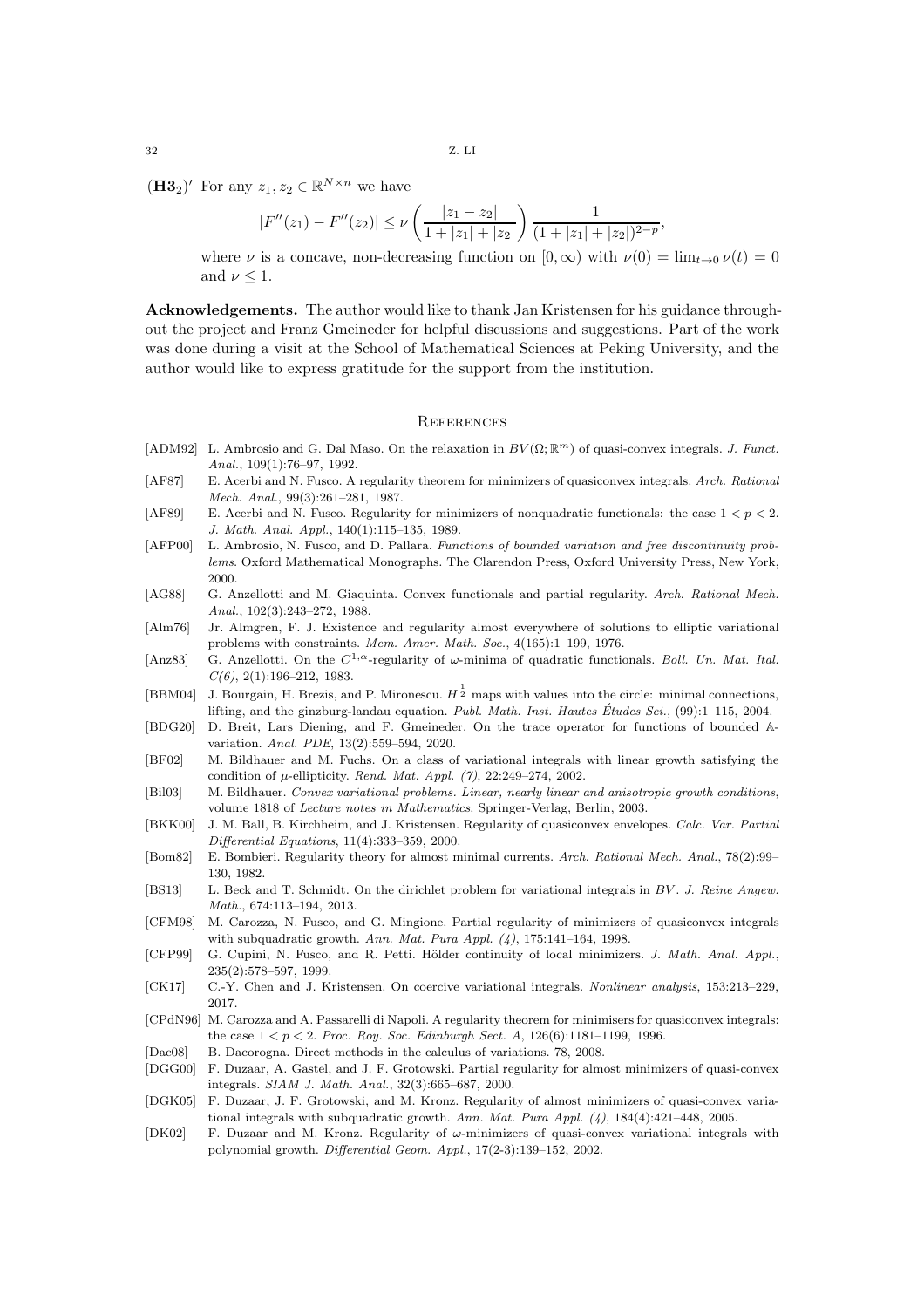- <span id="page-32-10"></span>[DLSV12] L. Diening, D. Lengeler, B. Stroffolini, and A. Verde. Partial regularity for minimizers of quasi-convex functionals with general growth. SIAM J. Math. Anal., 44(5):3594–3616, 2012.
- <span id="page-32-11"></span>[DM04] F. Duzaar and G. Mingione. Regularity for degenerate elliptic problems. Ann. Inst. H. Poincaré Anal. Non Linéaire, 21(5):735-766, 2004.
- <span id="page-32-4"></span>[DS02] F. Duzaar and K. Steffen. Optimal interior and boundary regularity for almost minimizers to elliptic variational integrals. J. Reine Angew. Math., 546:73–138, 2002.
- <span id="page-32-30"></span>[Eke74] I. Ekeland. On the variational principle. J. Math. Anal. Appl., 47:324–353, 1974.
- <span id="page-32-5"></span>[Eva86] L. C. Evans. Quasiconvexity and partial regularity in the calculus of variations. Arch. Rational Mech. Anal., 95(3):227–252, 1986.
- <span id="page-32-27"></span>[Fed69] H. Federer. Geometric measure theory. Die Grundlehren der mathematischen Wissenschaften, Band 153. Springer-Verlag, New York, 1969.
- <span id="page-32-8"></span>[FH85] N. Fusco and J. Hutchinson.  $C^{1,\alpha}$  partial regularity of functions minimising quasiconvex integrals. Manuscripta Math., 54(1-2):121–143, 1985.
- <span id="page-32-3"></span>[FM93] I. Fonseca and S. Müller. Relaxation of quasiconvex functionals in  $BV(\Omega, \mathbb{R}^p)$  for integrands  $f(x, u, \nabla u)$ . Arch. Rational Mech. Anal., 123(1):1-49, 1993.
- <span id="page-32-18"></span>[FM08] M. Foss and G. Mingione. Partial continuity for elliptic problems. Ann. Inst. H. Poincaré Anal. Non  $Lin\acute{e}aire$ , 25(3):471–503, 2008.
- <span id="page-32-24"></span>[Fra19] F. Franceschini. Partial regularity for  $BV^{\mathscr{B}}$  local minimizers. Master's thesis, Università degli Studi di Pisa, 2019.
- <span id="page-32-28"></span>[Fus80] N. Fusco. Quasiconvexity and semicontinuity for higher-order multiple integrals. Ricerche Mat., 29(2):307–323, 1980.
- <span id="page-32-17"></span>[Gia83] M. Giaquinta. Multiple integrals in the calculus of variations and nonlinear elliptic systems, volume 105 of Annals of Mathematics Studies. Princeton University Press, Princeton, NJ, 1983.
- <span id="page-32-25"></span>[Gio17] L. Giovanni. A first course in Sobolev spaces, volume 181 of Graduate Studies in mathematics. American Mathematical Society, Providence, RI, 2 edition, 2017.
- <span id="page-32-6"></span>[Giu03] E. Giusti. Direct methods in the calculus of variations. World Scientific, River Edge, NJ, 2003.
- <span id="page-32-13"></span>[GK19] F. Gmeineder and J. Kristensen. Partial regularity for BV minimizers. Arch. Rational Mech. Anal., 232:1429–1473, 2019.
- <span id="page-32-9"></span>[GM86] M. Giaquinta and G. Modica. Partial regularity of minimizers of quasiconvex integrals. Ann. Inst. H. Poincaré Anal. Non Linéaire, 3(3):185–208, 1986.
- <span id="page-32-7"></span>[GM69] E. Giusti and M. Miranda. Sulla regolarit`a delle soluzioni deboli di una classe di sistemi ellittici quasi-lineari. Arch. Rational Mech. Anal., 31:173–184, 1968/69.
- <span id="page-32-22"></span>[Gme20] F. Gmeineder. The regularity of minima for the Dirichlet problem on BD. Arch. Rational Mech. Anal., 237:1099–1171, 2020.
- <span id="page-32-23"></span>[Gme21] F. Gmeineder. Partial regularity for symmetric quasiconvex functionals on BD. J. Math. Pures Appl., 145:83–129, 2021.
- <span id="page-32-12"></span>[GMS79] M. Giaquinta, G. Modica, and J. Souček. Functionals with linear growth in the calculus of variations. i, ii. Comment. Math. Univ. Carolin., 20(1):143–156,157–172, 1979.
- <span id="page-32-14"></span>[KM05] J. Kristensen and G. Mingione. The singular set of ω-minima. Arch. Ration. Mech. Anal., 177(1):93– 114, 2005.
- <span id="page-32-15"></span>[KM06] J. Kristensen and G. Mingione. The singular set of minima of integral functionals. Arch. Ration. Mech. Anal., 180(3):331–398, 2006.
- <span id="page-32-16"></span>[KM07] J. Kristensen and G. Mingione. The singular set of Lipschitzian minima of multiple integrals. Arch. Ration. Mech. Anal., 184(2):341–369, 2007.
- <span id="page-32-26"></span>[KR10a] J. Kristensen and F. Rindler. Characterization of generalized gradient young measures generated by sequences in  $W^{1,1}$  and BV. Arch. Ration. Mech. Anal., 197(2):539–598, 2010.
- <span id="page-32-2"></span>[KR10b] J. Kristensen and F. Rindler. Relaxation of signed integral functionals in BV . Calc. Var. Partial Differential Equations, 37(1-2):29–62, 2010.
- <span id="page-32-0"></span>[Leb02] H. Lebesgue. Intégrale, longueur, aire. Ann. Mat. Pura Appl., 7:231–359, 1902.
- <span id="page-32-20"></span>[Man86] J. J. Manfredi. Regualrity of the gradient for a class of nonlinear possibly degenerate elliptic equations. PhD thesis, Washington University, St. Louis, 1986.
- <span id="page-32-19"></span>[Man88] J. J. Manfredi. Regularity for minima of functionals with p-growth. J. Differential Equations, 76(2):203–212, 1988.
- <span id="page-32-29"></span>[Mar85] P. Marcellini. Approximation of quasiconvex functions, and lower semicontinuity of multiple integrals. Manuscripta Math., 51(1-3):1–28, 1985.
- <span id="page-32-1"></span>[Mar86] P. Marcellini. On the definition and the lower semicontinuity of certain quasiconvex integrals. Ann. Inst. H. Poincaré Anal. Non Linéaire, 3(5):391-409, 1986.
- <span id="page-32-21"></span>[Min06] G. Mingione. Regularity of minima: an invitation to the dark side of the calculus of variations. Appl. Math., 51(4):355-426, 2006.